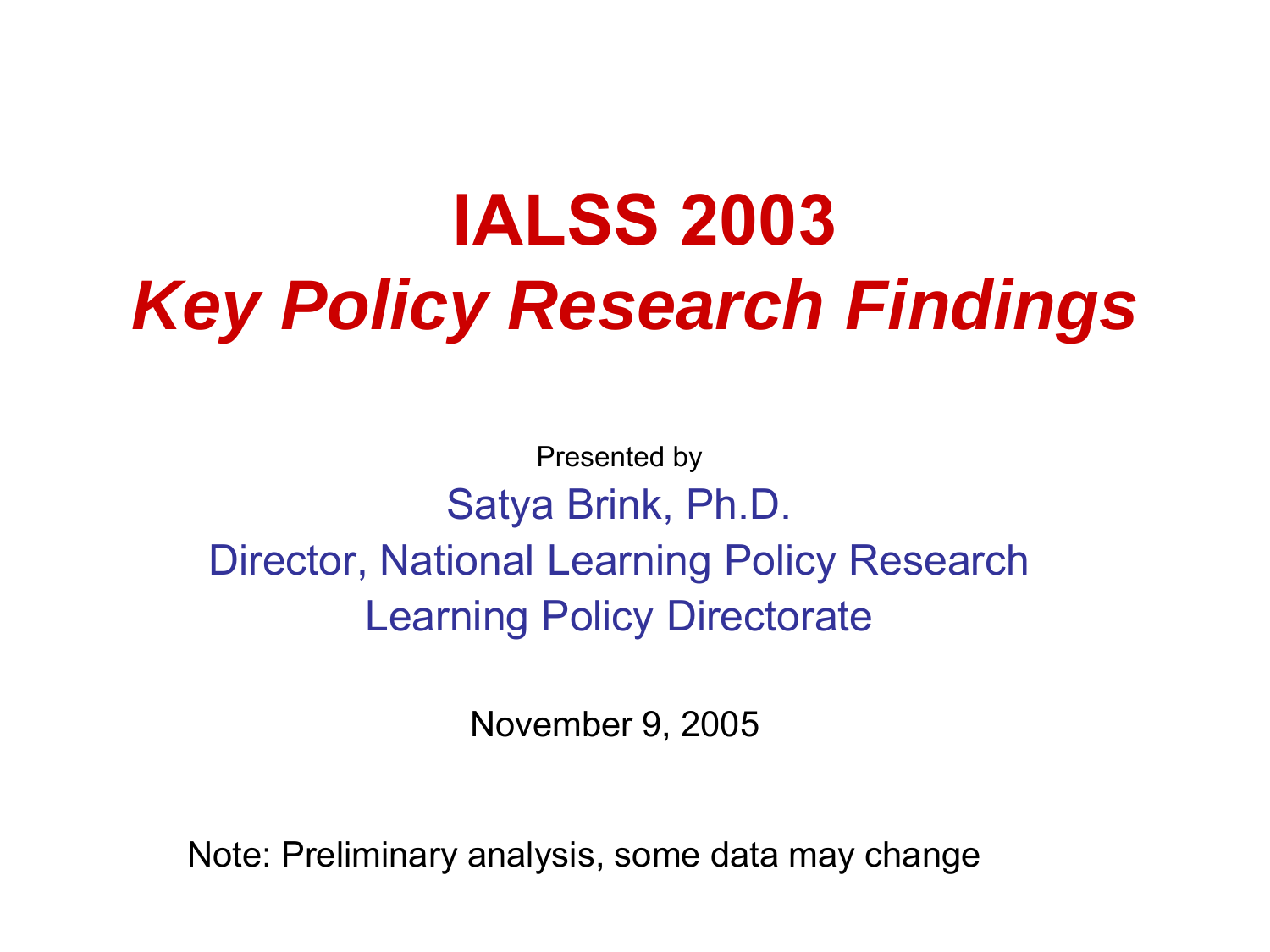# **Key policy research questions for literacy policy and programming**

- What is the level of literacy proficiency in Canada across provinces and territories? What are the implications?
- How do provinces compare nationally and internationally?
- How proficient are Canadians in different component skills?
- Since the proportion with low literacy did not change for Canada, were there changes in performance among the provinces?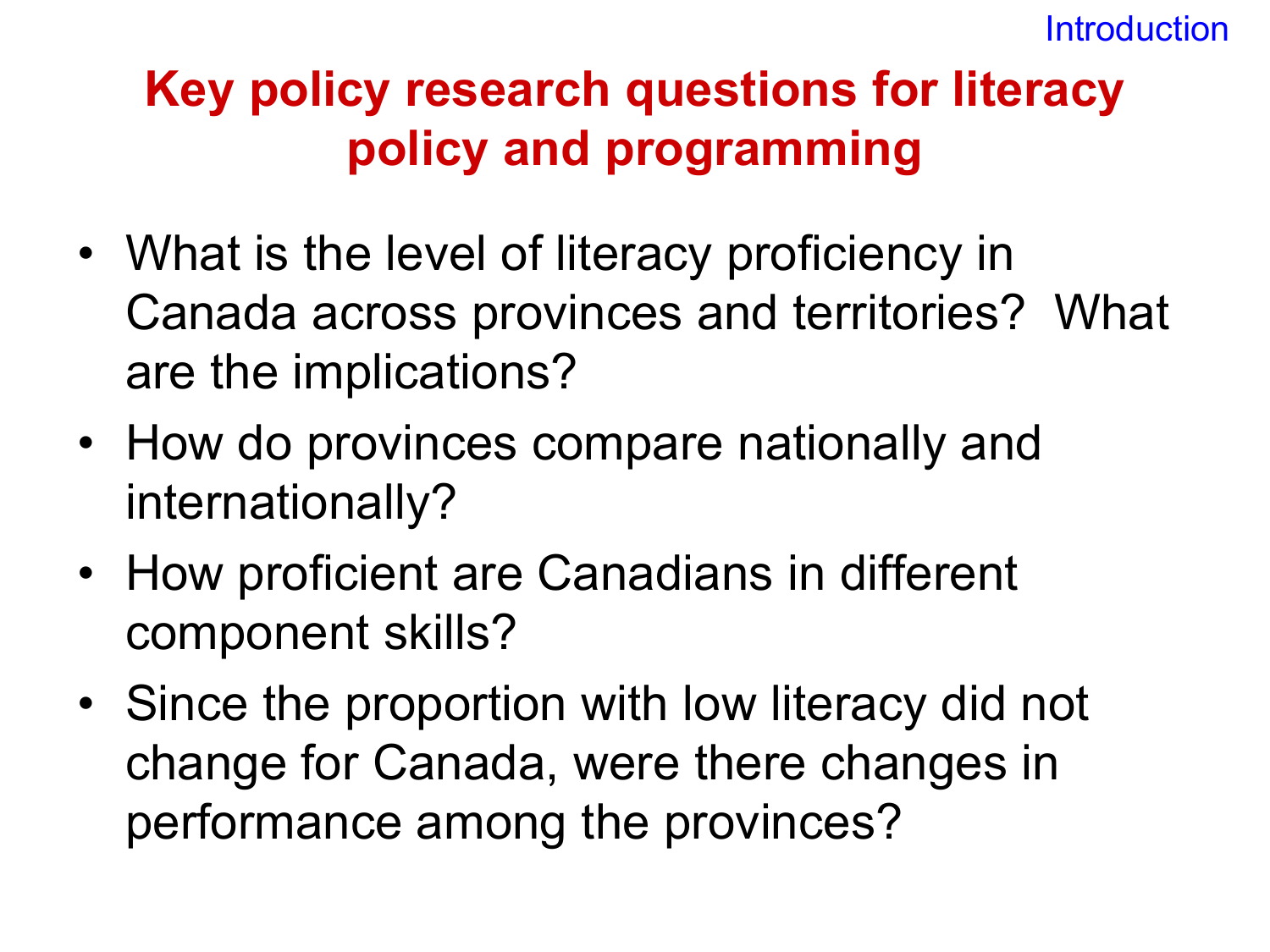#### **Introduction**

# **Measurement of adult competencies**

#### **IALS**

- **Conducted in 1994**
- **Domains:**

**Prose Document Quantitative**

- **Participating regions:** Atlantic, Québec, Ontario, Western Canada (including British Columbia)
- **In Canada, 4500 respondents aged 16-65 representing 18,450,260 adults**

#### **IALSS**

- **Conducted in 2003**
- **Domains: Prose Document Numeracy (modified)\* Problem solving\***
- **Participating provinces:**  All provinces and territories
- **In Canada, 20,000 respondents age 16- 65 representing 21,360,683 adults**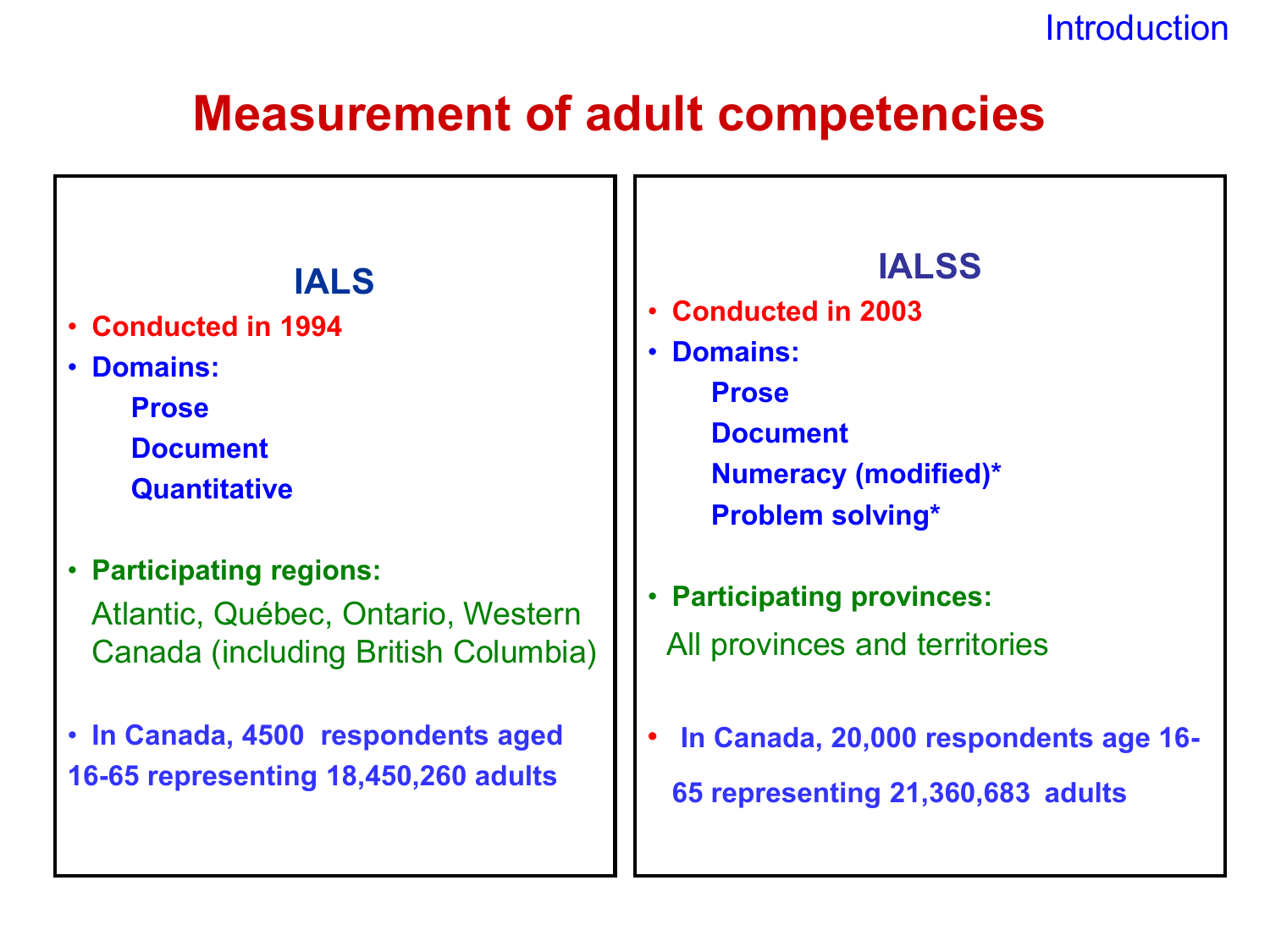#### Introduction\*

### **Literacy proficiency: the ability to** *understand* **and**  *employ* **printed information in daily activities, at home, at work and in the community. It is not about whether or not one can read but how well one reads. 4 Domains, measure skills at five levels :**

- **Prose:** The knowledge and skills needed to understand and use information from texts including editorials, news stories, brochures and instruction manuals.
- **Document:** The knowledge and skills required to locate and use information contained in various formats, including job applications, payroll forms, transportation schedules, maps, tables, and charts.
- **Numeracy:** The knowledge and skills required to apply arithmetic operations, either alone or sequentially, to numbers embedded in printed materials, such as balancing an account, figuring out a tip, completing an order form or determining the amount of interest on a loan from an advertisement .
- **Problem Solving:** Involves goal-directed thinking and action in situations for which no routine solution procedure is available. The understanding of the problem situation and its step-by-step transformation, based on planning and reasoning constitute the process of problem solving. (Only four proficiency levels)

Prose, document and numeracy scale •**Level 1** 0 - 225 points •**Level 2** 226 -275 points •**Level 3 276-325 points\*** •**Level 4** 326 -375 points •**Level 5** 376 -500 points

**Proficiency level for** modern economy and knowledge-based society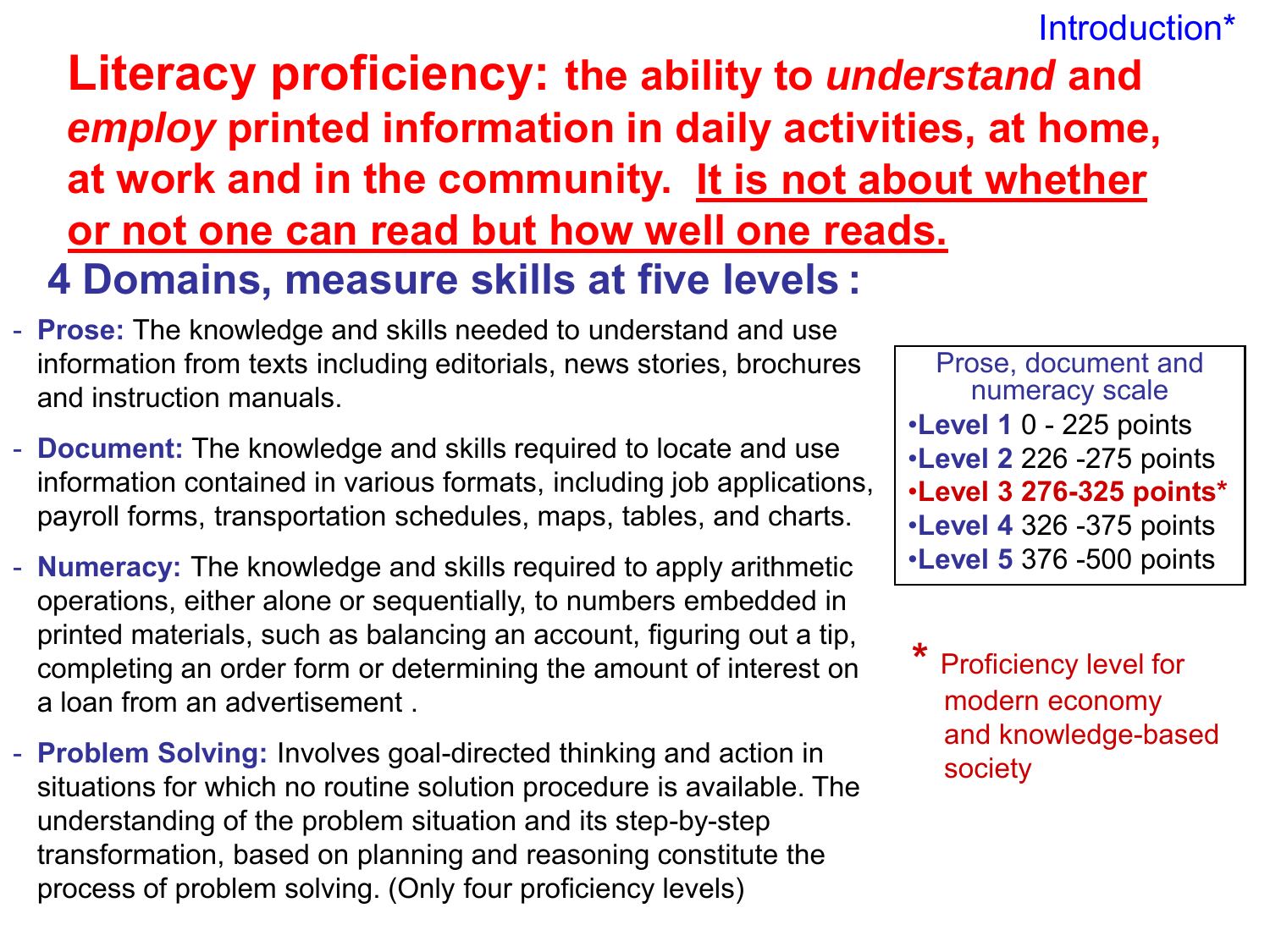# **Key Indicators of Literacy Performance and their Implications**

- **The Average Score for the Population**: Ideally the average score should be level 3, above 276 points. This indicates that the population as a whole has a literacy level appropriate for working in a modern economy.
- **The Average Score for Each Domain:** The average score for Prose and Document Literacy and Numeracy should be above level 3. The standard is not as clear for Problem Solving. If the average for one of literacy or numeracy is below level 3, it can affect the types of jobs that can be supported in the economy and future growth.
- **The Relative Standing in National Comparison:** If provincial averages are below the national average and if their average is lower than that of adjacent provinces, there could be labour movement out of the province.
- **Change between 1994 and 2003:** If there is no significant improvement, it will be necessary to re-examine the current levels of expenditure, the types of programming and the people targeted.
- **The Distribution of the Population among Levels:** If there are more people at lower levels compared to higher levels of literacy and numeracy, there are likely to be a higher distribution of lower income jobs and higher expenditures for social programs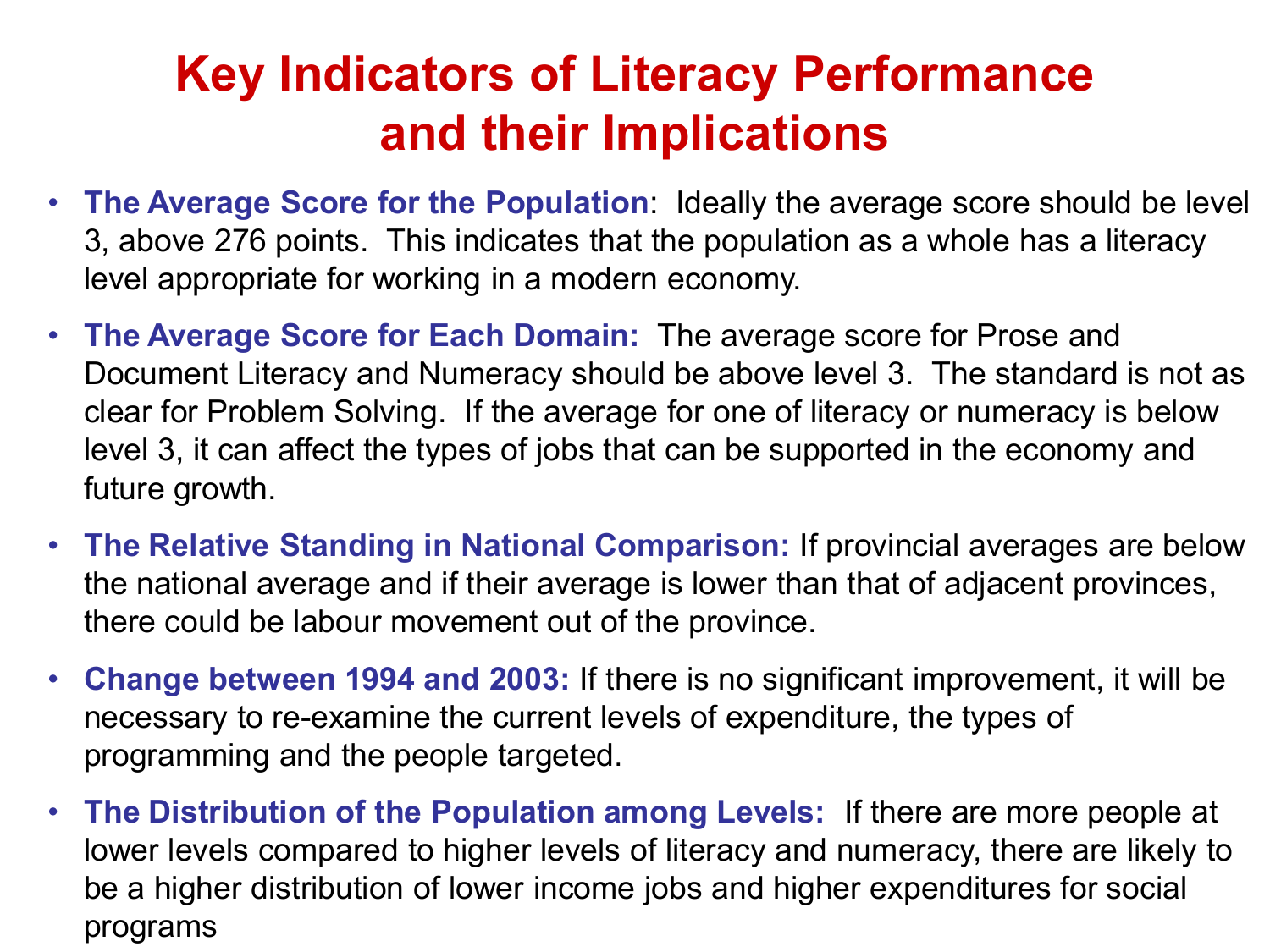#### **Some provinces and territories performed as well as, or even better than, the best performing countries participating in the ALL/IALSS** International comparison

**Mean scores with .95 confidence interval and scores at the 5th, 25th, 75th, and 95th percentiles on proficiency scales ranging from 0 to 500 points, population aged 16 to 65, 2003**

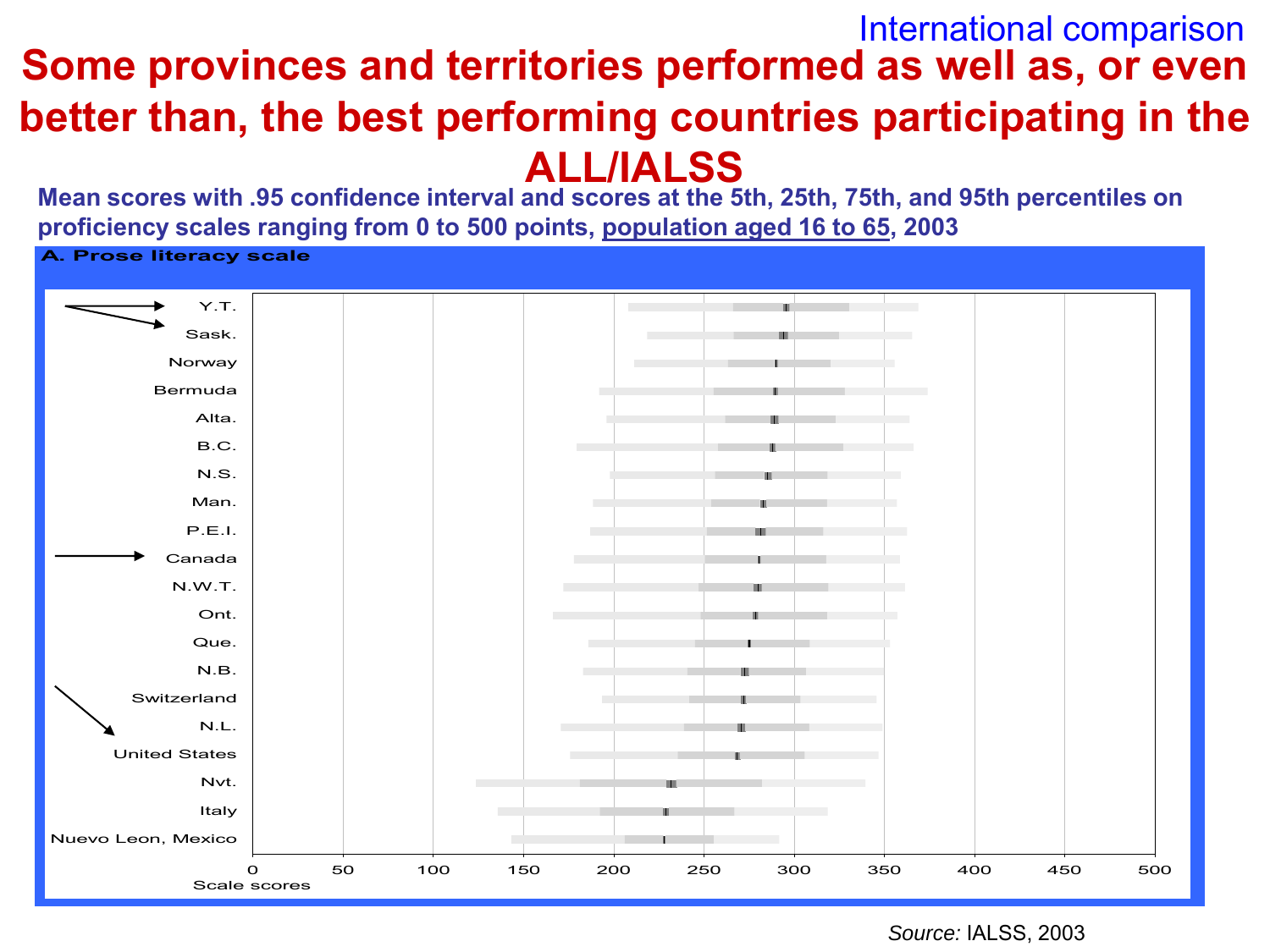#### National comparison

# Comparisons of provinces and territories based on

#### average scores

#### Prose, population 16 and older, 2003

| <b>Jurisdiction</b>          | Y.T. | Sas. | Alta. | B.C. | N.S. | N.W. | Man.                                                                 | P.E.I. | Can. | Ont. | Que. | N.B. | N.L. | Nvt |
|------------------------------|------|------|-------|------|------|------|----------------------------------------------------------------------|--------|------|------|------|------|------|-----|
| <b>Yukon Territory</b>       |      |      |       |      |      |      |                                                                      |        |      |      |      |      |      |     |
| Saskatchewan                 |      |      |       |      |      |      |                                                                      |        |      |      |      |      |      |     |
| Alberta.                     |      |      |       |      |      |      |                                                                      |        |      |      |      |      |      |     |
| <b>British Columbia</b>      |      |      |       |      |      |      |                                                                      |        |      |      |      |      |      |     |
| Nova Scotia                  |      |      |       |      |      |      |                                                                      |        |      |      |      |      |      |     |
| <b>Northwest Territories</b> |      |      |       |      |      |      |                                                                      |        |      |      |      |      |      |     |
| Manitoba                     |      |      |       |      |      |      |                                                                      |        |      |      |      |      |      |     |
| <b>Prince Edward Island</b>  |      |      |       |      |      |      |                                                                      |        |      |      |      |      |      |     |
| Canada                       |      |      |       |      |      |      |                                                                      |        |      |      |      |      |      |     |
| Ontario                      |      |      |       |      |      |      |                                                                      |        |      |      |      |      |      |     |
| Quebec                       |      |      |       |      |      |      |                                                                      |        |      |      |      |      |      |     |
| New Brunswick                |      |      |       |      |      |      |                                                                      |        |      |      |      |      |      |     |
| Newfoundland and<br>Labrador |      |      |       |      |      |      |                                                                      |        |      |      |      |      |      |     |
| Nunavut                      |      |      |       |      |      |      |                                                                      |        |      |      |      |      |      |     |
|                              |      |      |       |      |      |      | Mean proficiency significantly higher than comparison jurisdiction   |        |      |      |      |      |      |     |
|                              |      |      |       |      |      |      | No statistically significant difference from comparison jurisdiction |        |      |      |      |      |      |     |
|                              |      |      |       |      |      |      | Mean proficiency significantly lower than comparison jurisdiction    |        |      |      |      |      |      |     |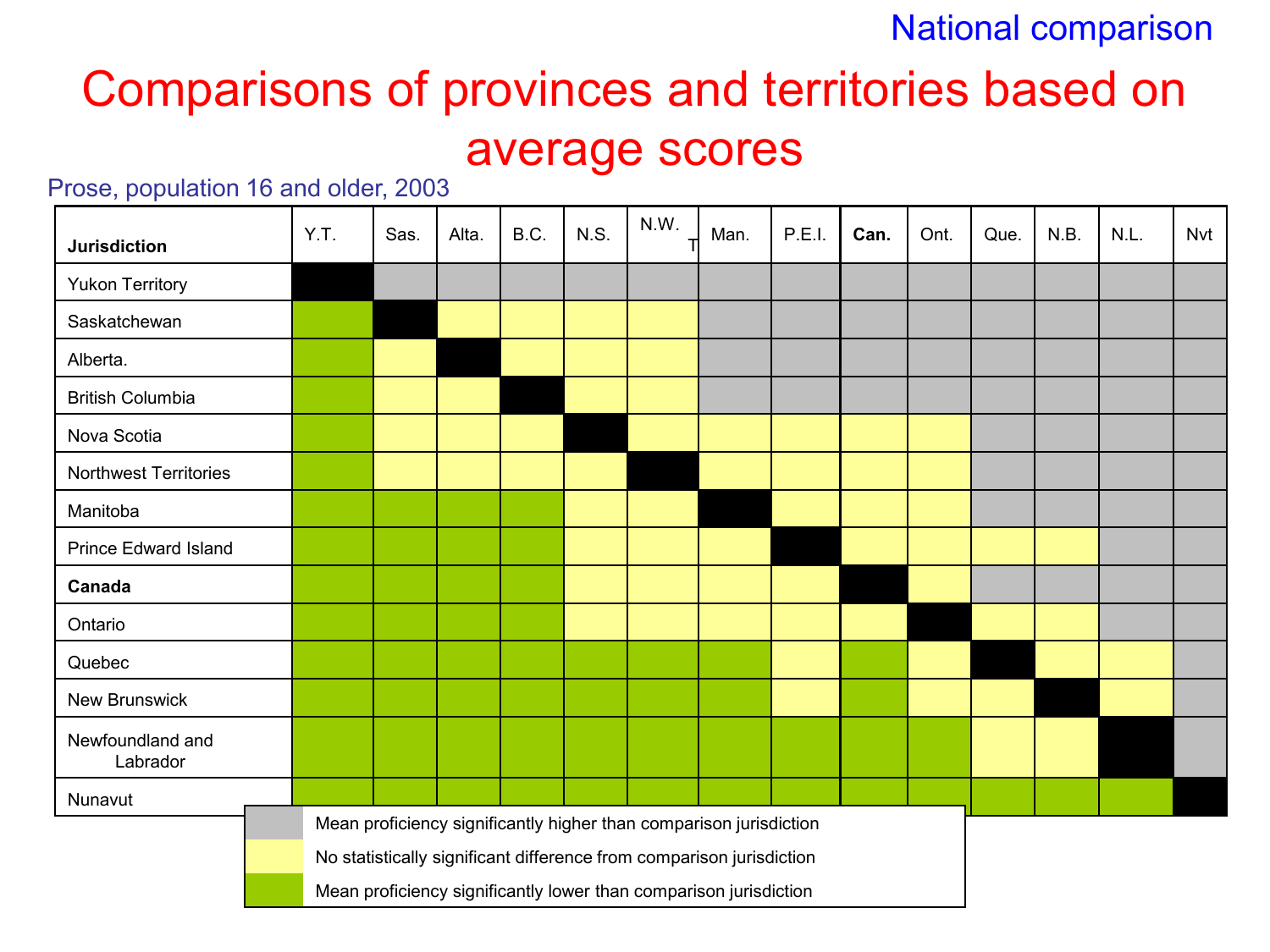#### **Average literacy scores in provinces and territories varied by literacy domain. Overall, average literacy scores (population 16-65) were higher in Yukon and Western provinces.** National comparison

| 16-65 age                                                   | <b>Prose literacy</b>                                                                                             | <b>Document literacy</b>                                                                                                   | <b>Numeracy</b>                                                                                                                             | <b>Problem solving</b>                                                                                                                      |
|-------------------------------------------------------------|-------------------------------------------------------------------------------------------------------------------|----------------------------------------------------------------------------------------------------------------------------|---------------------------------------------------------------------------------------------------------------------------------------------|---------------------------------------------------------------------------------------------------------------------------------------------|
| <b>Canadian</b><br>average                                  | 281                                                                                                               | 281                                                                                                                        | 272                                                                                                                                         | 274                                                                                                                                         |
| <b>Performed</b><br>better than<br><b>Canada</b><br>average | Yukon(296),<br>Saskatchewan(294)<br>Alberta(289), British<br>Columbia(288)                                        | Saskatchewan(294)<br>Yukon(293),<br>Alberta(290), British<br>Columbia(290)                                                 | Saskatchewan (284)<br>Yukon(283),<br>Alberta(281), British<br>Columbia(279)                                                                 | Yukon(285),<br>Saskatchewan(284)<br>Alberta(281), British<br>Columbia(281),                                                                 |
| Same as<br><b>Canada</b><br>average                         | Nova Scotia(286),<br>Manitoba(283), Prince<br>Edward Island (282),<br>Northwest Territories(280),<br>Ontario(279) | Nova Scotia(284),<br>Manitoba(283),<br><b>Northwest</b><br>Territories(280), Prince<br>Edward Island(281),<br>Ontario(279) | Nova Scotia(272),<br>Manitoba(271),<br>Ontario(270), Prince<br>Edward Island (269),<br>Quebec(269),<br><b>Northwest</b><br>Territories(269) | Nova Scotia (276),<br>Manitoba(275), Prince<br>Edward Island(271),<br>Ontario(271),<br>Quebec(271),<br><b>Northwest</b><br>Territories(269) |
| <b>Lower than</b><br><b>Canada</b><br>average               | Quebec(275), New<br>Brunswick(273),<br>Newfoundland and<br>Labrador(271), Nunavut(232)                            | Quebec(273), New<br>Brunswick(270),<br>Newfoundland and<br>Labrador(269),<br>Nunavut(234)                                  | New Brunswick (262),<br><b>Newfoundland and</b><br>Labrador(257),<br>Nunavut(220)                                                           | New Brunswick (265),<br>Newfoundland and<br>Labrador(262),<br>Nunavut(227)                                                                  |

Figures in brackets: average scores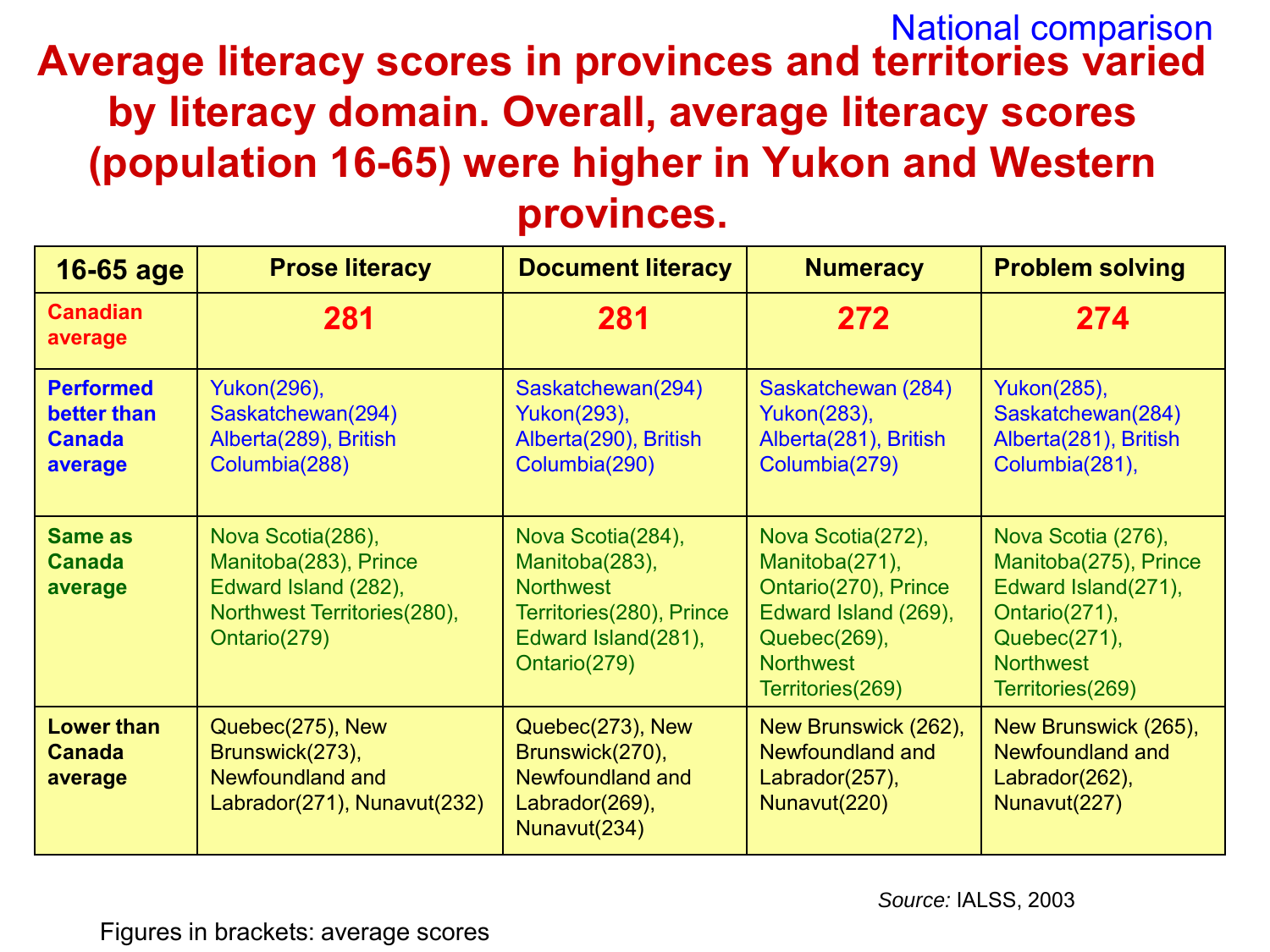### **Average Provincial Scores in Document and Prose Literacy and Numeracy (population 16-65)**

| <b>Province or Territory</b> | <b>Document</b><br>literacy | Prose literacy | <b>Numeracy</b>     |            |                                            |
|------------------------------|-----------------------------|----------------|---------------------|------------|--------------------------------------------|
| Newfoundland and Labrador    | 269                         | 271            | 257                 |            |                                            |
| <b>Prince Edward Island</b>  | 281                         | 282            | $269 \leftarrow$    |            |                                            |
| Nova Scotia                  | 284                         | 286            | $272 \leftarrow$    |            |                                            |
| <b>New Brunswick</b>         | 270                         | 273            | $262$ $\sim$        |            |                                            |
| Quebec                       | 273                         | 275            | $269 \triangleleft$ |            |                                            |
| Ontario                      | 279                         | 279            | 270                 |            |                                            |
| Manitoba                     | 283                         | 283            | 271                 |            |                                            |
| Saskatchewan                 | 294                         | 294            | 284                 |            | $\rightarrow$ Below level 3                |
| Alberta                      | 290                         | 289            | 281                 |            | in 3 domains                               |
| <b>British Columbia</b>      | 290                         | 288            | 279                 |            | $\rightarrow$ Below level 3<br>in Numeracy |
| <b>Nunavut Territory</b>     | 234                         | 232            | 220                 | but not in |                                            |
| <b>Northwest Territory</b>   | 280                         | 280            | 269                 | literacy.  |                                            |
| <b>Yukon Territory</b>       | 293                         | 296            | 283                 |            |                                            |

Figures in red – average score at level 2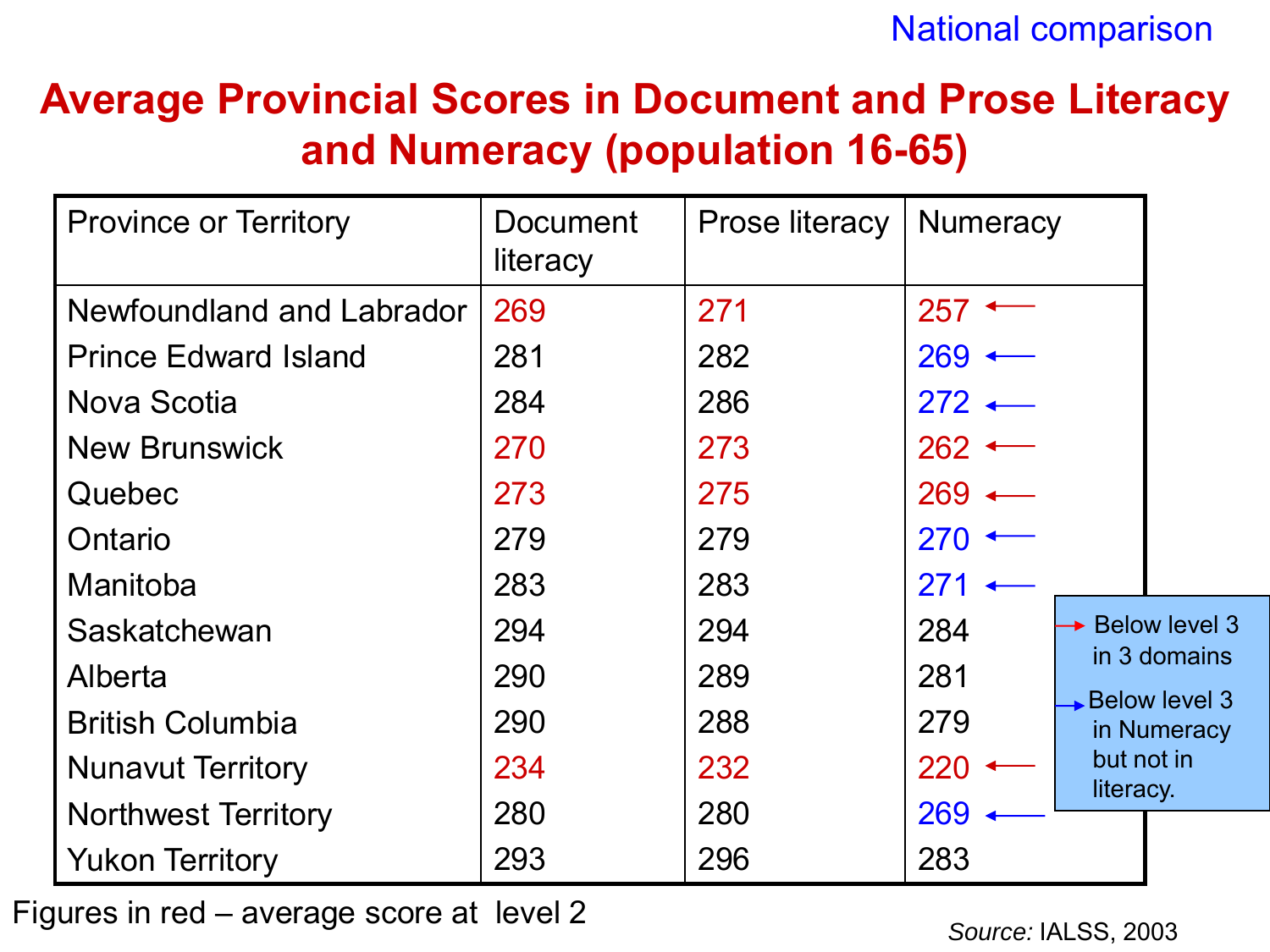#### National comparison

### **The average provincial prose literacy scores in Canada and potential for labour flows (population 16-65)**

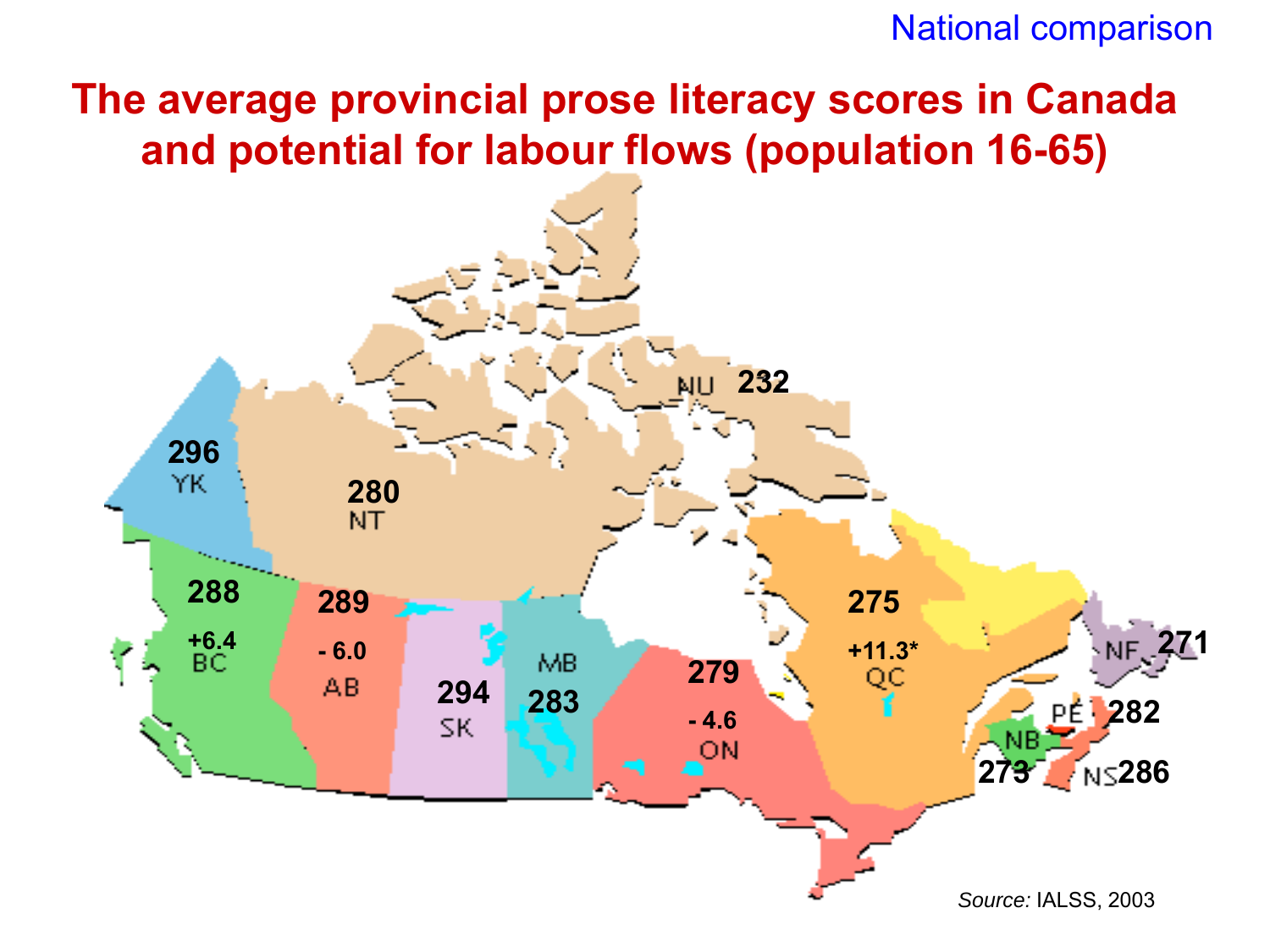#### National comparison

**Yukon had the lowest proportion overall and among provinces, AB, SK and BC had the lowest proportion of the working-age population (population 16-65) with prose literacy below level 3.**

**Percent of population 16 to 65 at each prose level by provinces and territories, 2003**

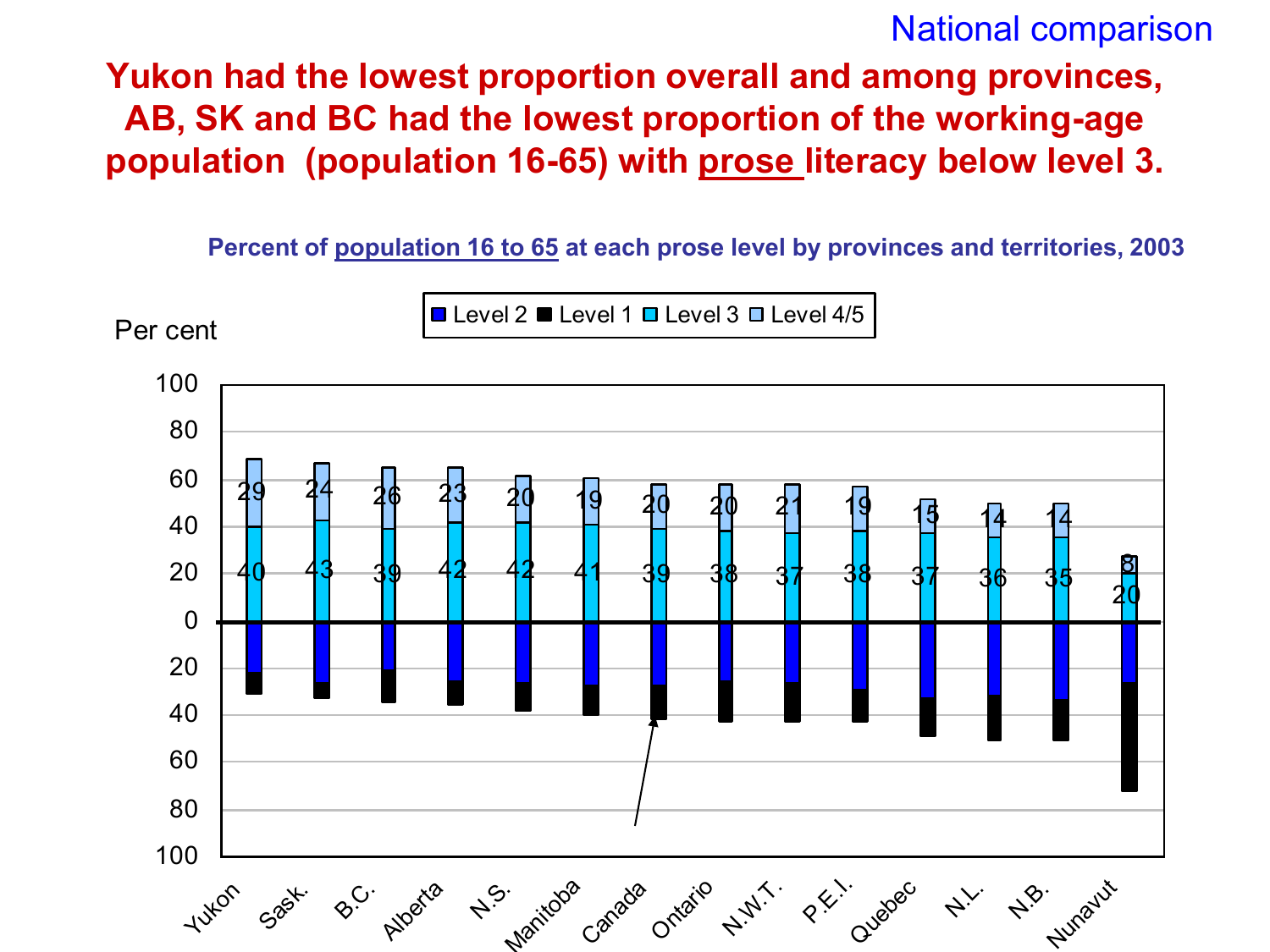### **Yukon, Saskatchewan, BC and Alberta had the lowest proportion of working-age adults below level 3 in numeracy** National comparison

**Percent of population 16 to 65 at each numeracy level by provinces and territories, 2003**

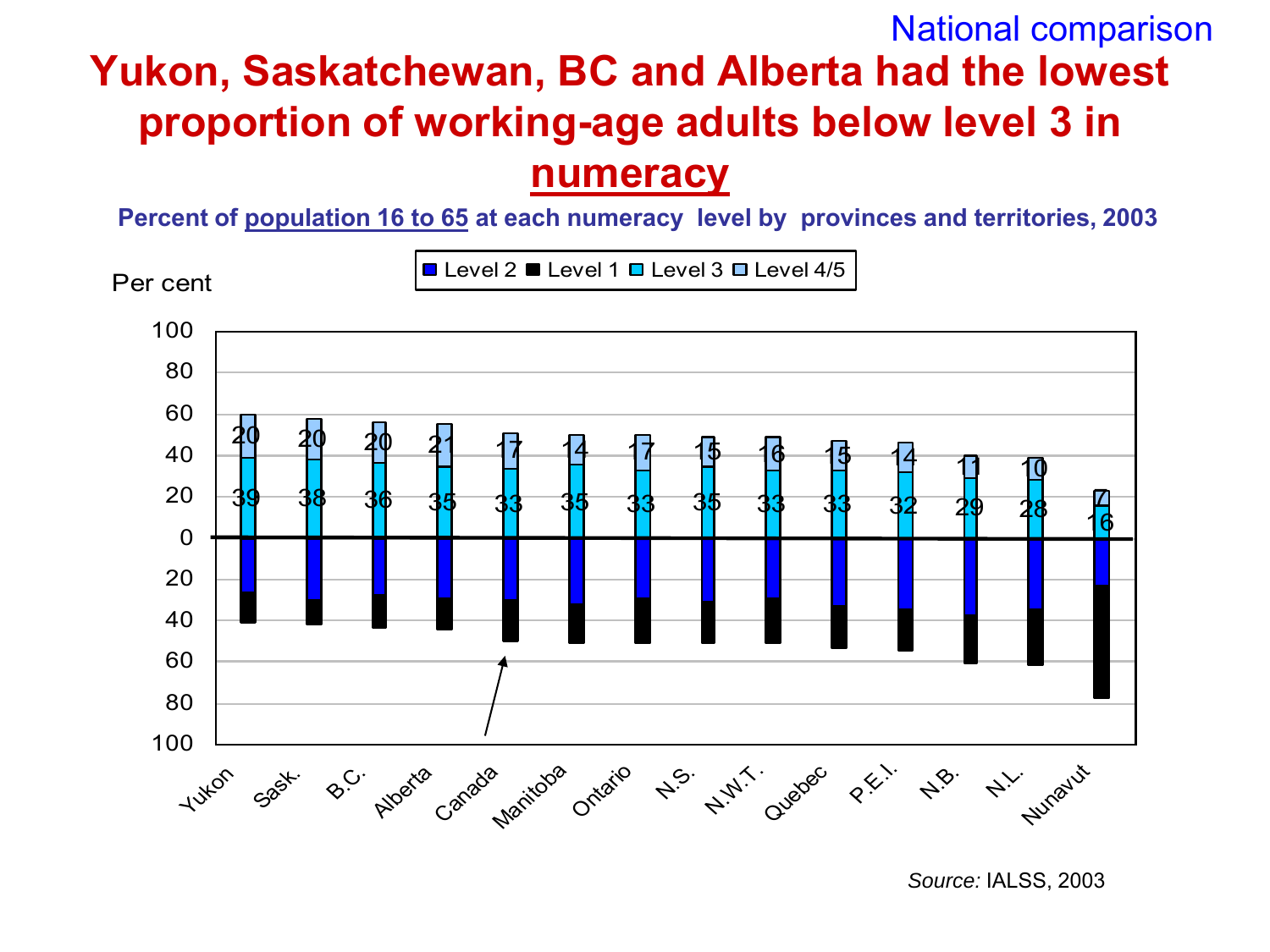#### **Low literacy performance**

### **The proportion of Canadians 16-65 performing at levels 1 and 2 varied across domains and provinces**



**Per cent of adult populations 16-65 performing at levels 1 and 2 in IALSS 2003** 

*Source:* IALSS, 2003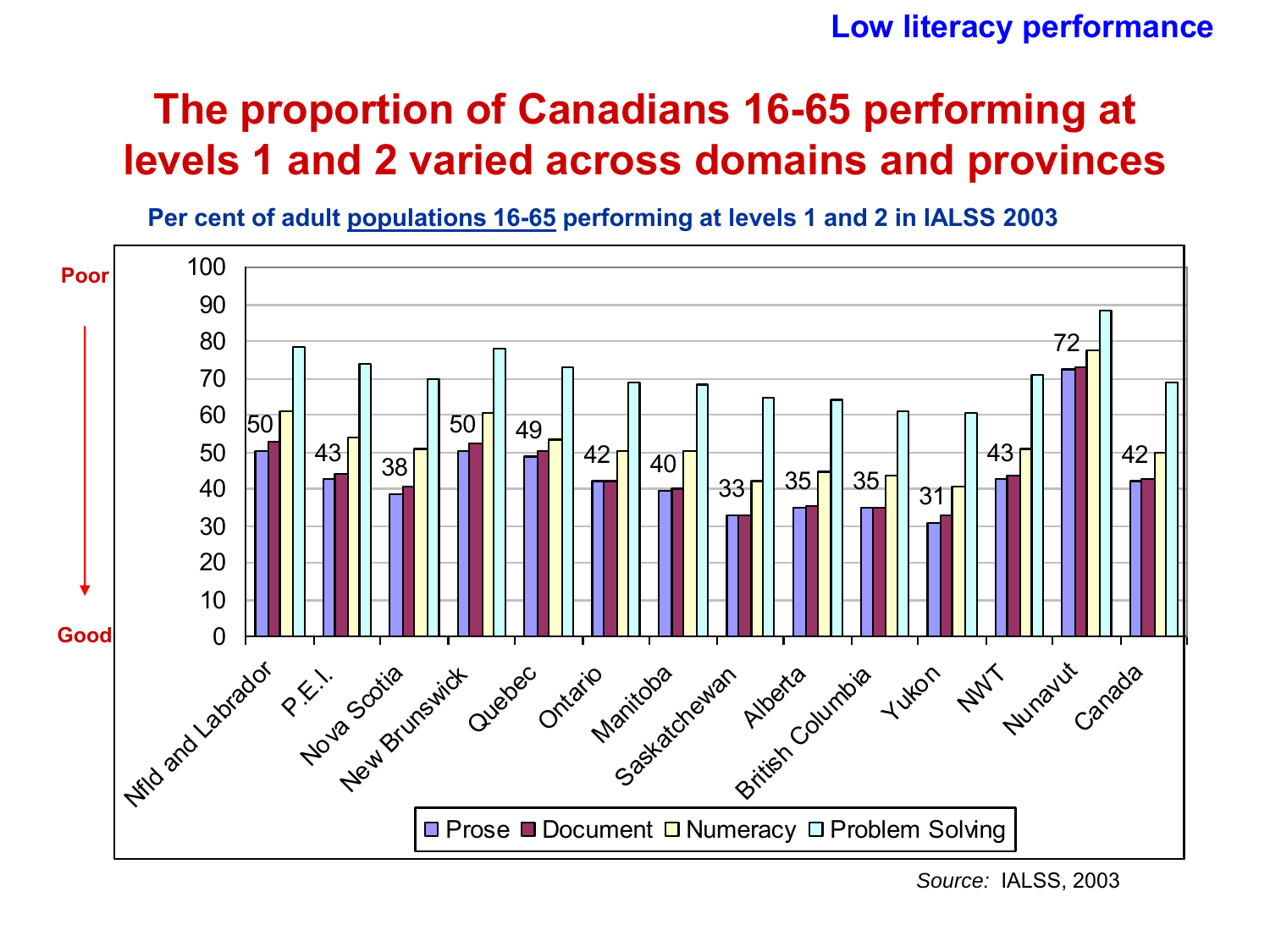### **Rough estimate of burden and required level of effort to Low literacy performance**

#### **combat low literacy (population aged 16 to 65)**

| Prose                        |      | Level 1       |        | Level 2   |      | <b>Total</b>    |
|------------------------------|------|---------------|--------|-----------|------|-----------------|
|                              | $\%$ | <b>Number</b> | $\%$   | Number    | $\%$ | <b>Number</b>   |
| Newfoundland and<br>Labrador | 18.8 | 70,000        | 31.6   | 119,000   | 50.4 | 189,000         |
| <b>Prince Edward Island</b>  | 14.0 | 13,000        | 28.8   | 27,000    | 42.8 | 40,000          |
| <b>Nova Scotia</b>           | 11.9 | 75,000        | 26.5   | 168,000   | 38.4 | 243,000         |
| <b>New Brunswick</b>         | 16.6 | 85,000        | 33.8   | 173,000   | 50.4 | 258,000         |
| Quebec                       | 15.6 | 800,000       | 33.0   | 1,700,000 | 48.6 | 2,500,000       |
| Ontario                      | 16.2 | 1,300,000     | 26.0   | 2,100,000 | 42.2 | 3,400,000       |
| Manitoba                     | 12.7 | 90,000        | 27.0   | 200,000   | 39.7 | 290,000         |
| Saskatchewan                 | 6.6  | 41,000        | 26.4)  | 162,000   | 33.0 | 203,000         |
| Alberta                      | 9.7  | 200,000       | 25.3   | 500,000   | 35.0 | 700,000         |
| <b>British Columbia</b>      | 13.8 | 400,000       | 20.9   | 600,000   | 34.7 | 1,000,000       |
| Yukon                        | 9.0  | 2,000         | (21.9) | 4,000     | 30.9 | 6,000           |
| <b>Northwest Territory</b>   | 16.5 | 4,000         | 26.1   | 7,000     | 42.6 | 11,000          |
| <b>Nunavut</b>               | 45.8 | 6,000         | 26.4   | 3,000     | 72.0 | 9,000           |
|                              |      |               |        |           |      | Total 8.849.000 |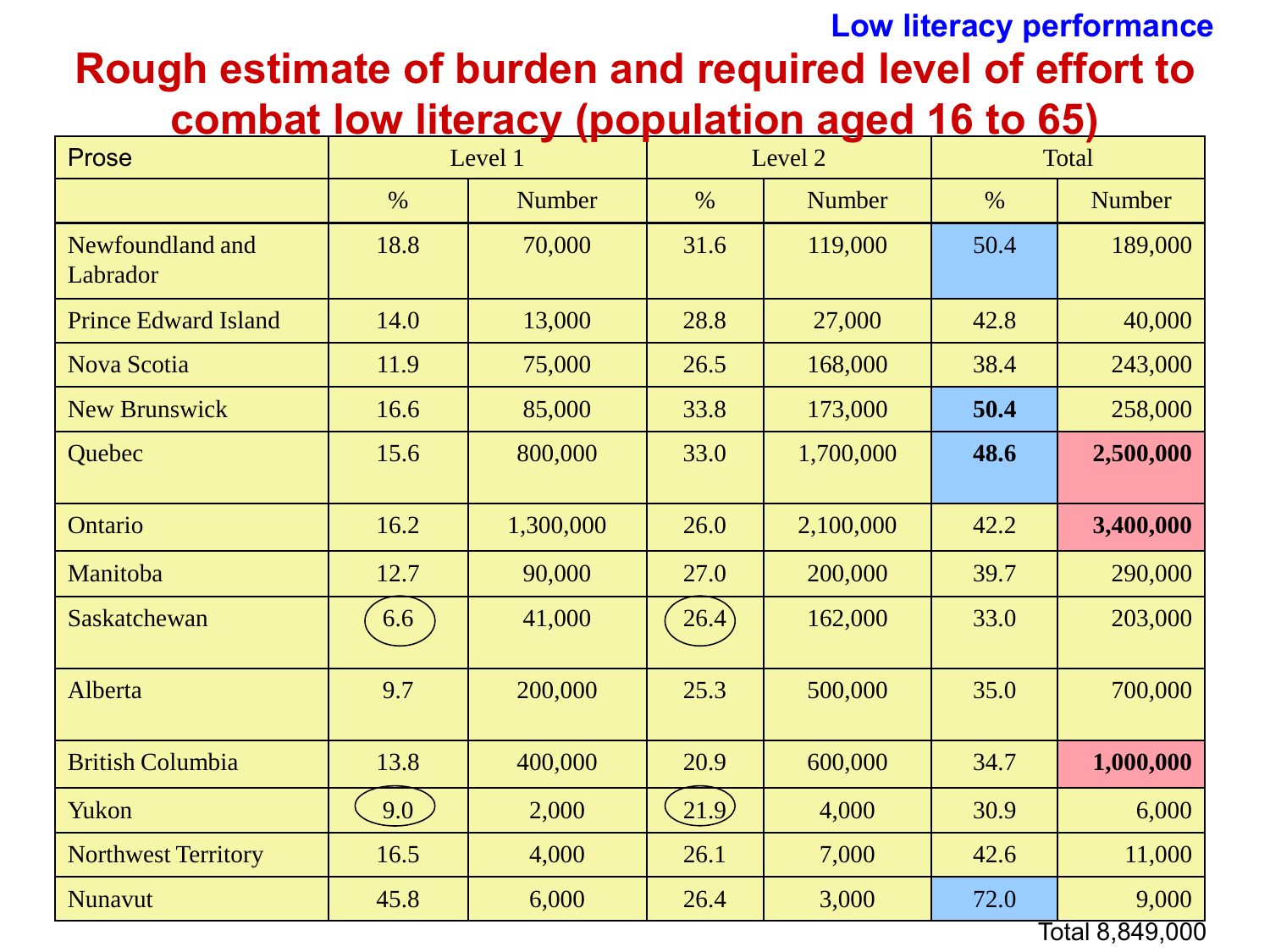#### **Low literacy performance**

### **Rough estimate of burden and required level of effort to combat low numeracy (population 16-65)**

|                              |      | Numeracy level 1 |      | Numeracy level 2 |      | Total     |
|------------------------------|------|------------------|------|------------------|------|-----------|
|                              | $\%$ | Number           | $\%$ | Number           | $\%$ | Number    |
| Newfoundland and<br>Labrador | 26.8 | 0.1 <sub>m</sub> | 34.3 | 0.1 <sub>m</sub> | 61.1 | 200,000   |
| <b>Prince Edward Island</b>  | 19.2 | 18,000           | 34.8 | 33,000           | 54.0 | 50,000    |
| Nova Scotia                  | 19.7 | 0.1 <sub>m</sub> | 30.9 | 0.2 <sub>m</sub> | 50.6 | 300,000   |
| New Brunswick                | 23.1 | 0.1 <sub>m</sub> | 37.2 | 0.2 <sub>m</sub> | 60.3 | 300,000   |
| Quebec                       | 20.0 | 1.0 <sub>m</sub> | 33.1 | 1.7 <sub>m</sub> | 53.1 | 2,700,000 |
| Ontario                      | 21.3 | 1.8 <sub>m</sub> | 29.1 | 2.4 <sub>m</sub> | 50.4 | 4,200,000 |
| Manitoba                     | 18.2 | 0.1 <sub>m</sub> | 32.1 | 0.2 <sub>m</sub> | 50.3 | 400,000   |
| Saskatchewan                 | 11.8 | 73,000           | 30.2 | 0.2 <sub>m</sub> | 42.0 | 300,000   |
| Alberta                      | 15.1 | 0.3 <sub>m</sub> | 29.3 | 0.6 <sub>m</sub> | 44.4 | 1,000,000 |
| <b>British Columbia</b>      | 16.7 | 0.5 <sub>m</sub> | 27.0 | 0.8 <sub>m</sub> | 43.7 | 1,200,000 |
| Yukon                        | 14.1 | 3,000            | 26.4 | 5,000            | 40.5 | 8,000     |
| <b>Northwest Territory</b>   | 22.0 | 6,000            | 29.0 | 7,000            | 51.0 | 13,000    |
| Nunavut                      | 54.7 | 7,000            | 22.6 | 3,000            | 77.3 | 10,000    |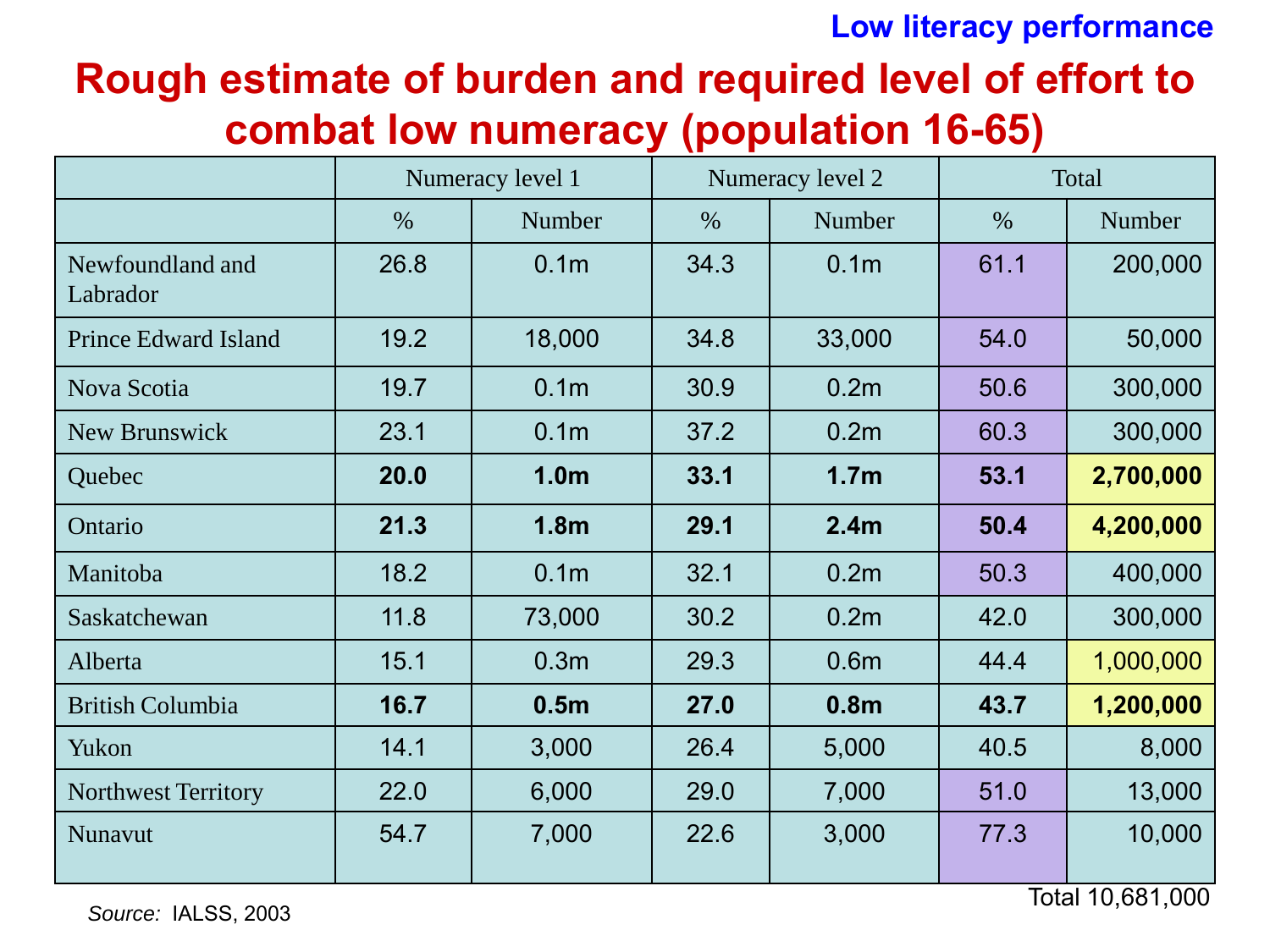**The hidden problem: although the same people often have low literacy and low numeracy, some have low scores in only one domain (population aged 16 to 65) Low literacy performance**

| <b>Document</b>   | <b>Numeracy</b>   | <b>Estimates</b> |
|-------------------|-------------------|------------------|
| Level 1           | Level 1           | 2,700,000        |
| Level 1           | Level 2           | 570,000          |
| Level 1           | Level 3 and above | 40,000           |
| Level 2           | Level 1           | 1,300,000        |
| Level 2           | Level 2           | 3,400,000        |
| Level 2           | Level 3 and above | 1,100,000        |
| Level 3 and above | Level 1           | 140,000          |
| Level 3 and above | Level 2           | 2,600,000        |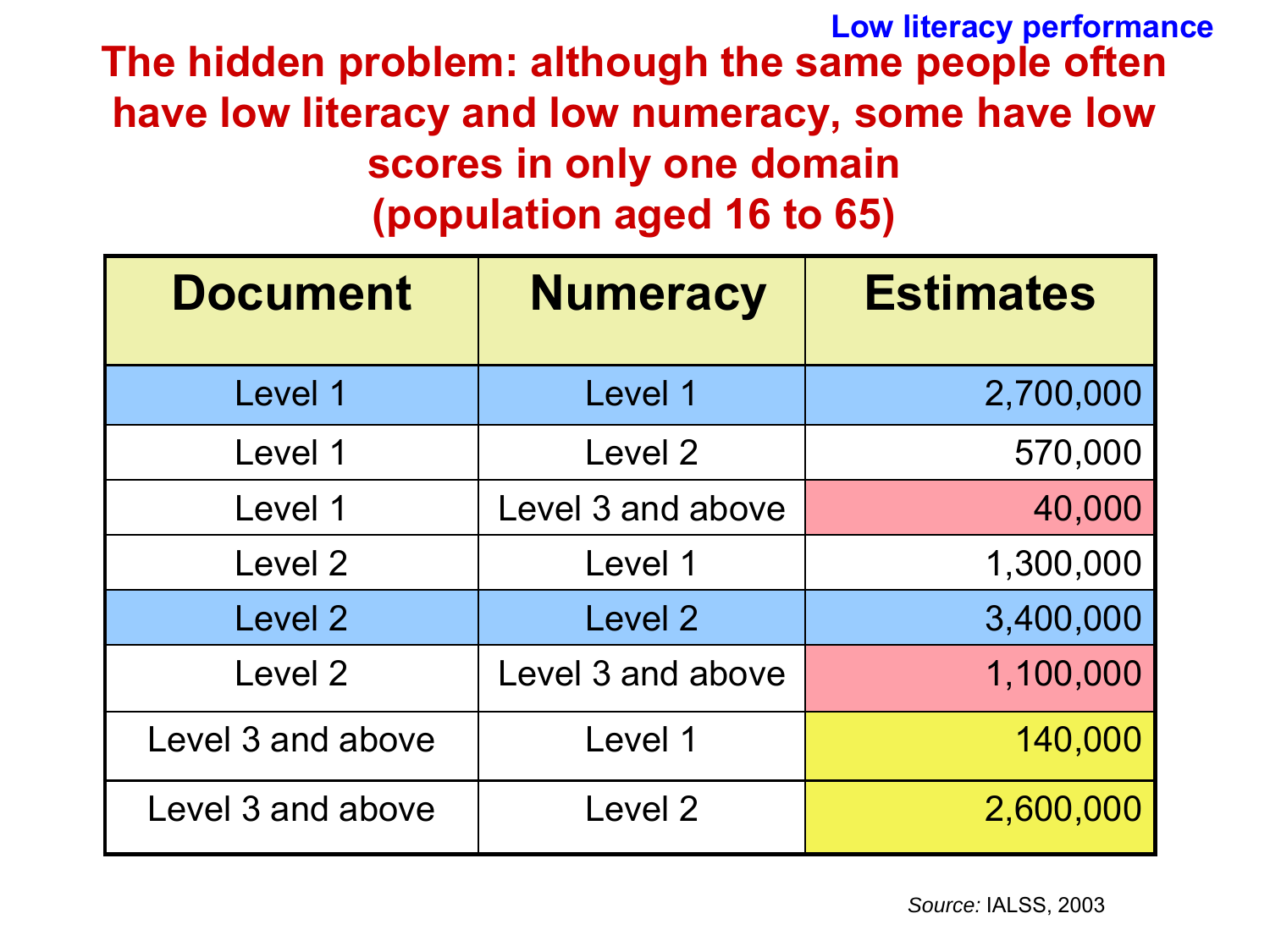#### **Change between 1994 and 2003**

# **No change in average prose scores of Canadians aged 16 to 65 in regions between 1994 and 2003**

| <b>Regions</b>  | <b>Province</b>         | <b>Level 3</b><br>range | <b>IALS</b><br>1994 | <b>IALSS</b><br>2003 | Diff.   |
|-----------------|-------------------------|-------------------------|---------------------|----------------------|---------|
| <b>Canada</b>   |                         | $276 - 325$             | 278.8               | 280.8                | 1.9     |
| <b>Atlantic</b> |                         | $276 - 325$             | 274.0               | 277.9                | 3.9     |
|                 | <b>New Brunswick</b>    | $276 - 325$             | 272.6               | 272.7                | 0.1     |
| <b>Québec</b>   |                         | $276 - 325$             | 264.1               | 275.3                | $11.3*$ |
| <b>Ontario</b>  |                         | $276 - 325$             | 283.3               | 278.7                | $-4.6$  |
| <b>Western</b>  |                         | $276 - 325$             | 287.6               | 288.6                | 0.9     |
|                 | <b>Alberta</b>          | 276 - 325               | 295.3               | 289.3                | $-6.0$  |
|                 | <b>British Columbia</b> | 276 - 325               | 281.8               | 288.2                | 6.4     |

**\*** Change from 1994 is statistically significant.

*Sources:* IALSS, 2003 ; IALS, 1994*.*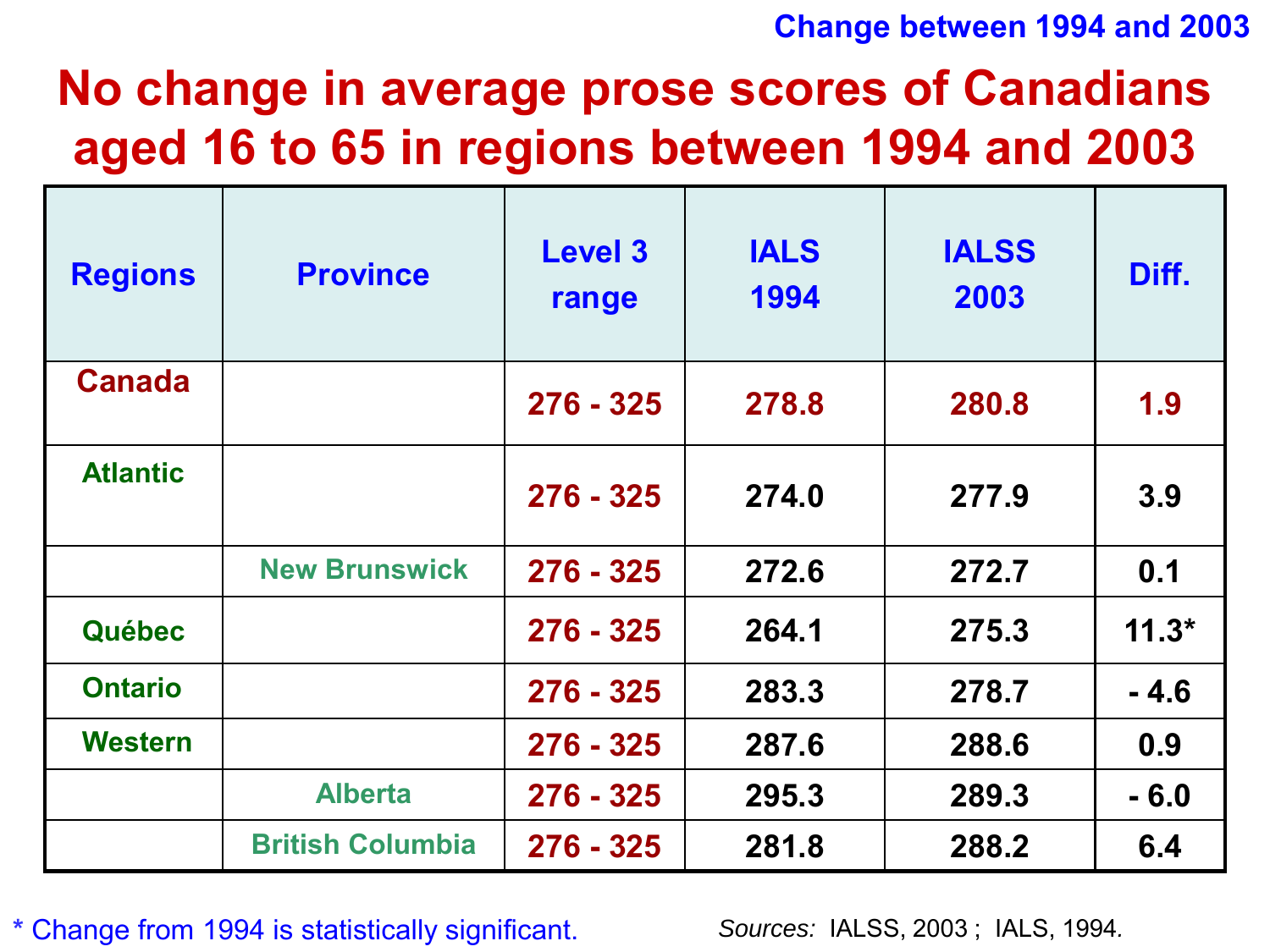### No change in average document scores of Canadians regions between 1994 and 2003 (population 16 to 65) **Literacy performance over time**

| <b>Document</b> | <b>Regions</b>          | <b>Level 3</b><br>range | <b>IALS</b><br>1994 | <b>ALL</b><br>2003 | Diff.  |
|-----------------|-------------------------|-------------------------|---------------------|--------------------|--------|
| <b>Canada</b>   |                         | $276 - 325$             | 279.3               | 286.6              | 1.3    |
| <b>Atlantic</b> |                         | $276 - 325$             | 269.4               | 276.2              | $6.7*$ |
|                 | <b>New Brunswick</b>    | $276 - 325$             | 270.2               | 270.5              | 0.2    |
| <b>Québec</b>   |                         | $276 - 325$             | 266.0               | 273.2              | 7.2    |
| <b>Ontario</b>  |                         | $276 - 325$             | 285.9               | 279.2              | $-6.7$ |
| <b>Western</b>  |                         | $276 - 325$             | 285.5               | 289.7              | 4.2    |
|                 | <b>Alberta</b>          | $276 - 325$             | 290.7               | 290.2              | $-0.5$ |
|                 | <b>British Columbia</b> | $276 - 325$             | 281.7               | 289.9              | 8.2    |

**\*** Change from 1994 is statistically significant.

*Sources:* IALSS, 2003 ; IALS, 1994-1998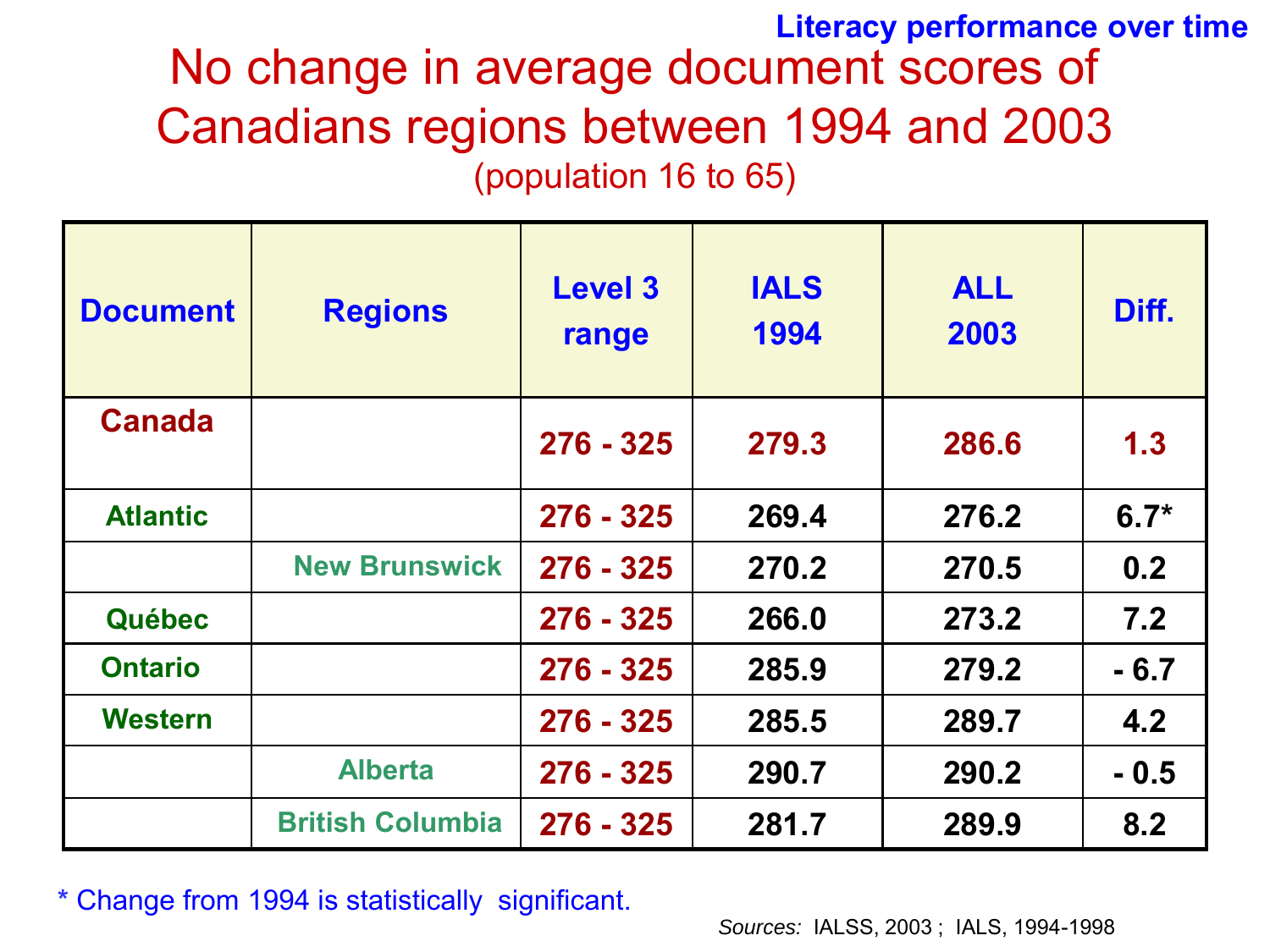#### **Change between 1994 and 2003**

# **In Ontario the number of people at Levels 4 and 5 in document literacy dropped from 1994 to 2003**

**Proportion of population 16 to 65 performing at levels 1,2 ,3 and 4/5 in document, Canada and regions, 1994 and 2003**



*Sources:* IALSS, 2003 ; IALS, 1994.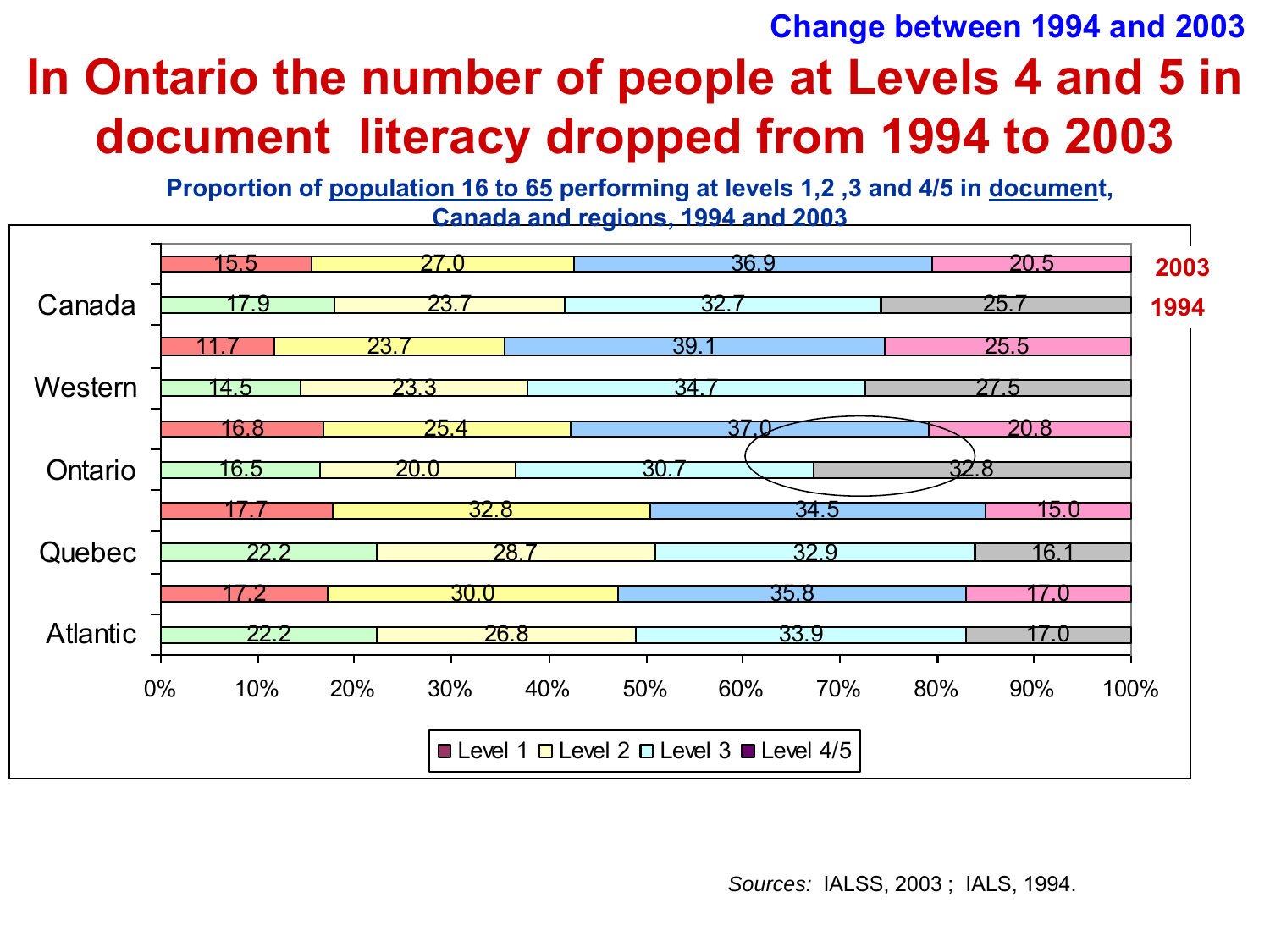#### **The number of persons (16 to 65) with low literacy rose from 8 m in 1994 to 9 m in 2003 though the percentage Change between 1994 and 2003**



Differences at each level between IALS and ALL are not statistically significant

*Source*: IALSS, 2003; IALS, 1994.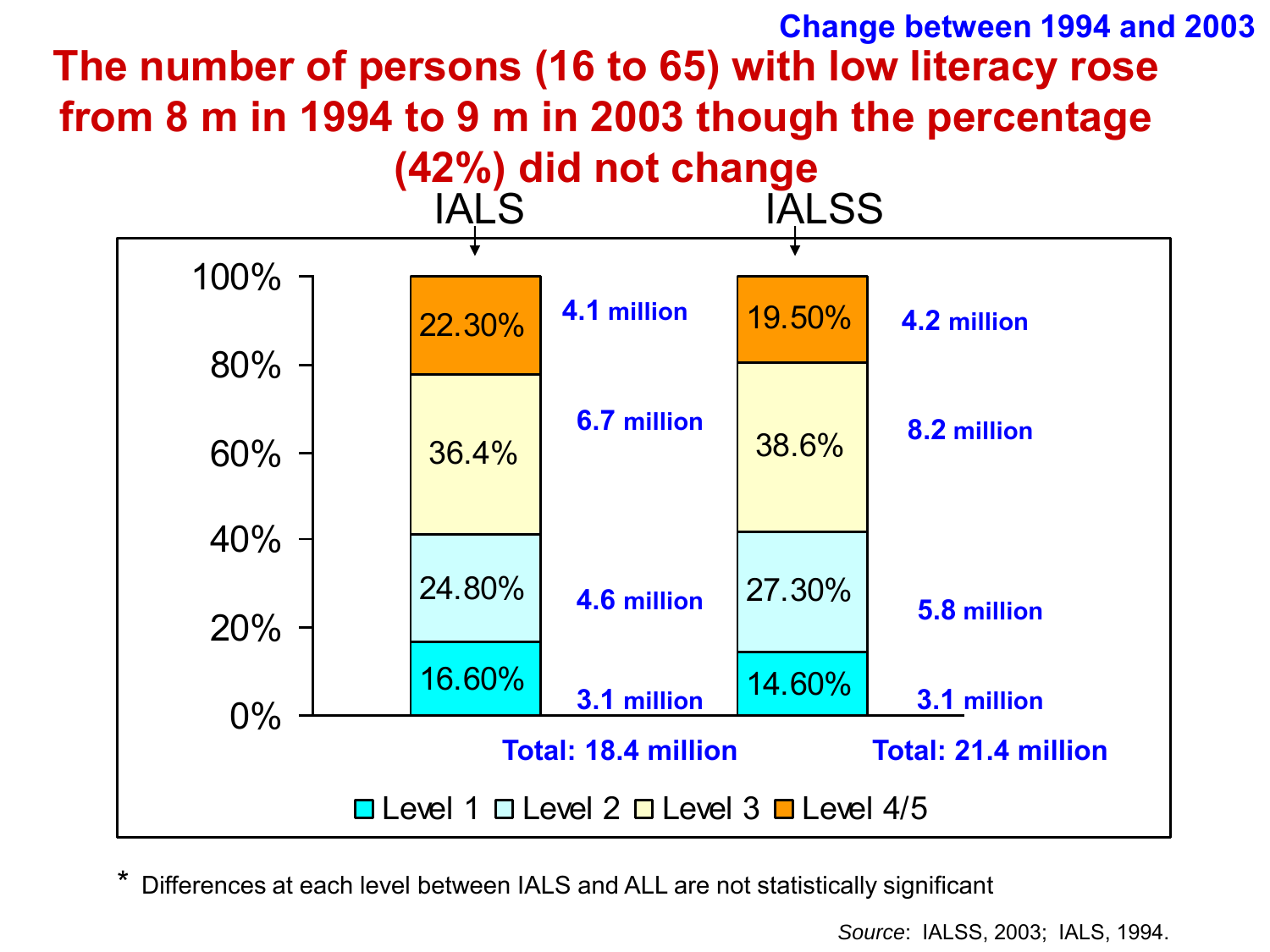#### **Quebec literacy performance**

# Percent of Quebec population (16 to 65) at each prose literacy level, in IALS and IALSS



Differences at each level between IALS and IALSS are not statistically significant

*Sources*: IALSS, 2003; IALS, 1994-1998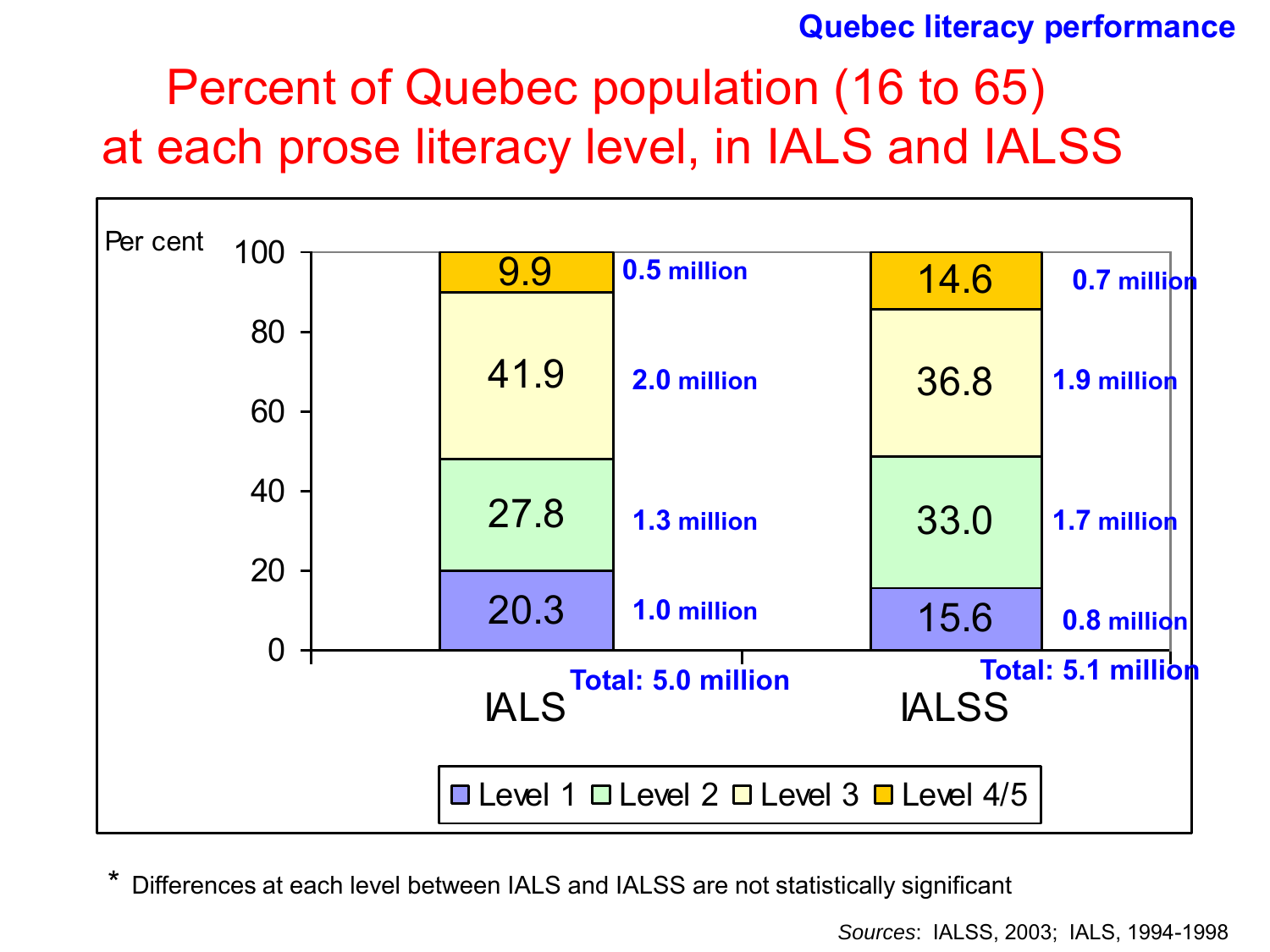#### **Provinces such as Saskatchewan and New Brunswick had less inequity than other provinces in the distribution of**  Equitable distribution

#### **numeracy scores.**

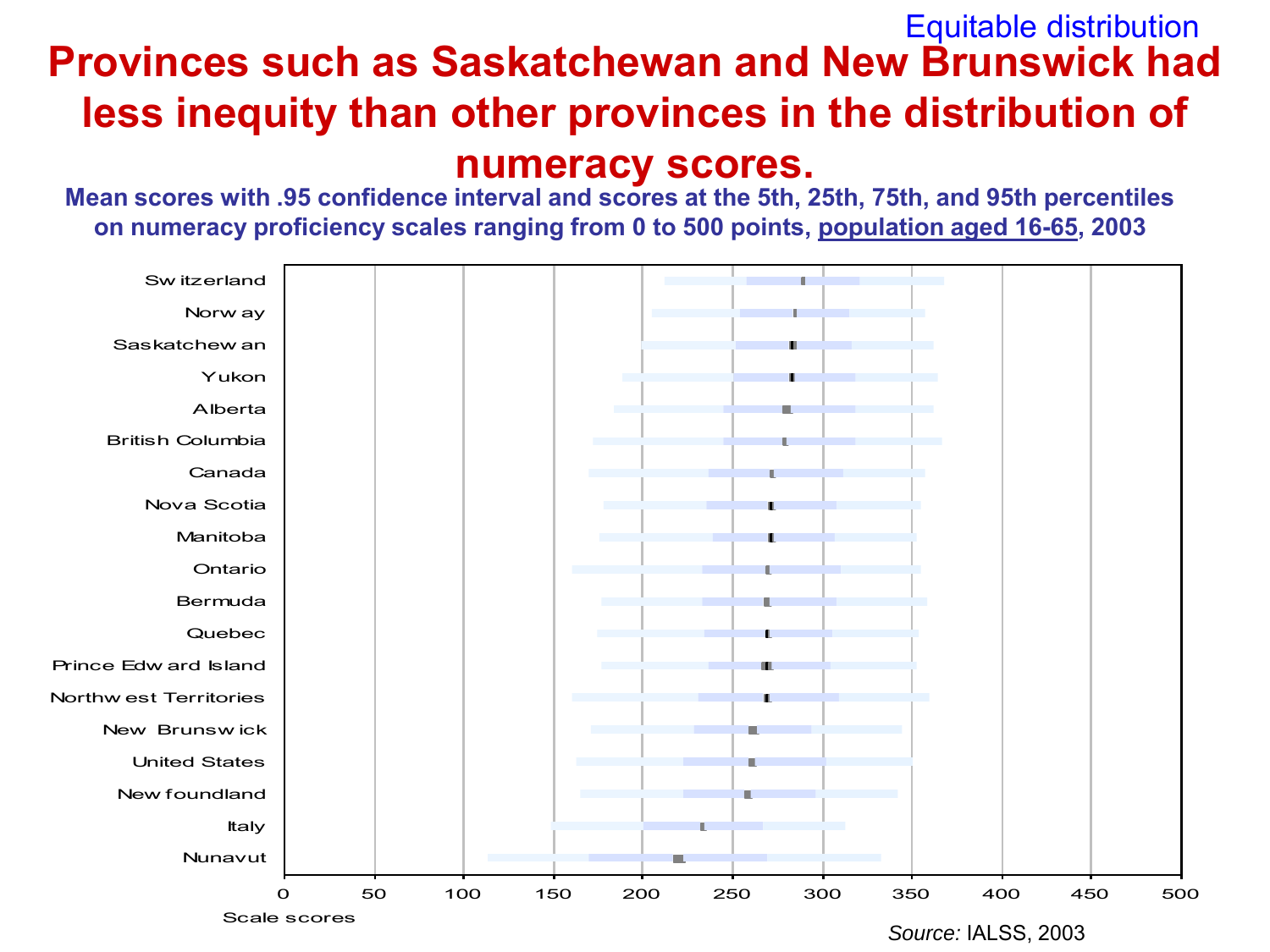#### Subgroups-Educated

# **Higher levels of education are associated with higher levels of Prose proficiency**

**Prose literacy levels by educational attainment, population aged 26-65 years, Canada, 2003**

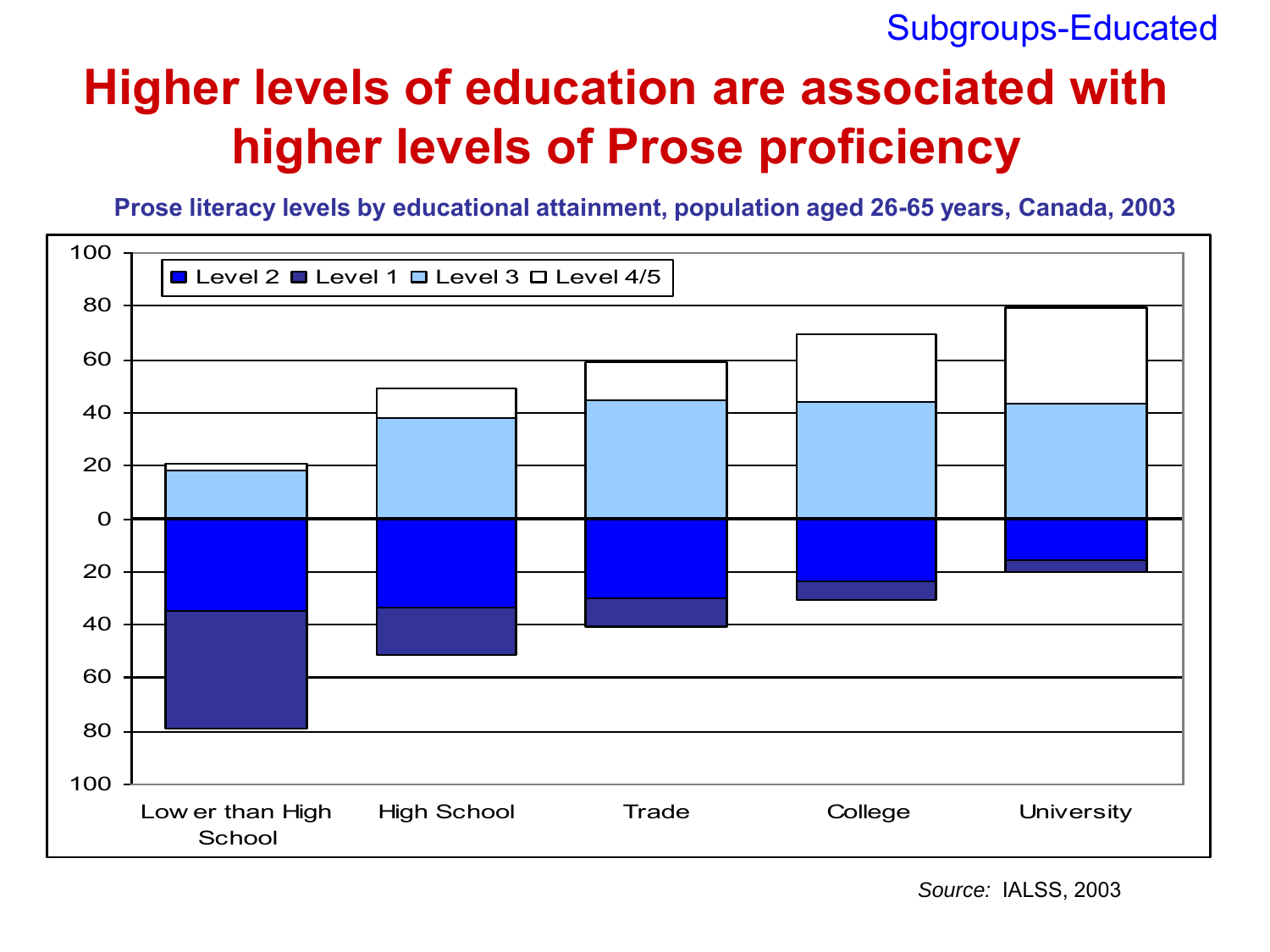#### **Subgroups - Educated**

### **In prose, higher levels of education are associated with higher levels of proficiency (16 and over)**

**Prose proficiency by educational attainment, Canada, 2003**

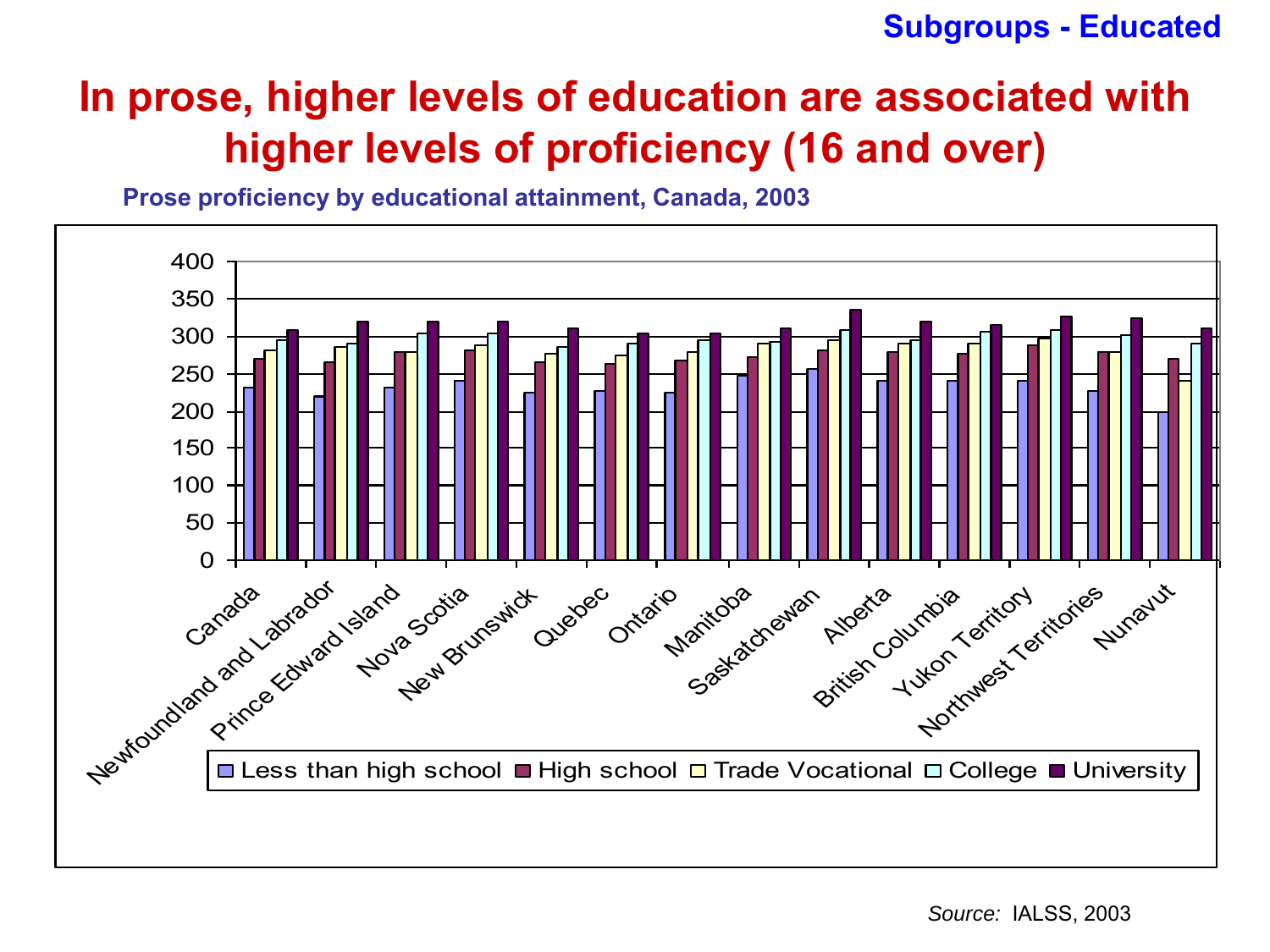#### Subgroups-Educated

### **Younger Canadians with the same education have higher literacy proficiency than older Canadians but the difference is moderated by degree of education**

**Mean prose literacy scores by educational attainment and age group, Canada 2003**

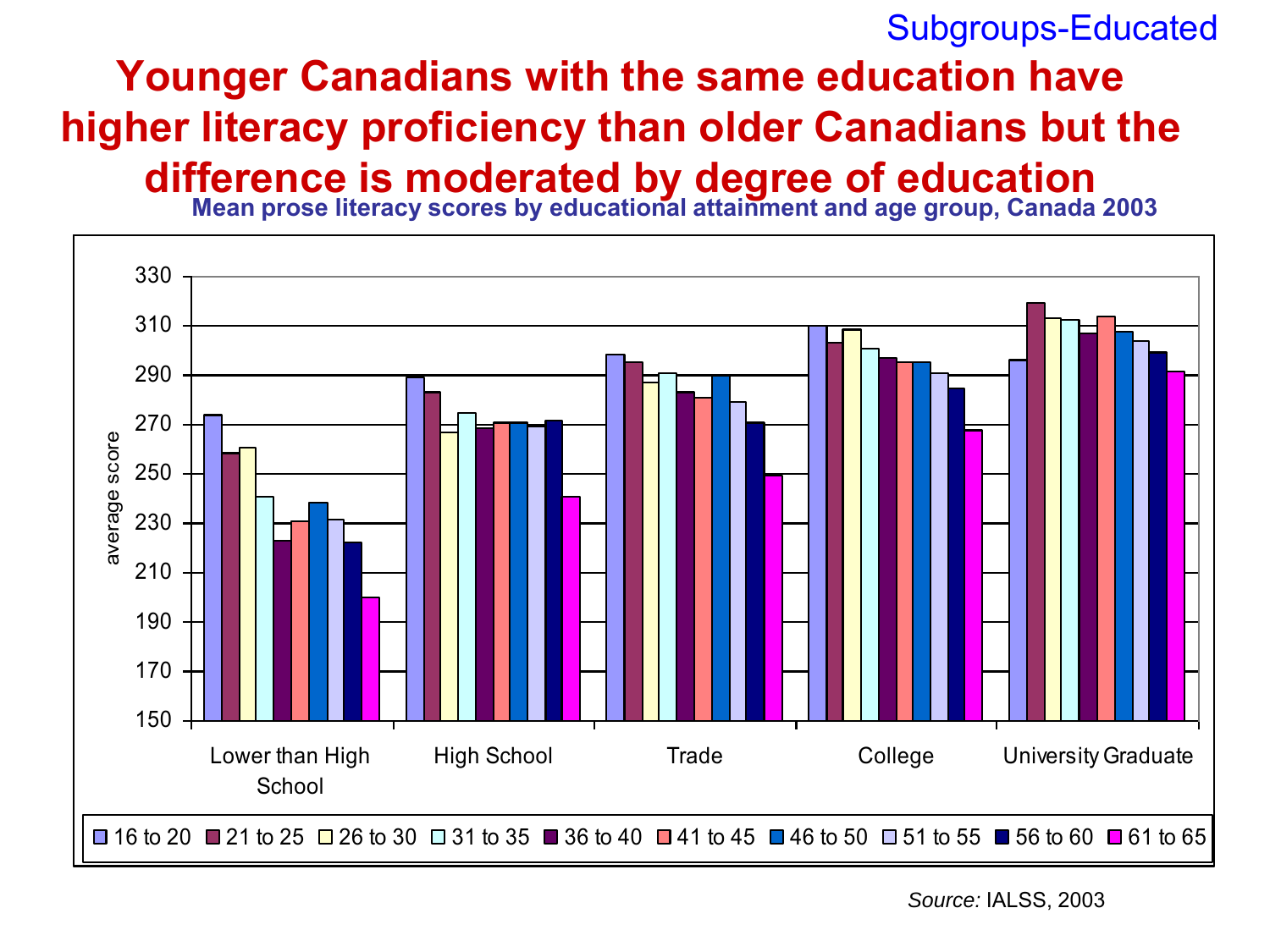#### Subgroups-Educated

# **Prose literacy proficiency by educational attainment in the provinces and territories**

**Mean prose proficiency scores by education level, population 16 and over, Canada and jurisdictions, 2003**

|                              | <b>Less than</b> |       |      |                    | Trade      |       |                |        |      |                   |
|------------------------------|------------------|-------|------|--------------------|------------|-------|----------------|--------|------|-------------------|
|                              | high school      |       |      | <b>High school</b> | vocational |       | <b>College</b> |        |      | <b>University</b> |
|                              | Mean             | S.E.  | Mean | S.E.               | Mean       | S.E.  | Mean           | S.E.   | Mean | S.E.              |
| Newfoundland and Labrador    | 219              | (3.4) | 265  | (4.0)              | 286        | (3.8) | 290            | (5.1)  | 321  | (3.9)             |
| <b>Prince Edward Island</b>  | 230              | (6.8) | 280  | (5.5)              | 279        | (5.5) | 303            | (5.5)  | 319  | (7.9)             |
| Nova Scotia                  | 241              | (4.4) | 281  | (4.2)              | 288        | (3.2) | 305            | (3.5)  | 319  | (4.2)             |
| <b>New Brunswick</b>         | 223              | (4.6) | 265  | (5.1)              | 276        | (7.1) | 286            | (4.5)  | 311  | (7.2)             |
| Quebec                       | 227              | (2.0) | 262  | (2.3)              | 275        | (2.1) | 290            | (2.2)  | 305  | (2.5)             |
| Ontario                      | 223              | (4.9) | 268  | (3.9)              | 279        | (3.9) | 295            | (4.1)  | 303  | (3.1)             |
| Manitoba                     | 246              | (5.5) | 273  | (3.4)              | 291        | (4.4) | 293            | (3.4)  | 312  | (4.4)             |
| Saskatchewan                 | 256              | (6.2) | 282  | (7.0)              | 294        | (3.3) | 309            | (4.3)  | 336  | (5.2)             |
| Alberta                      | 241              | (7.1) | 279  | (4.5)              | 290        | (3.8) | 295            | (4.0)  | 319  | (4.2)             |
| <b>British Columbia</b>      | 239              | (4.8) | 277  | (4.8)              | 290        | (3.4) | 306            | (4.3)  | 316  | (4.4)             |
| Yukon                        | 241              | (7.5) | 288  | (5.6)              | 297        | (4.5) | 308            | (4.7)  | 326  | (4.7)             |
| <b>Northwest Territories</b> | 227              | (6.3) | 280  | (7.6)              | 280        | (3.6) | 301            | (4.0)  | 324  | (6.3)             |
| l Nunavut                    | 199              | (6.1) | 269  | (7.8)              | 241        | (8.5) | 290            | (12.3) | 311  | (6.2)             |
| Canada                       | 230              | (1.8) | 270  | (1.8)              | 282        | (1.7) | 296            | (1.8)  | 309  | (2.0)             |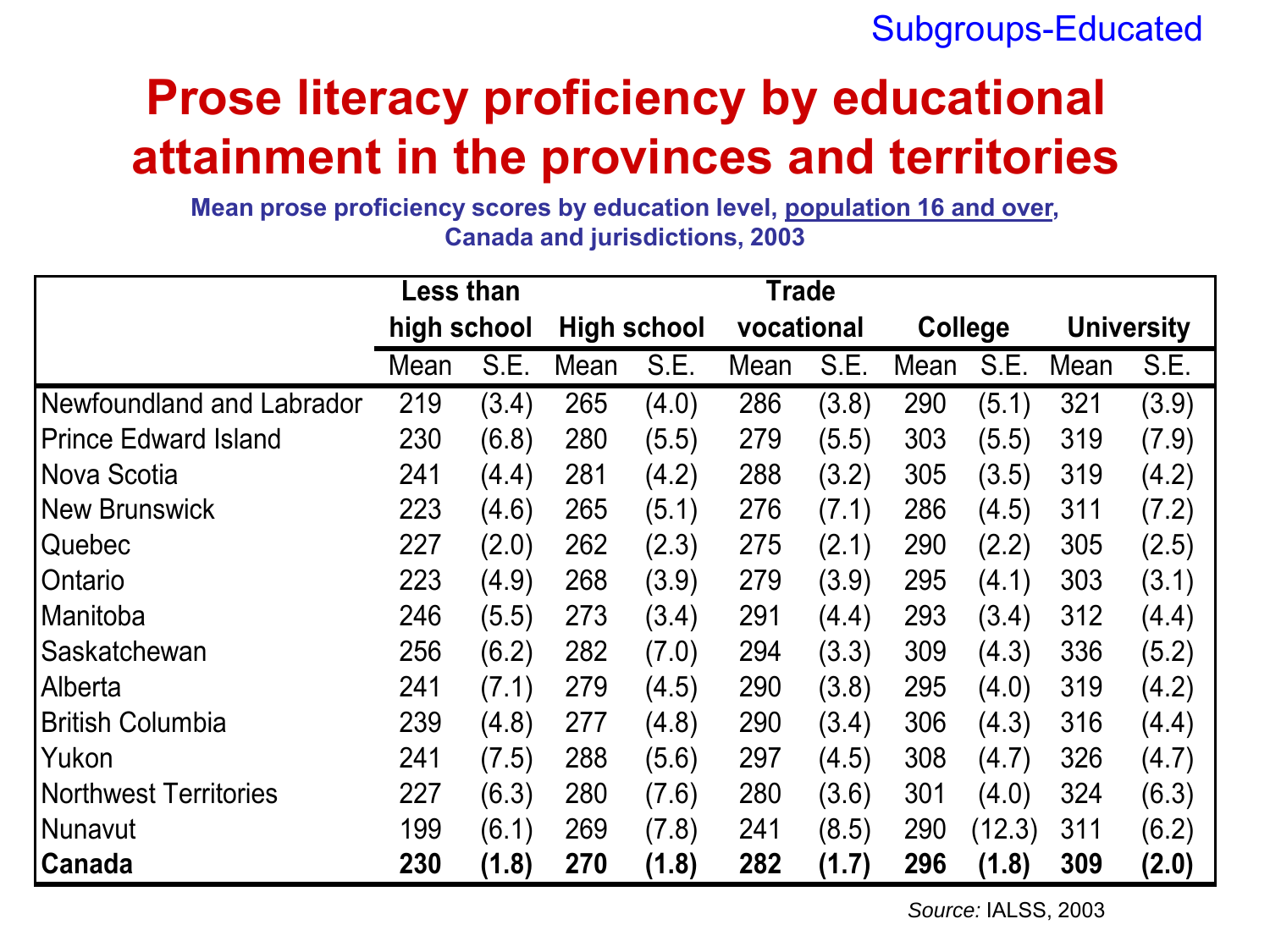Subgroups - Youth

### **In most provinces and territories, the majority of youth have prose literacy proficiency at Level 3 or above**

**Distribution of proficiency level on the prose literacy scale for youth age 16-25, Canada, 2003**

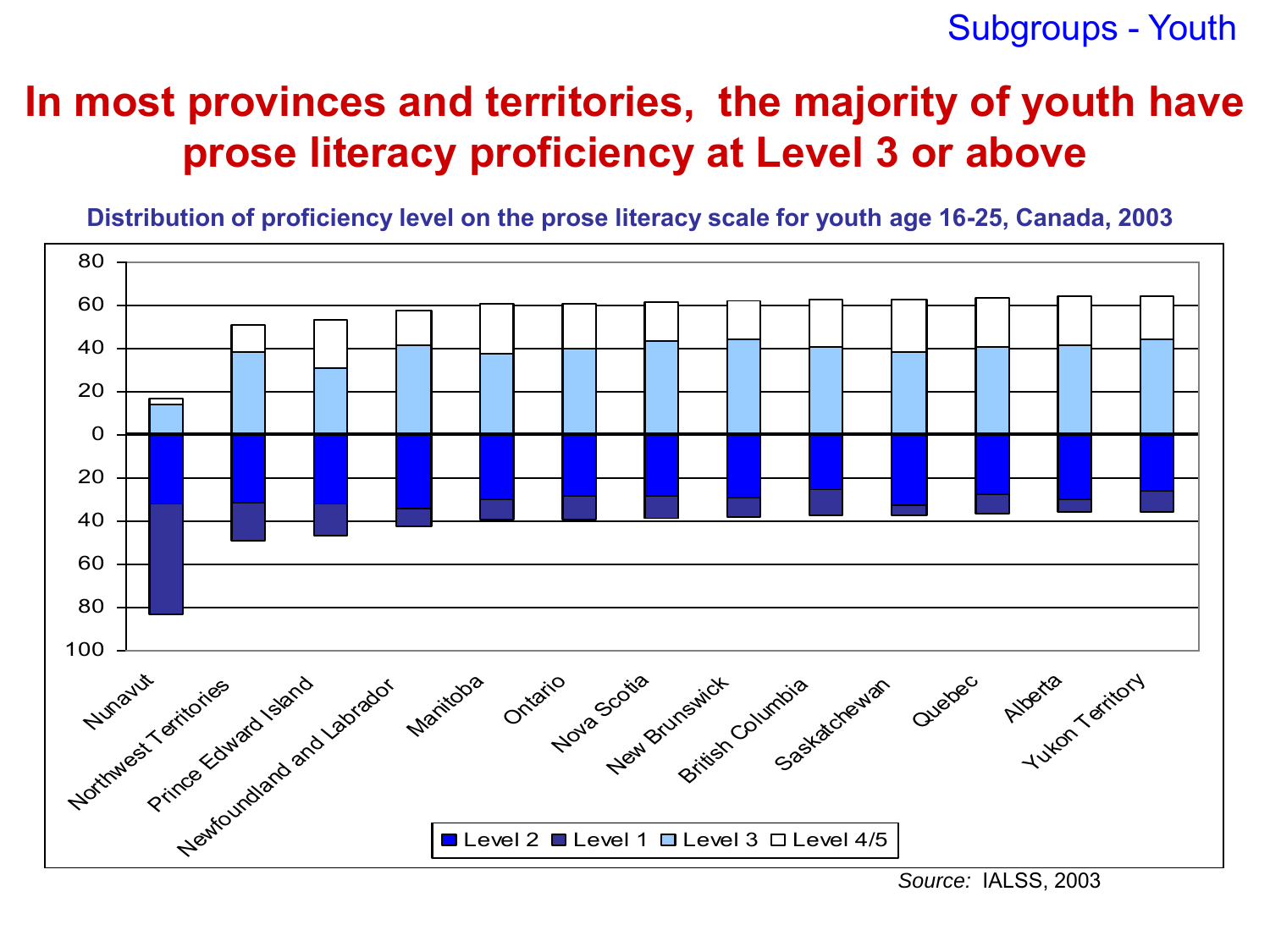Subgroups - Elderly

# **More than 80% of seniors had prose literacy at levels 1 and 2**

**Distribution of proficiency level on the prose literacy scale, Canada, 2003**

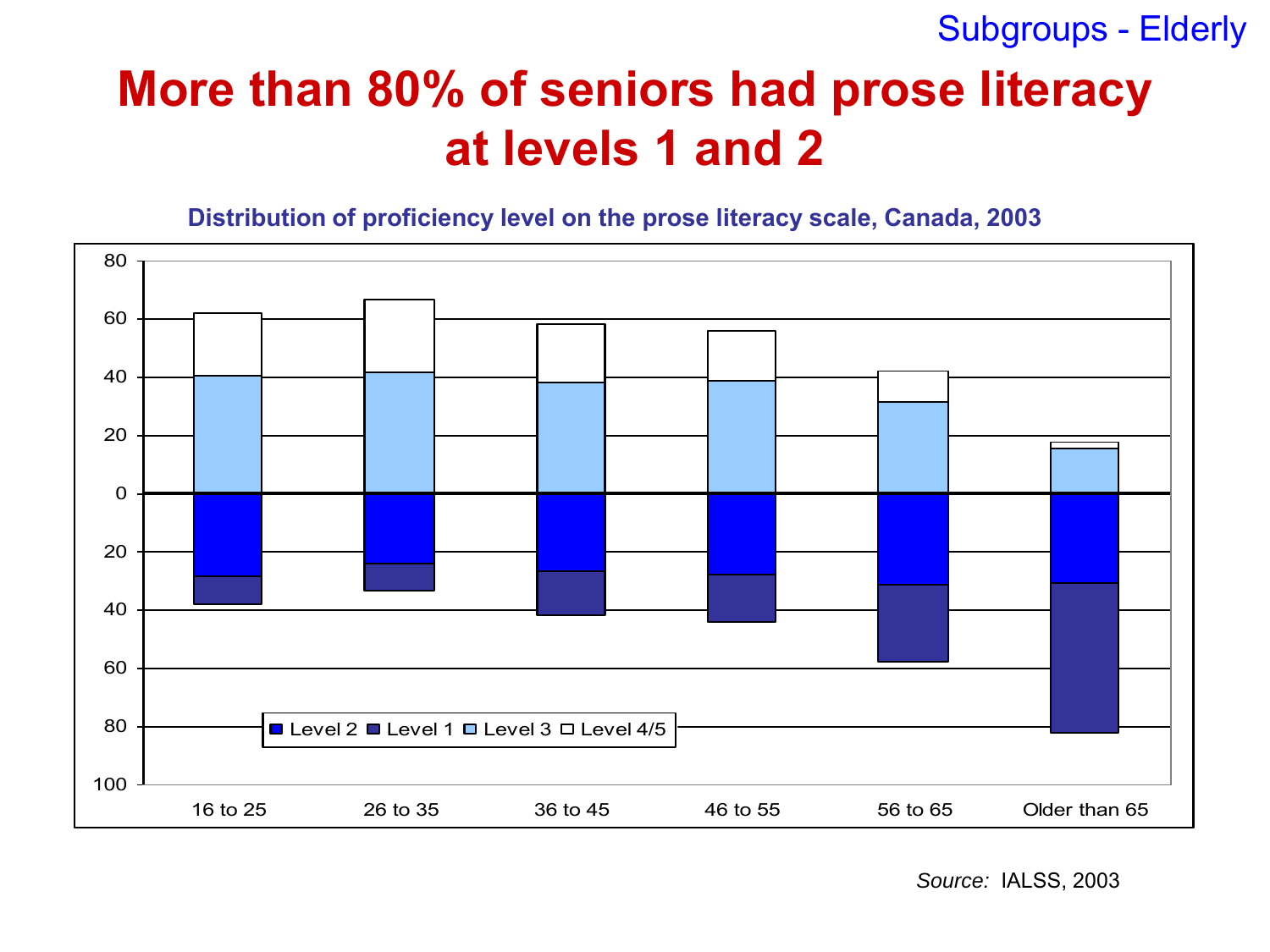### **Educational attainment appears to moderate and even delay a decline in proficiency as Canadians age** Subgroups - Elderly

**Average scores by age, controlling for educational attainment, Canada and Western provinces, 2003**

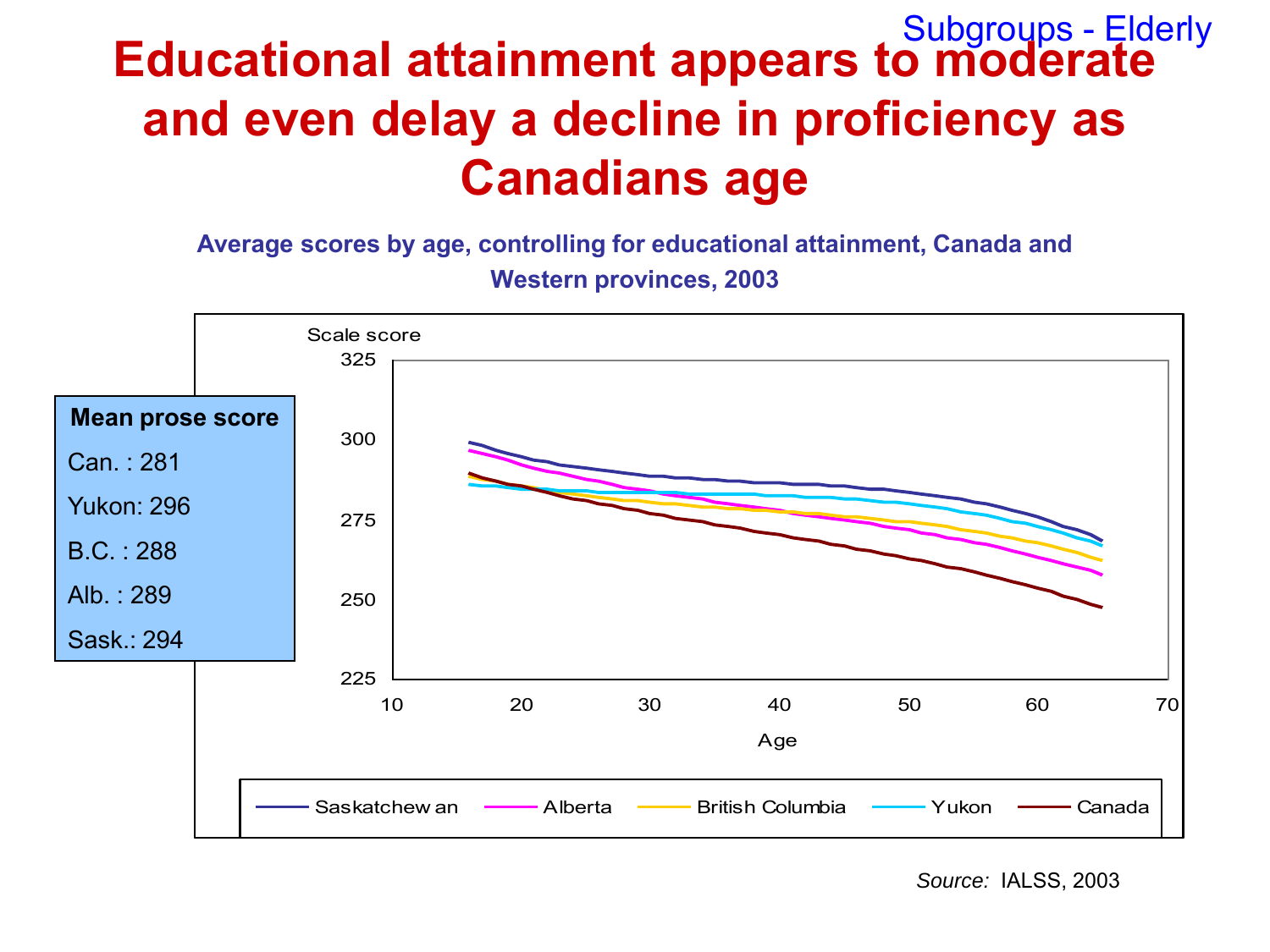#### Subgroups - Gender

### **Significant gender differences in average scores are evident for document literacy and for numeracy**

**Average Proficiency by domain and gender, population 16 and over, Canada, 2003**

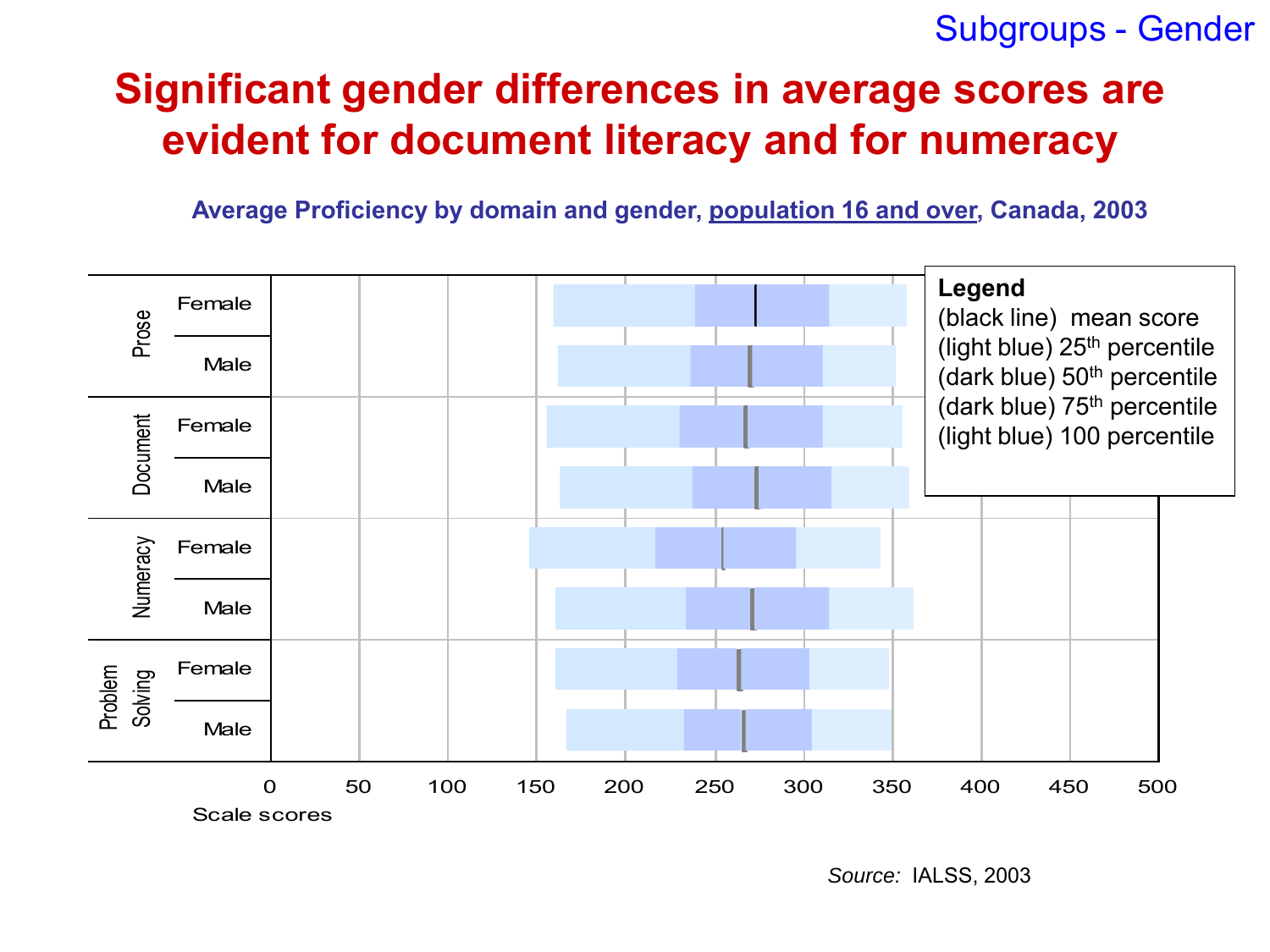### **The prose literacy performance of the urban Aboriginal populations, 16 and over, is lower than that of non aboriginals in Saskatchewan and Manitoba Subgroups – Aboriginal people**

**Comparative distributions of prose literacy proficiency by level, per cent of Aboriginal and non-Aboriginal populations in Manitoba and Saskatchewan, aged 16 and over, 2003**

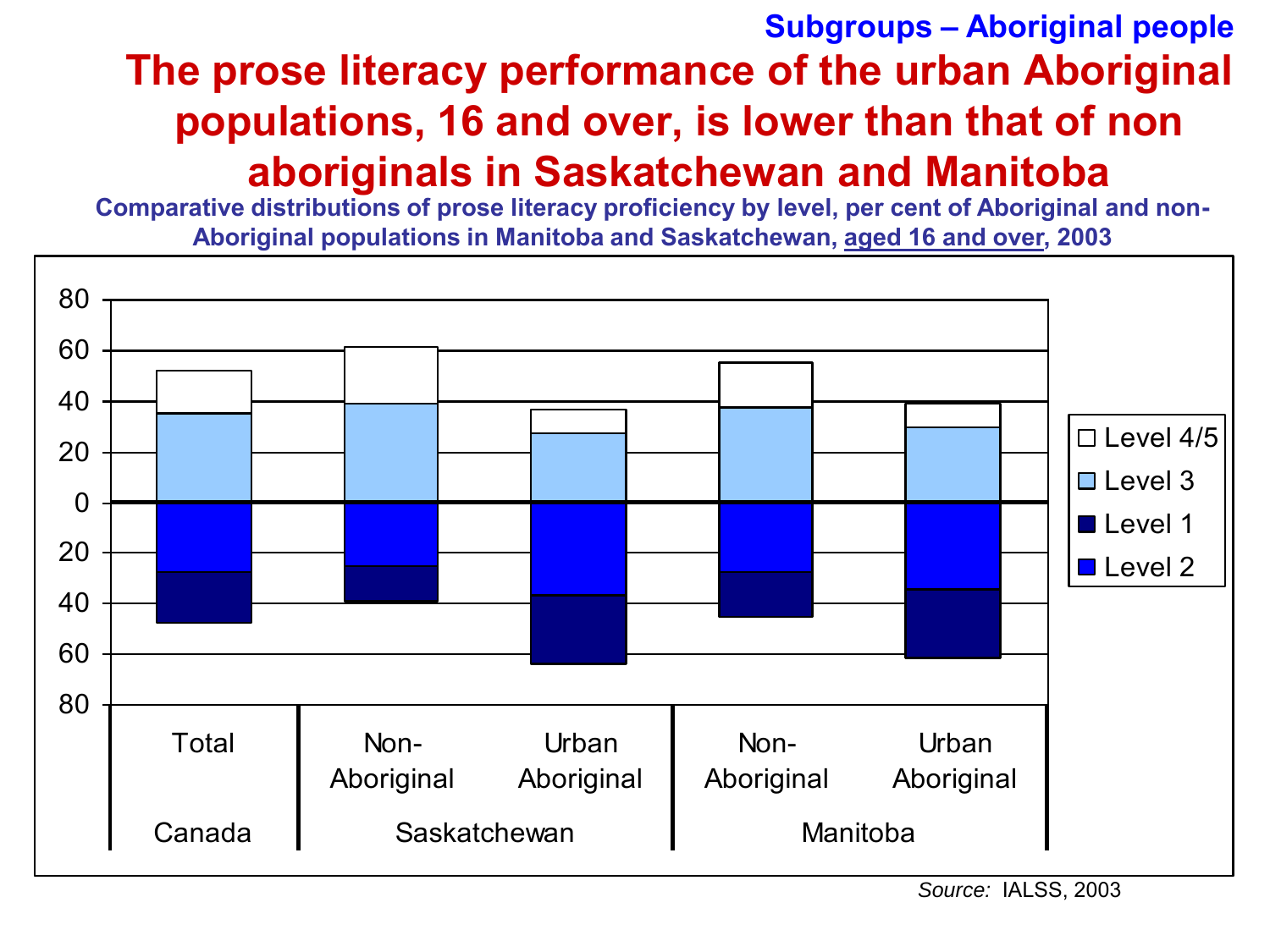#### **Subgroups – Aboriginal people**

### **Over half of the Aboriginal people in the Yukon, 69 percent of the Aboriginal people in the Northwest Territories and 88 per cent of Inuit in Nunavut scored below level 3 in prose literacy**

**Comparative distributions of prose literacy proficiency by level, per cent of Aboriginal and non-Aboriginal populations in the Northern Territories, aged 16 and over, 2003**

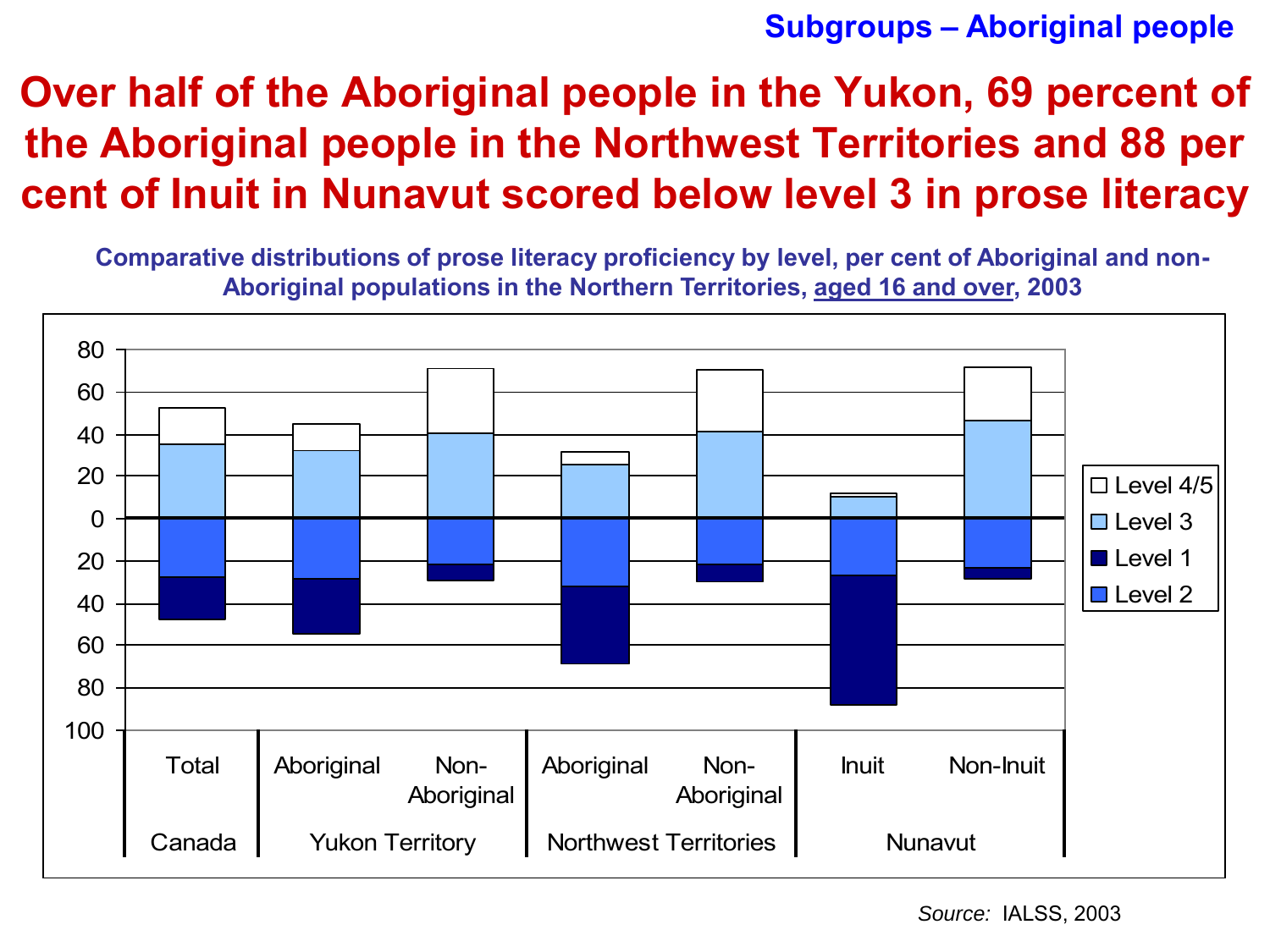#### **Subgroups – Aboriginal people**

### **For each age group in Manitoba and Saskatchewan, the average scores for non-aboriginal people is higher than those of urban aboriginal people (population 16 and over)**

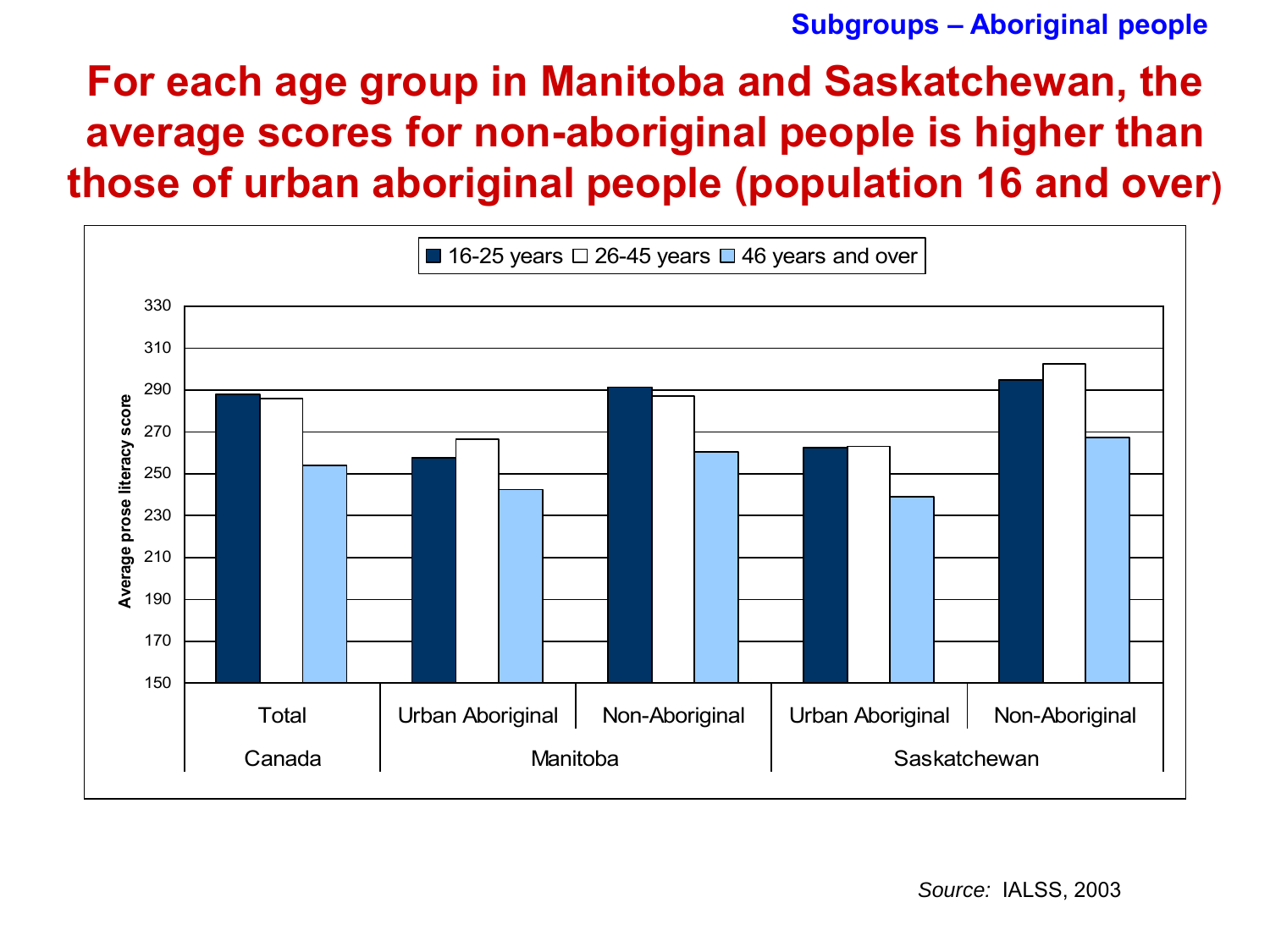#### **Subgroups – Aboriginal people**

### **Average prose literacy proficiency by age groups, Aboriginal and non-Aboriginal populations in Territories, aged 16 and over, 2003**

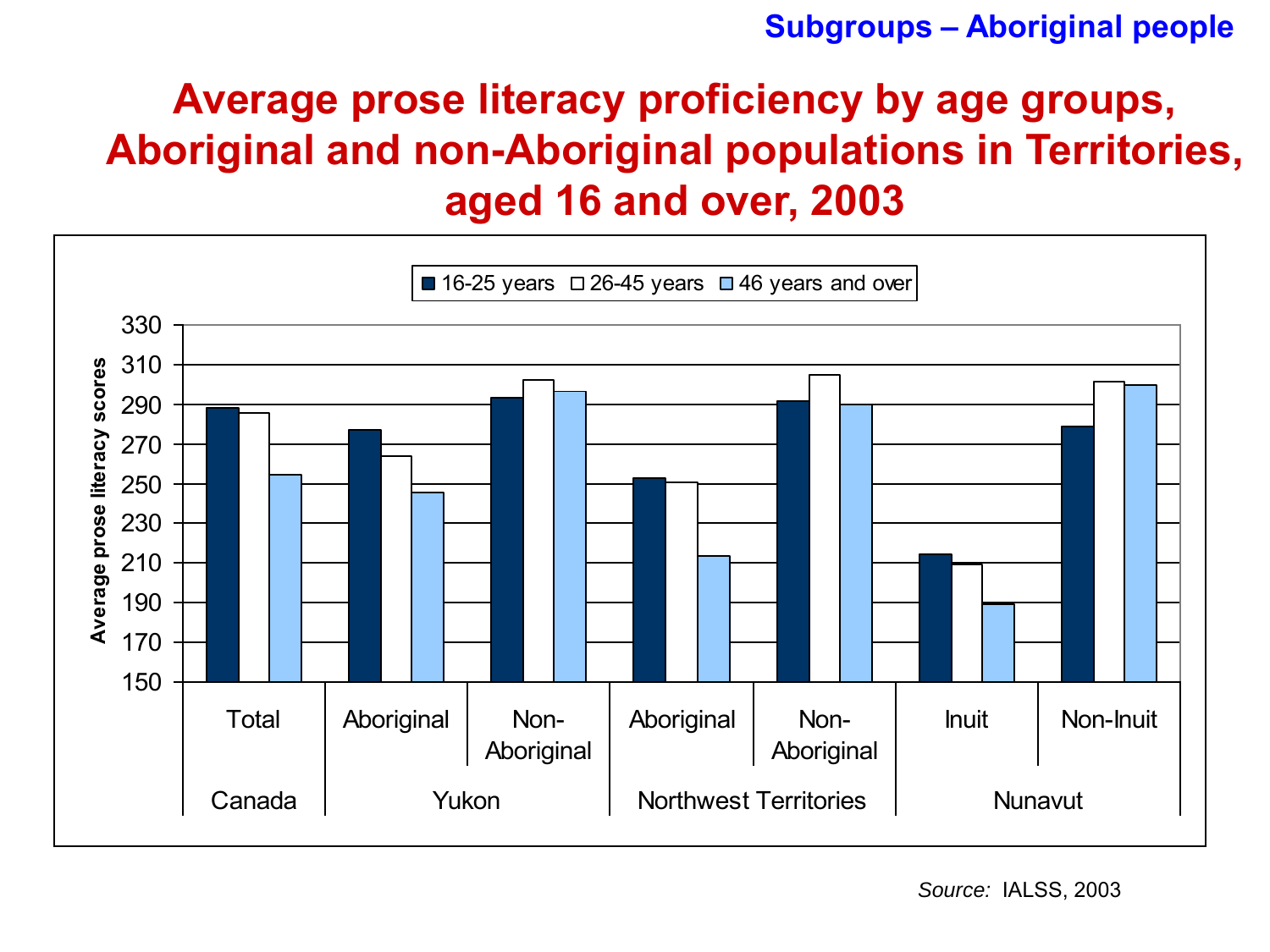### **Literacy performance of Francophones (population 16 and over) opting to take the test in English**

- Outside of Quebec, approximately 65% of Francophones were assessed in English.
- In New Brunswick 33%, in Ontario 64% and Manitoba 84% of Francophones took the assessment in English.
- Francophones who were assessed in English have higher average prose literacy than those who were assessed in French.
- 53% of Francophones living outside of Quebec who took the test in English scored below level 3 in prose literacy compared to 61 per cent of those who took the test in French.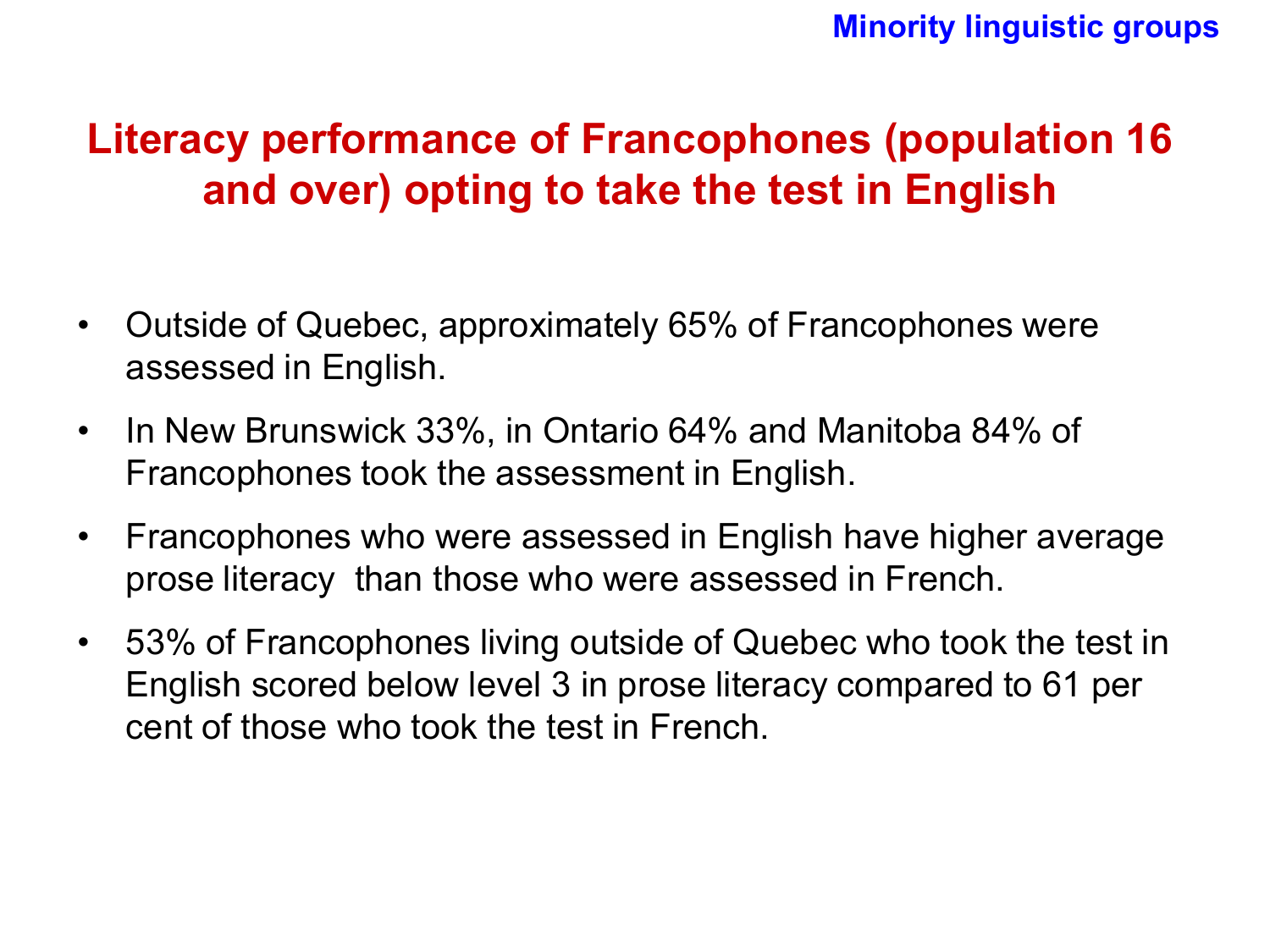#### **Minority linguistic groups**

### **Literacy performance of Anglophones (population 16 and over) opting to take the test in French**

- Outside Québec, 99.9% of Anglophones were assessed in English.
- In Quebec, approximately 19% of Anglophones were assessed in French.
- They represent about 89,000 out of the 470,000 Anglophones in Québec.
- An equal share of Allophones were assessed in French and in English in Quebec.
- In Quebec, there are no significant differences in prose literacy proficiency between Francophones and Anglophones at the same level of educational attainment.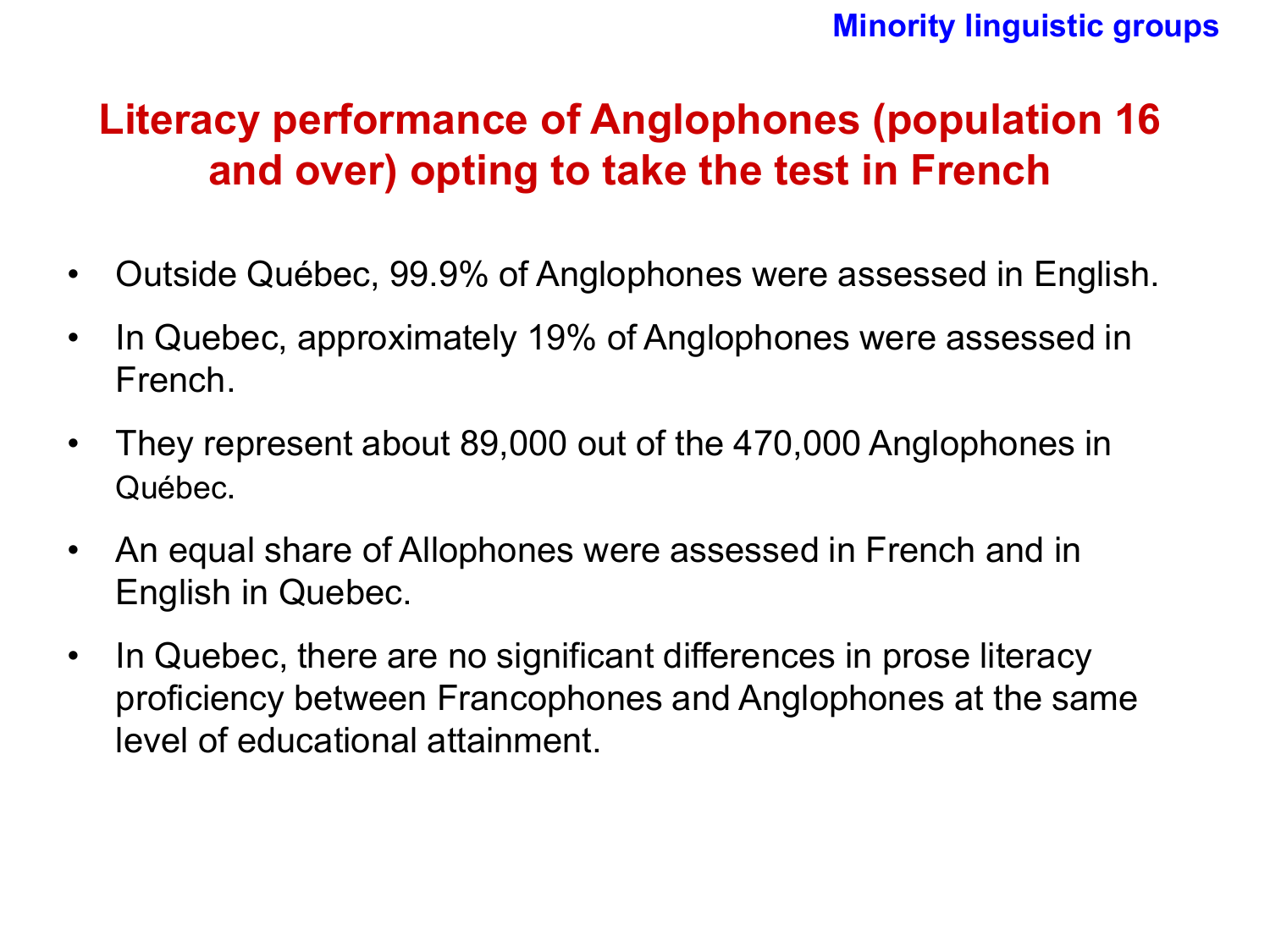#### **Minority linguistic groups**

### **The proportion of Francophones scoring below level 3 is higher than the proportion of Anglophones**

**Distribution of the population (16 and over) by mother tongue and prose literacy proficiency level, Quebec, New-Brunswick, Ontario and Manitoba, 2003** 

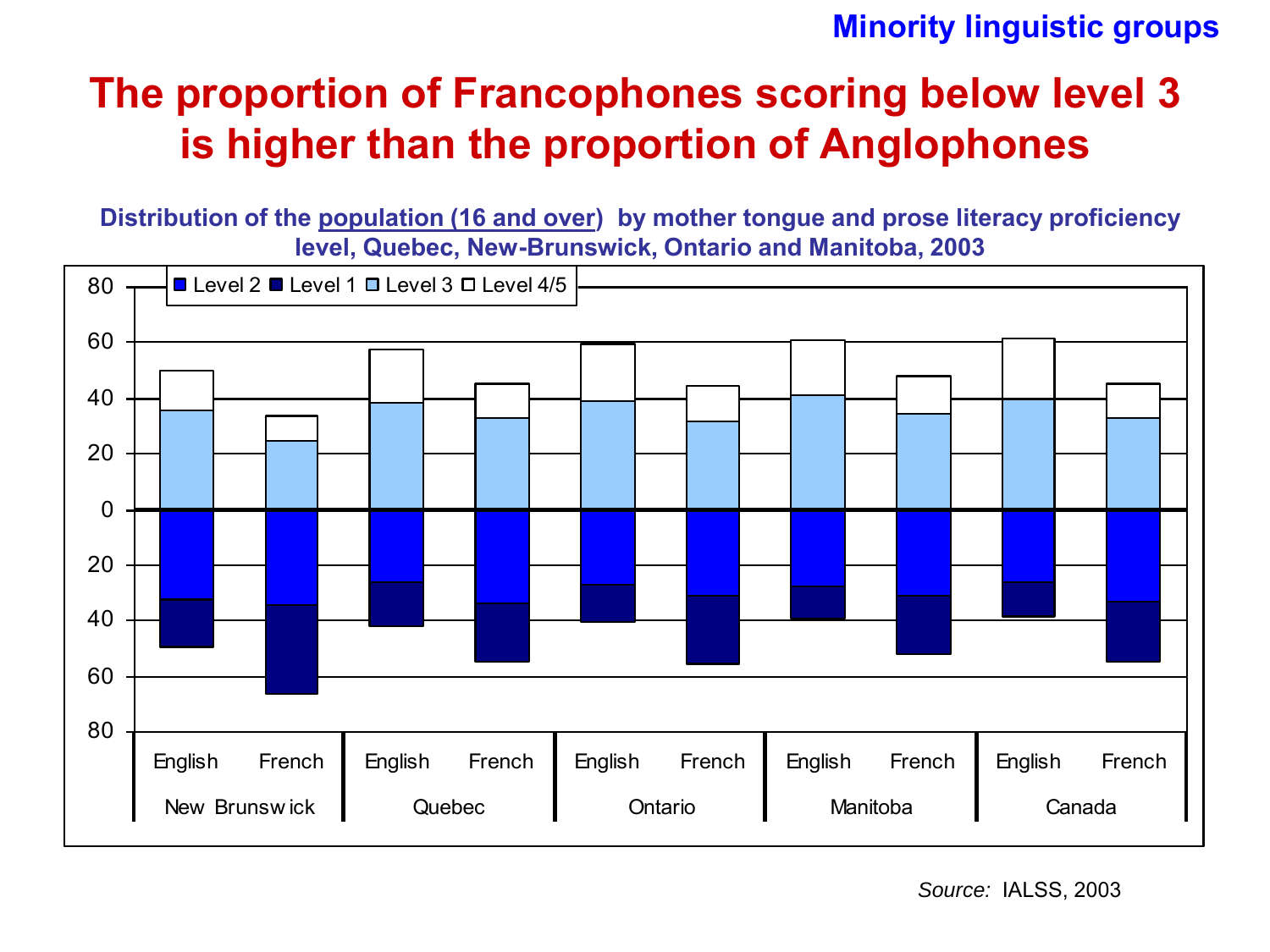#### **Minority linguistic groups**

### **Average prose scores by mother tongue and highest level of educational attainment, Canada minus Québec**

**Distribution of the population by mother tongue and highest level of education and average prose scores, Canada minus Québec, population 16 and over, 2003**



\*Difference at elementary or less level is not significant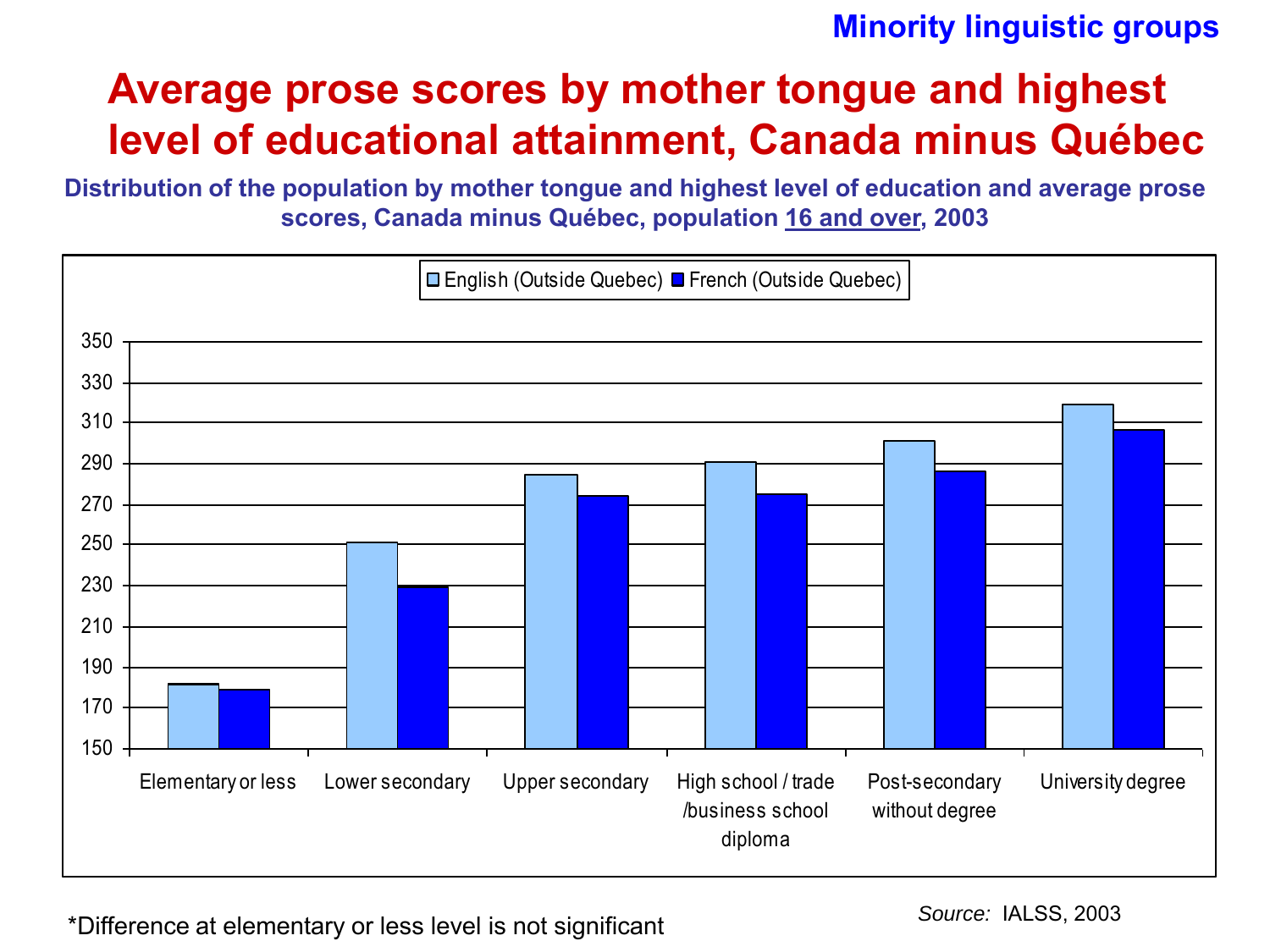Subgroups - Immigrants

#### **A signficantly higher proportion of immigrants have low literacy compared to their Canadian-born counterparts, and the proportion does not vary by their length of stay in Canada**

**Distribution of recent immigrant, established immigrant and native born populations by level of Prose performance, ages 16-65, Canada, 2003**

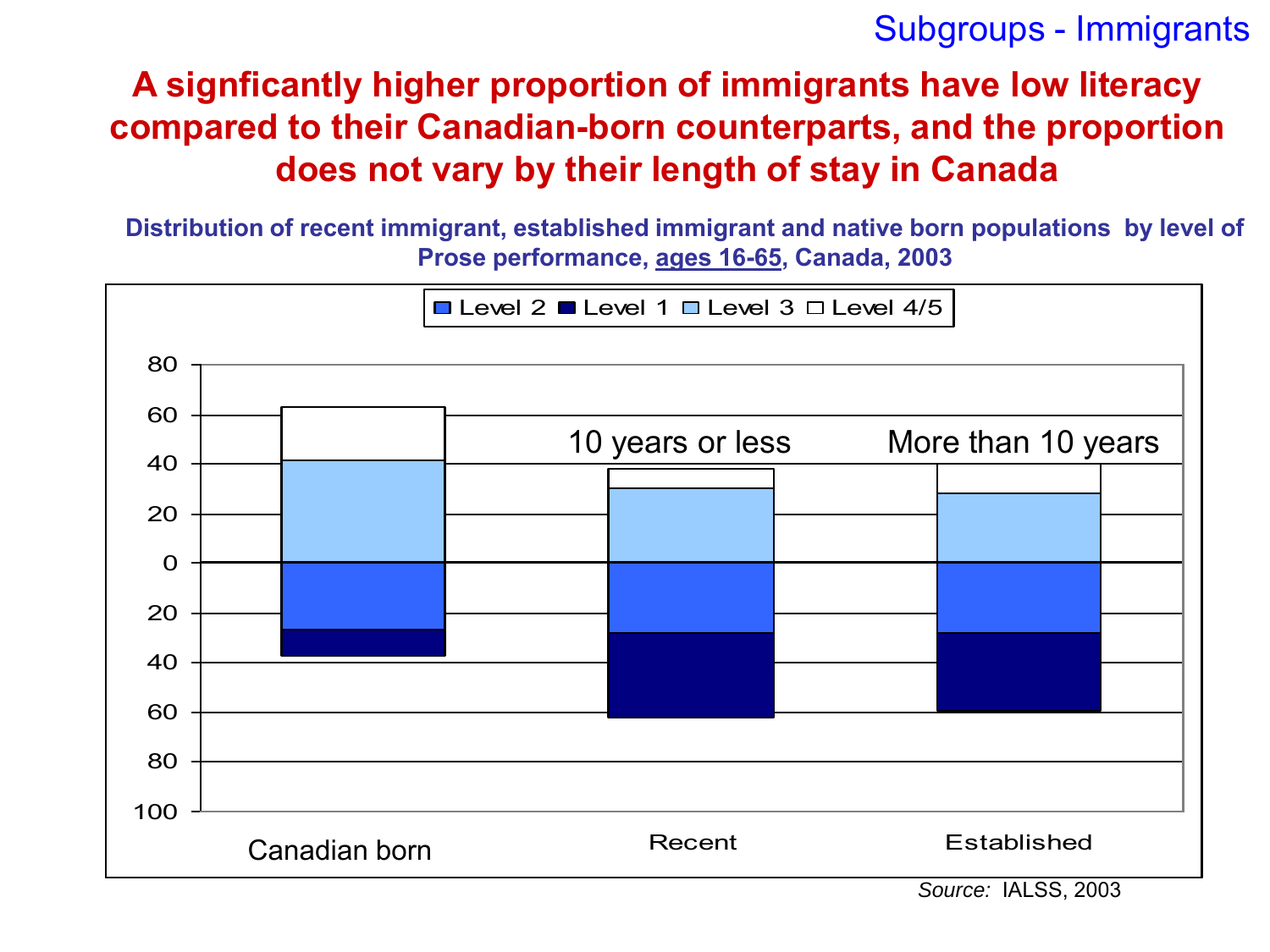### **The literacy performance of immigrants was higher among those with mother tongue the same as the language of test**

|                                                            | <b>Prose</b> | <b>Document</b> | <b>Numeracy</b> | <b>Problem</b><br>solving |
|------------------------------------------------------------|--------------|-----------------|-----------------|---------------------------|
| <b>Immigrant status</b>                                    | <b>Mean</b>  | <b>Mean</b>     | <b>Mean</b>     | <b>Mean</b>               |
| <b>Canadian born</b>                                       | 280          | 278             | 269             | 273                       |
| Immigrants - mother tongue<br>same as test language        | 269          | 269             | 259             | 257                       |
| Immigrants - mother tongue<br>different from test language | 234          | 238             | 235             | 230                       |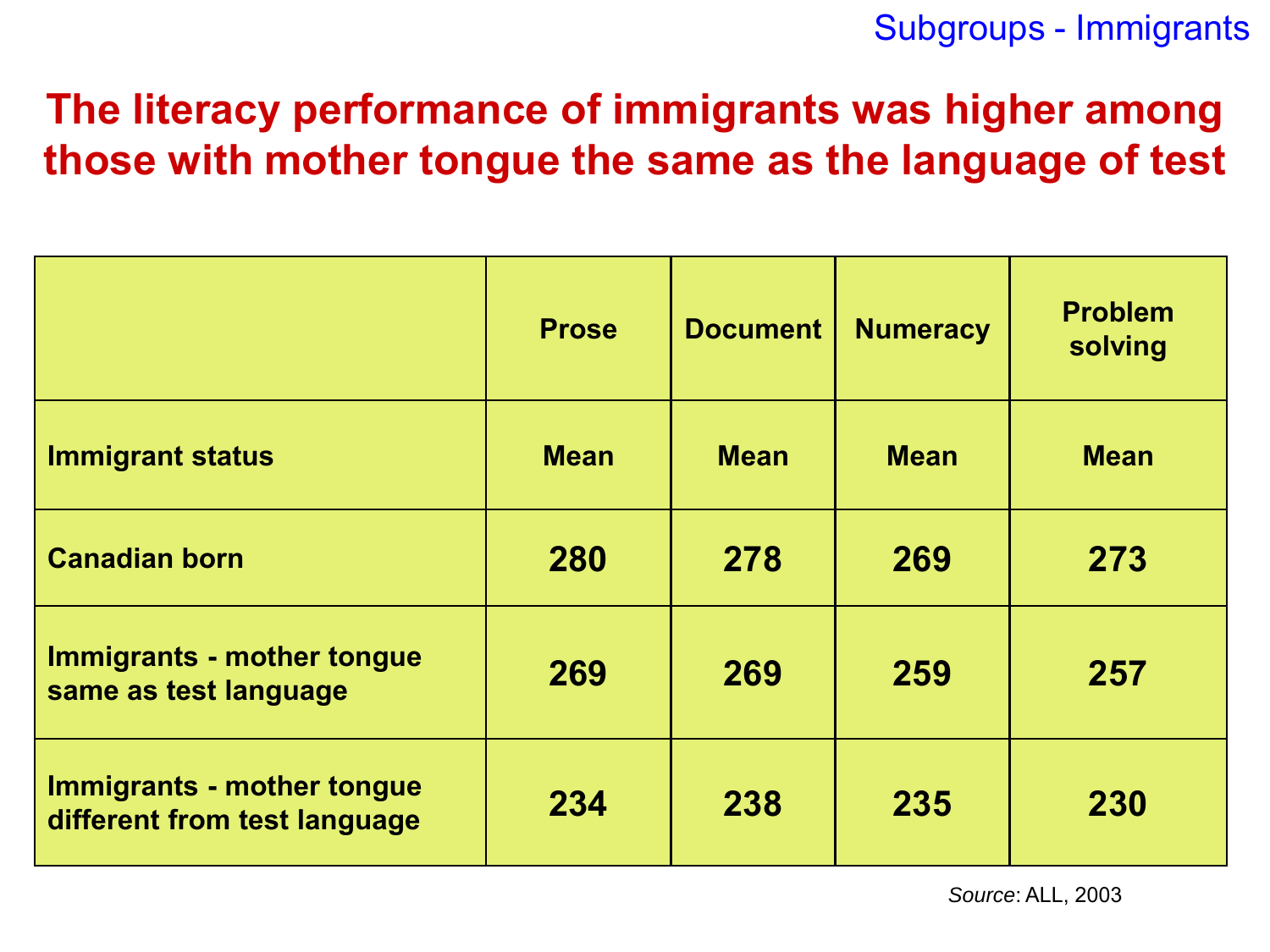#### **Low literacy performance**

# Main characteristics of people at level 1 and 2 in prose IALSS (population 16-65)

#### **Level 1**

- 3.1 million
- 1.4 million were immigrants
- 54% were male and 46% female
- 60% were employed
- 12% were unemployed
- Education:
	- •50% less than high school;
	- •30% had completed high school
	- •20% had post-secondary education

#### **Level 2**

- 5.8 million
- 1.2 million were immigrants
- 52% were male and 48% female
- 70% were employed
- 8% were unemployed
- Education:
	- •28% less than high school;
	- •37% had completed high school
	- •35% had post-secondary education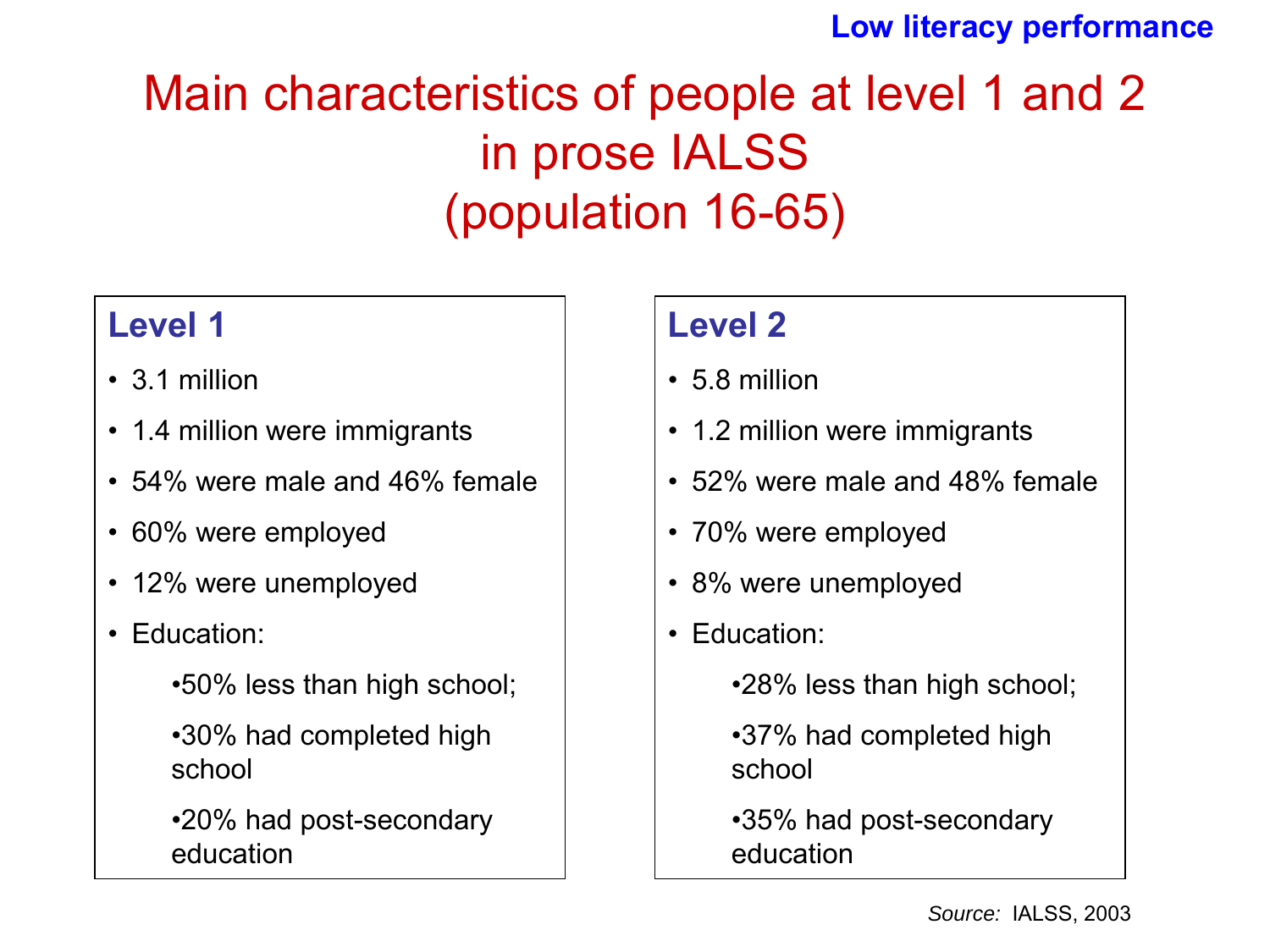Subgroups - Labor force

### **62% of employed Canadians have document proficiency scores at level 3 or above.**

Per cent of labour force population by document literacy levels, population 16 to 65, Canada and Regions, 2003

|                 |                         |    | □ Level 1 □ Level 2 ■ Level 3 ■ Level 4/5 |    |    |     |
|-----------------|-------------------------|----|-------------------------------------------|----|----|-----|
|                 | Employed                |    |                                           |    |    |     |
| <b>Atlantic</b> | Unemployed              |    |                                           |    |    |     |
|                 | Not in the labour force |    |                                           |    |    |     |
|                 | Employed                |    |                                           |    |    |     |
| Quebec          | Unemployed              |    |                                           |    |    |     |
|                 | Not in the labour force |    |                                           |    |    |     |
|                 | Employed                |    |                                           |    |    |     |
| Ontario         | Unemployed              |    |                                           |    |    |     |
|                 | Not in the labour force |    |                                           |    |    |     |
|                 | Employed                |    |                                           |    |    |     |
| Pariries        | Unemployed              |    |                                           |    |    |     |
|                 | Not in the labour force |    |                                           |    |    |     |
| Columbia        | Employed                |    |                                           |    |    |     |
| British         | Unemployed              |    |                                           |    |    |     |
|                 | Not in the labour force |    |                                           |    |    |     |
| Territories     | Employed                |    |                                           |    |    |     |
|                 | Unemployed              |    |                                           |    |    |     |
|                 | Not in the labour force |    |                                           |    |    |     |
|                 | Employed                |    |                                           |    |    |     |
| Canada          | Unemployed              |    |                                           |    |    |     |
|                 | Not in the labour force |    |                                           |    |    |     |
|                 | 0                       | 20 | 40<br>$\%$                                | 60 | 80 | 100 |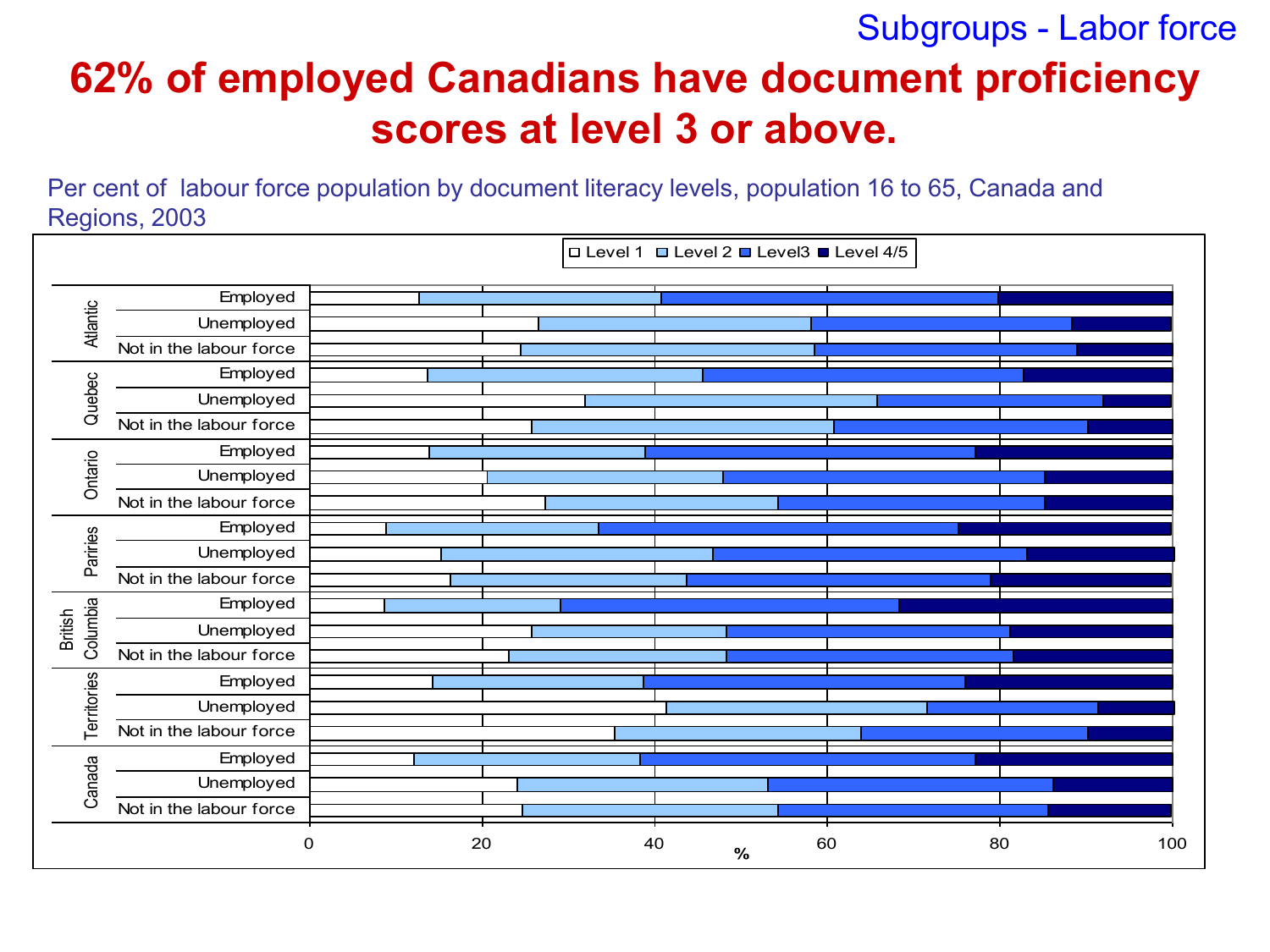### Knowledge intensive sectors hire workers with higher average scores in the four domains Subgroups - Labor force

|                                                           | Prose | S.E   | Document | S.E   | Numeracy s.e |       | <b>Problem solving</b> | S.E   |
|-----------------------------------------------------------|-------|-------|----------|-------|--------------|-------|------------------------|-------|
| Know ledge-intensive market service activities            | 296.6 | (1.9) | 298.0    | (2.1) | 292.0        | (2.4) | 288.1                  | (2.0) |
| Public administration, defense, education and health      | 302.8 | (1.3) | 299.9    | (1.4) | 287.3        | (1.3) | 291.3                  | (1.5) |
| Other community, social and personal services             | 286.2 | (3.1) | 287.0    | (3.5) | 276.7        | (4.2) | 278.7                  | (2.9) |
| High and medium-high-techonology manufacturing industries | 282.6 | (4.2) | 286.8    | (5.3) | 284.7        | (5.2) | 277.1                  | (4.8) |
| Low and medium-low-technology manufacturing industries    | 265.0 | (2.8) | 267.3    | (2.7) | 262.2        | (2.6) | 261.0                  | (2.8) |
| Utilities and Construction                                | 273.6 | (2.3) | 278.3    | (2.7) | 273.5        | (2.8) | 268.6                  | (2.7) |
| Wholesale, retail, hotels and restaurants                 | 276.2 | (2.2) | 276.6    | (2.2) | 267.3        | (2.3) | 271.1                  | (2.5) |
| Transport and storage                                     | 280.5 | (3.1) | 282.1    | (3.7) | 277.0        | (3.7) | 274.2                  | (4.2) |
| <b>Primary industries</b>                                 | 271.1 | (4.1) | 272.6    | (4.3) | 269.4        | (3.8) | 267.0                  | (3.9) |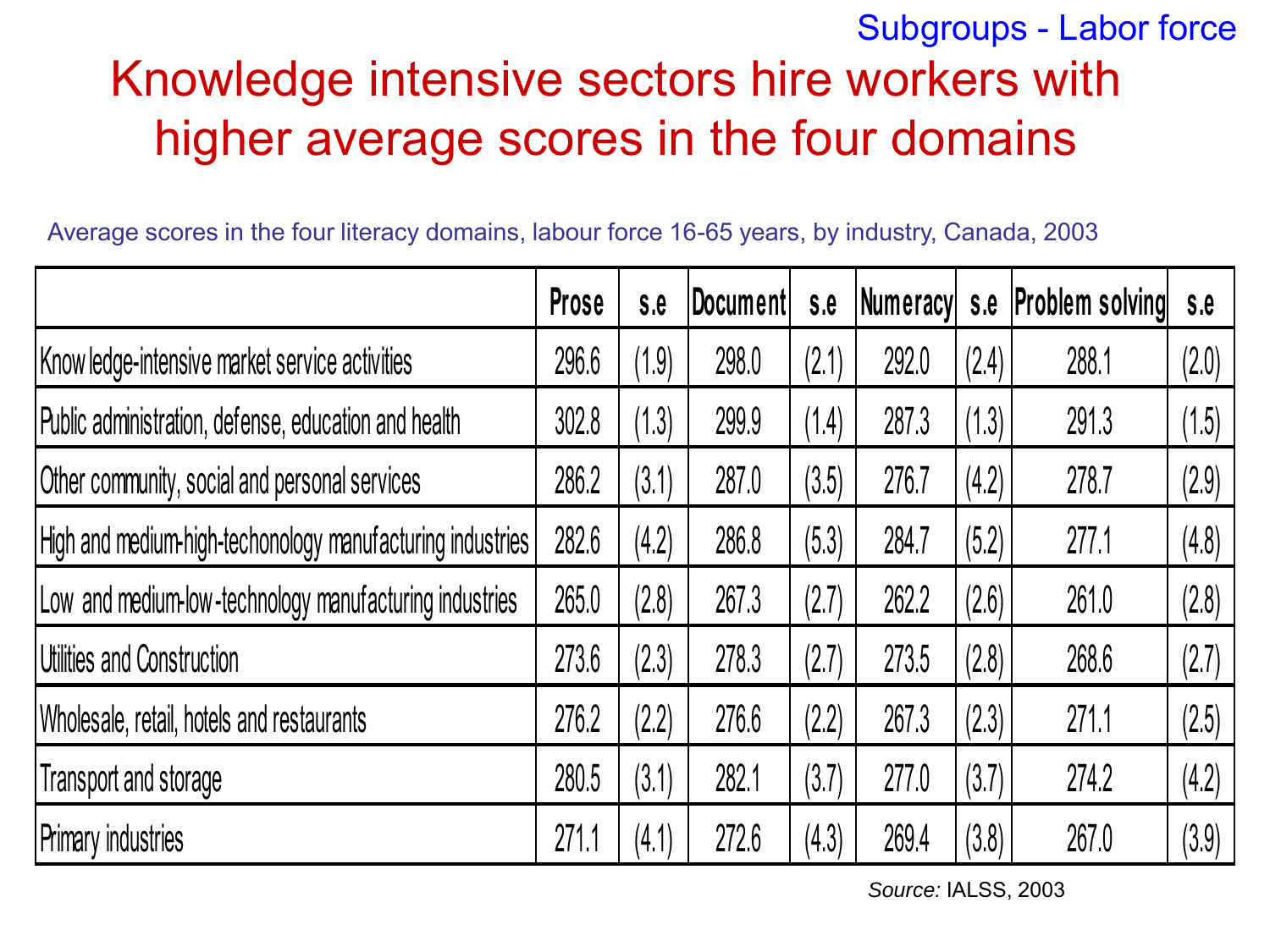**Low literacy performance**

#### **IALSS evidence can be used to make choices and set priorities (Canada population 16-65)**



*Source:* IALSS, 2003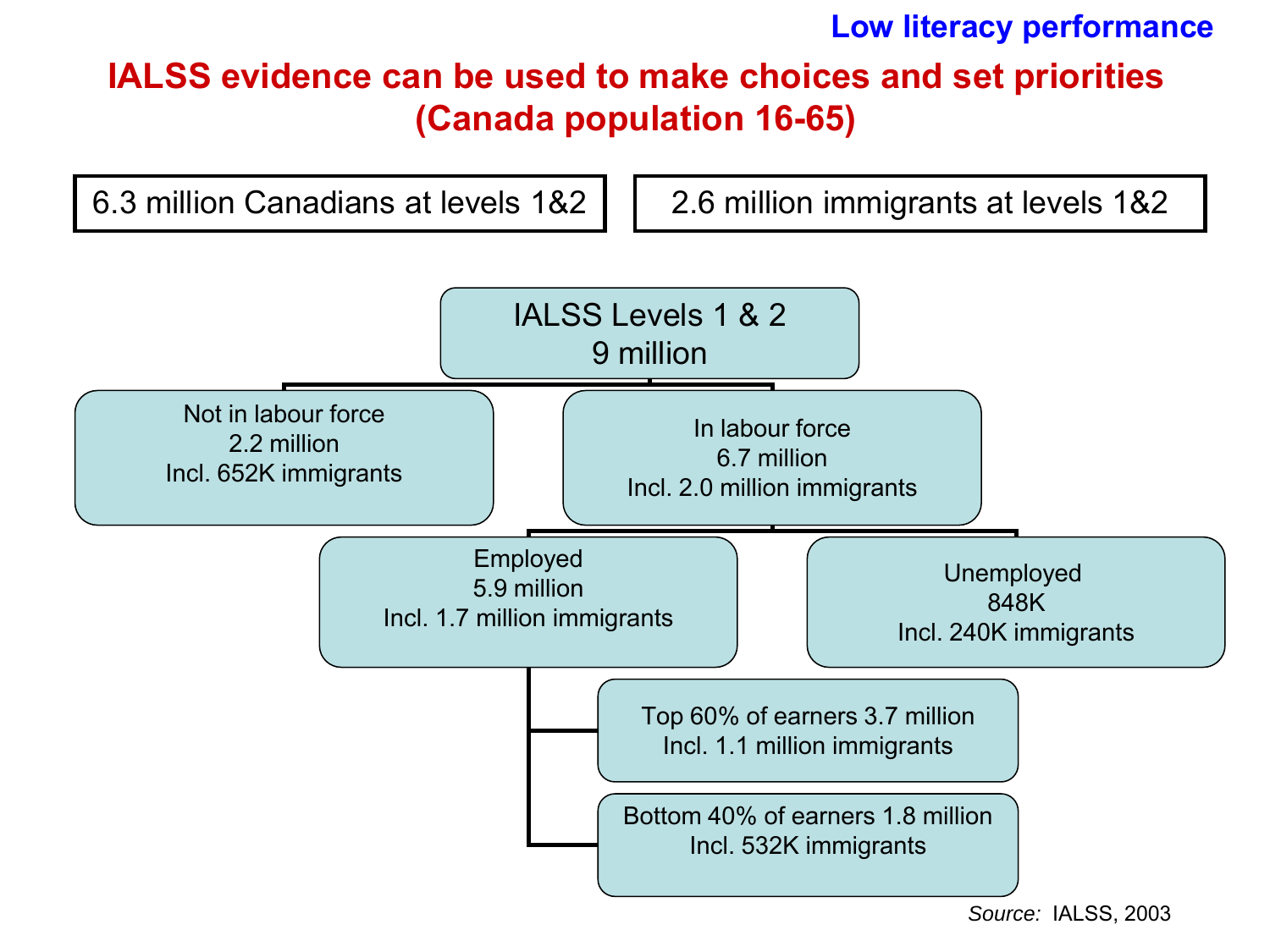#### **Low literacy performance**

### **About 9 million Canadians (aged 16 to 65) scored at levels 1 and 2 in prose literacy in IALSS 2003**

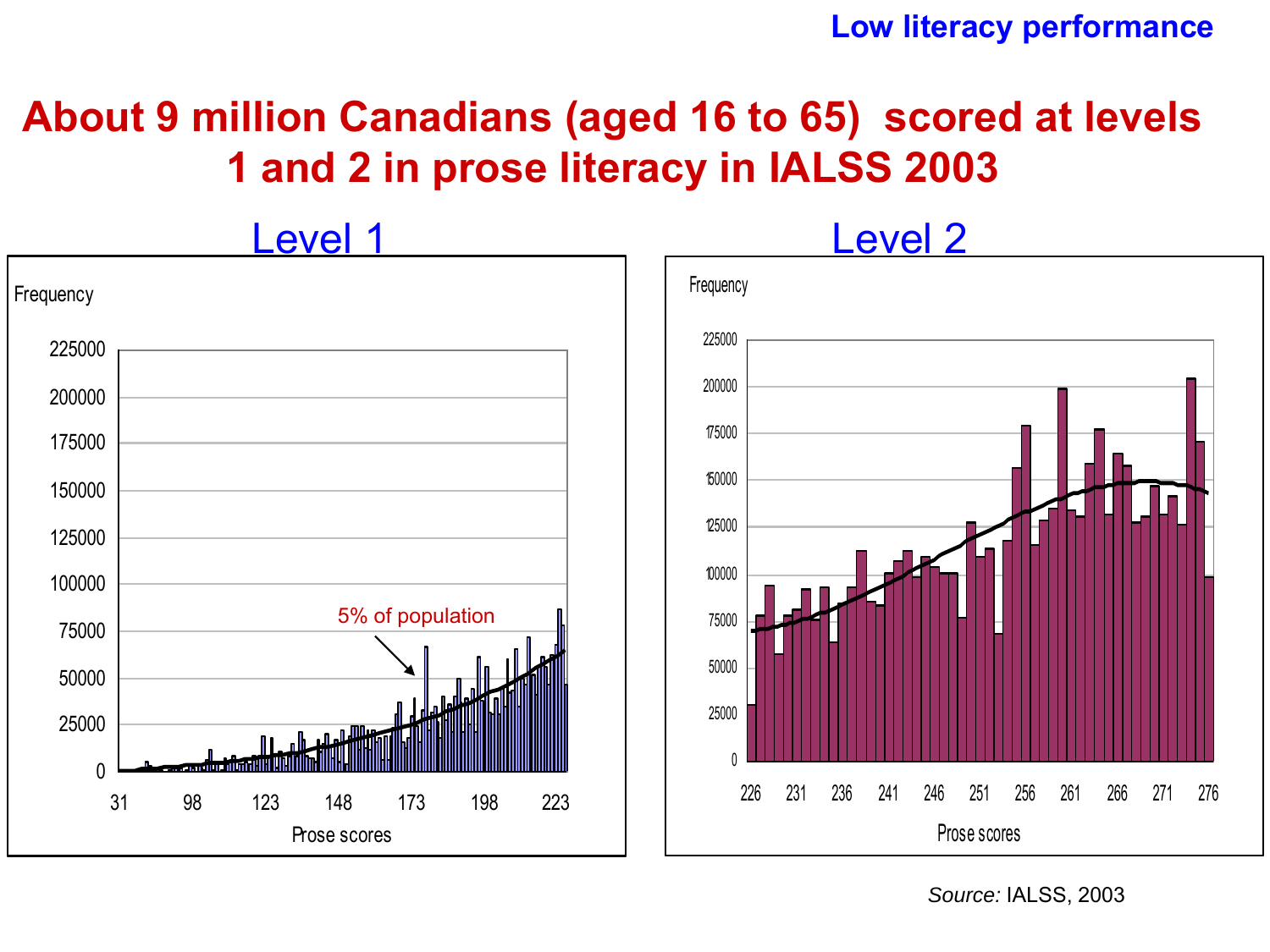Target the most in need

# Working age Canadians with Level 1 literacy in the labour force (population 16-65)

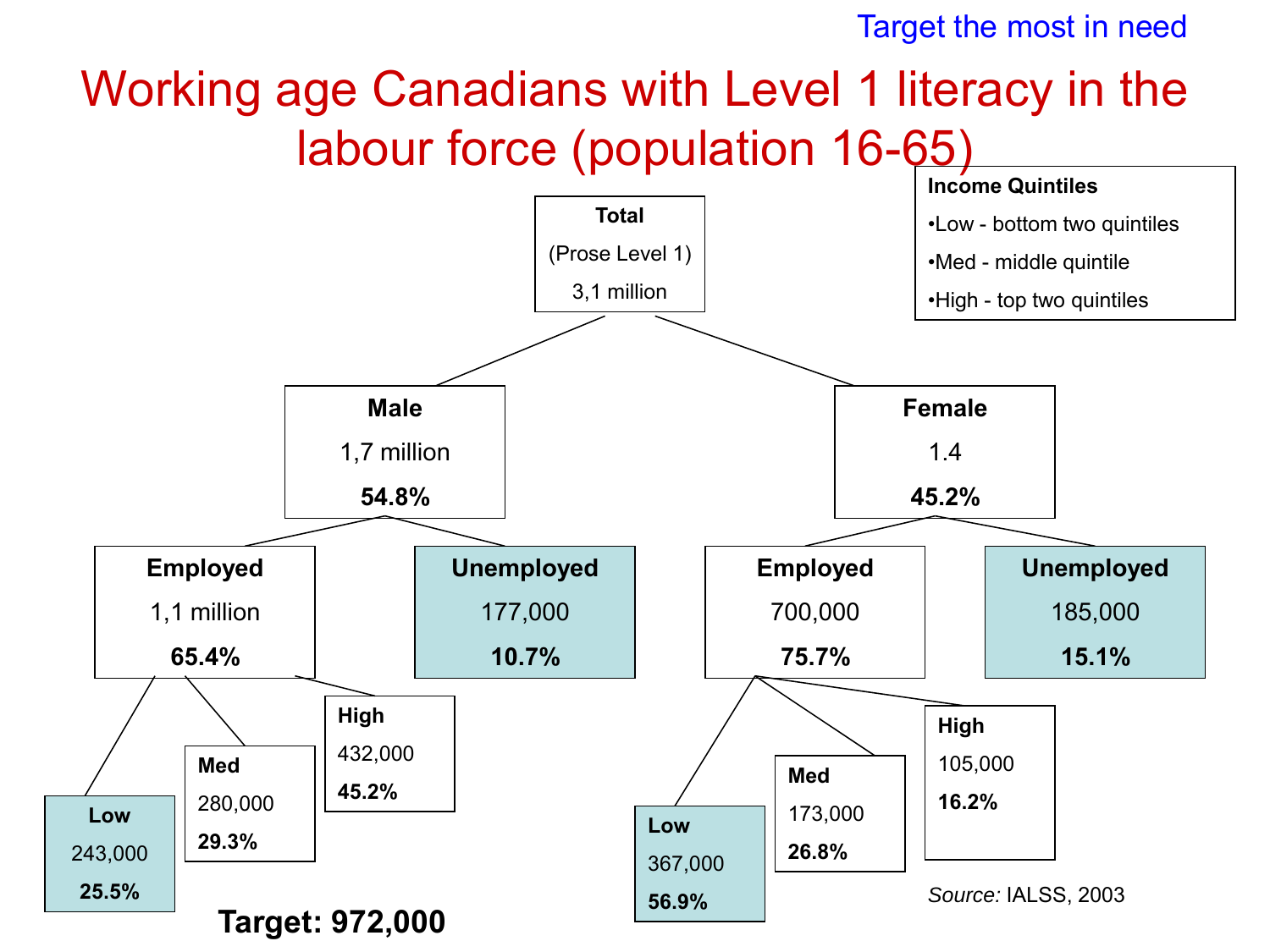Target the most in need

# Working age Canadians with Level 2 literacy in the labour force (population 16-65)

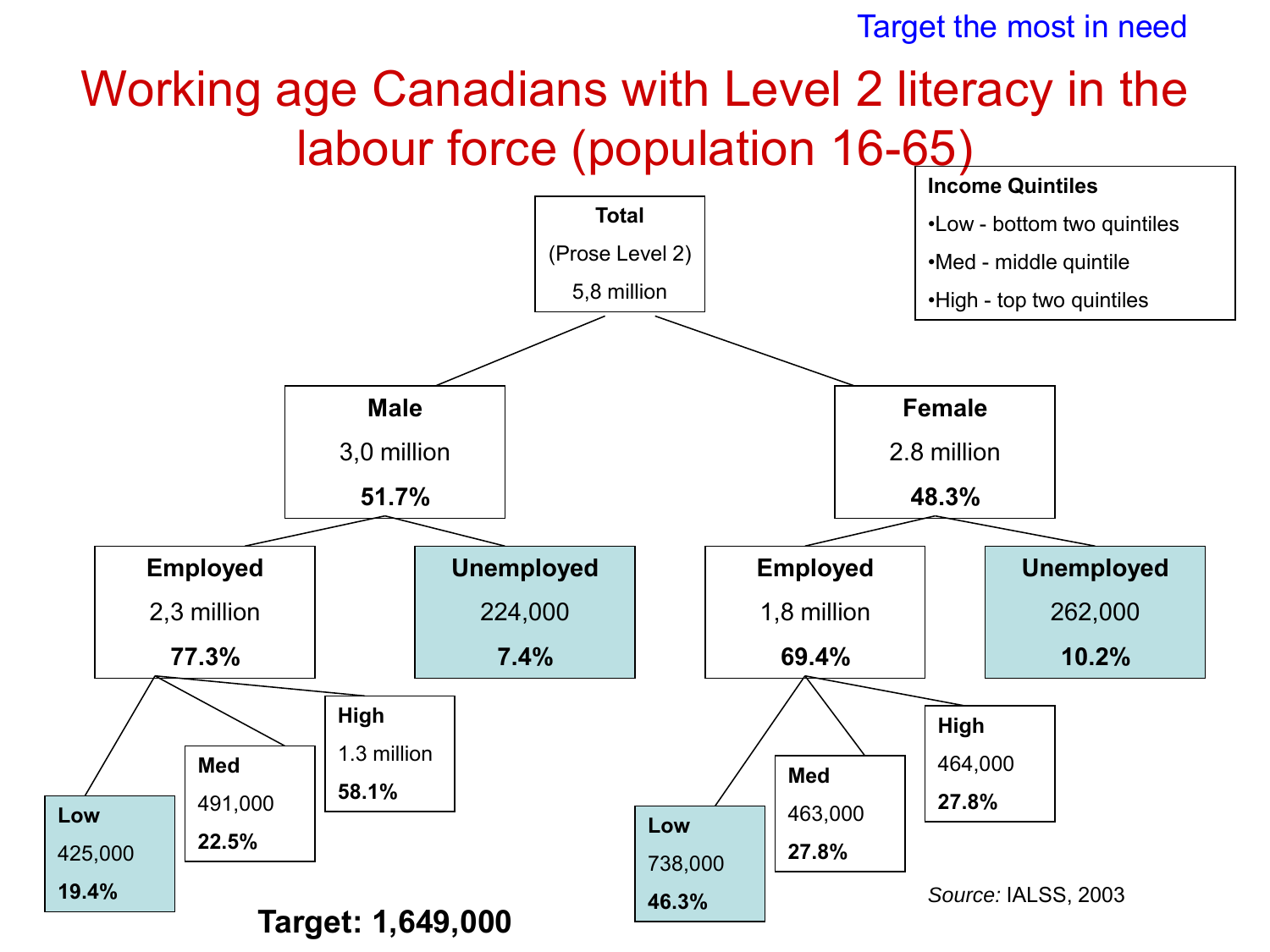- Canadian provinces and territories performed well in the international comparison. All provinces with the exception of New Brunswick, Newfoundland and Nunavut had average scores higher than the United States in prose literacy.
- The average prose scores for Yukon, Saskatchewan, Alberta, British Columbia and Nova Scotia were not different from the average scores for Norway and Bermuda, the top scoring countries in 2003.
- The number of people 16- 65 with low literacy rose from 8 m in 1994 to 9 m in 2003 though the percentage (42%) did not change.
- There was no change in the average literacy scores for the working age population except for an increase in the average prose literacy score in Quebec and in the average document literacy score in the Atlantic.
- The average literacy scores of all provinces were at level 3, except for Quebec, New Brunswick, Newfoundland and Labrador and Nunavut. The average numeracy scores for all provinces were at level 3, except for New Brunswick, Newfoundland and Nunavut.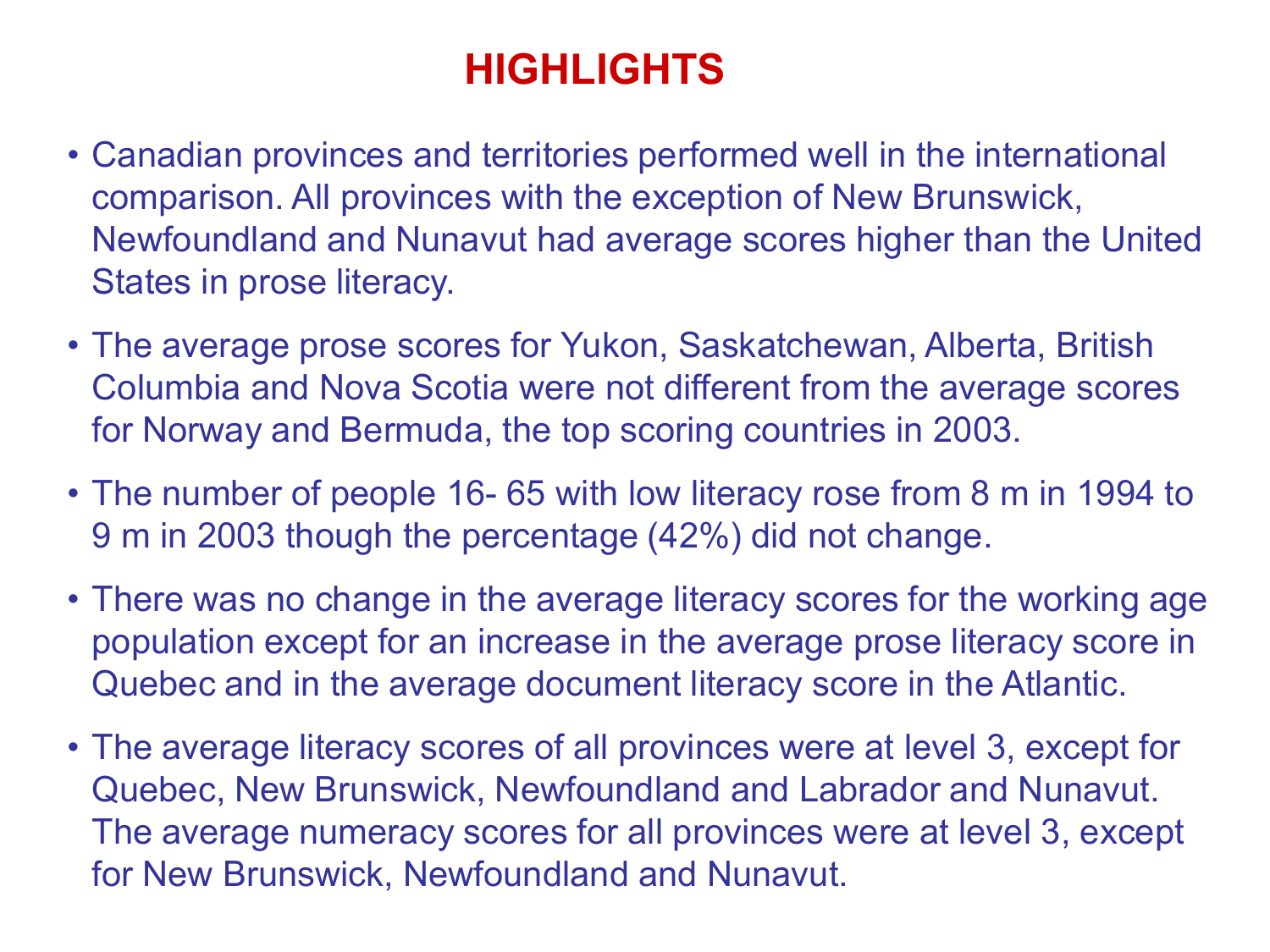- Four provinces and territories have averages at level 2 on all three domains (prose, document and numeracy) – Newfoundland and Labrador, New Brunswick, Quebec and Nunavut. However, except for Nunavut, the averages are very close to the cut off for level 3.
- 5 provinces and territories have averages scores for Numeracy at level 2 though their average scores for literacy are at level 3. These are Prince Edward Island, Nova Scotia, Ontario, Manitoba and Northwest Territory.
- Yukon had the lowest proportion overall and among provinces, AB, SK and BC had the lowest proportion of the population with prose literacy below level 3.
- 9 out 13 jurisdictions have about 50 % their population with numeracy below level 3.
- Three provinces, Ontario, Quebec and British Columbia, have 7 m of the 9 m persons with low literacy.
- Two and a half million people had both literacy and numeracy below level 3.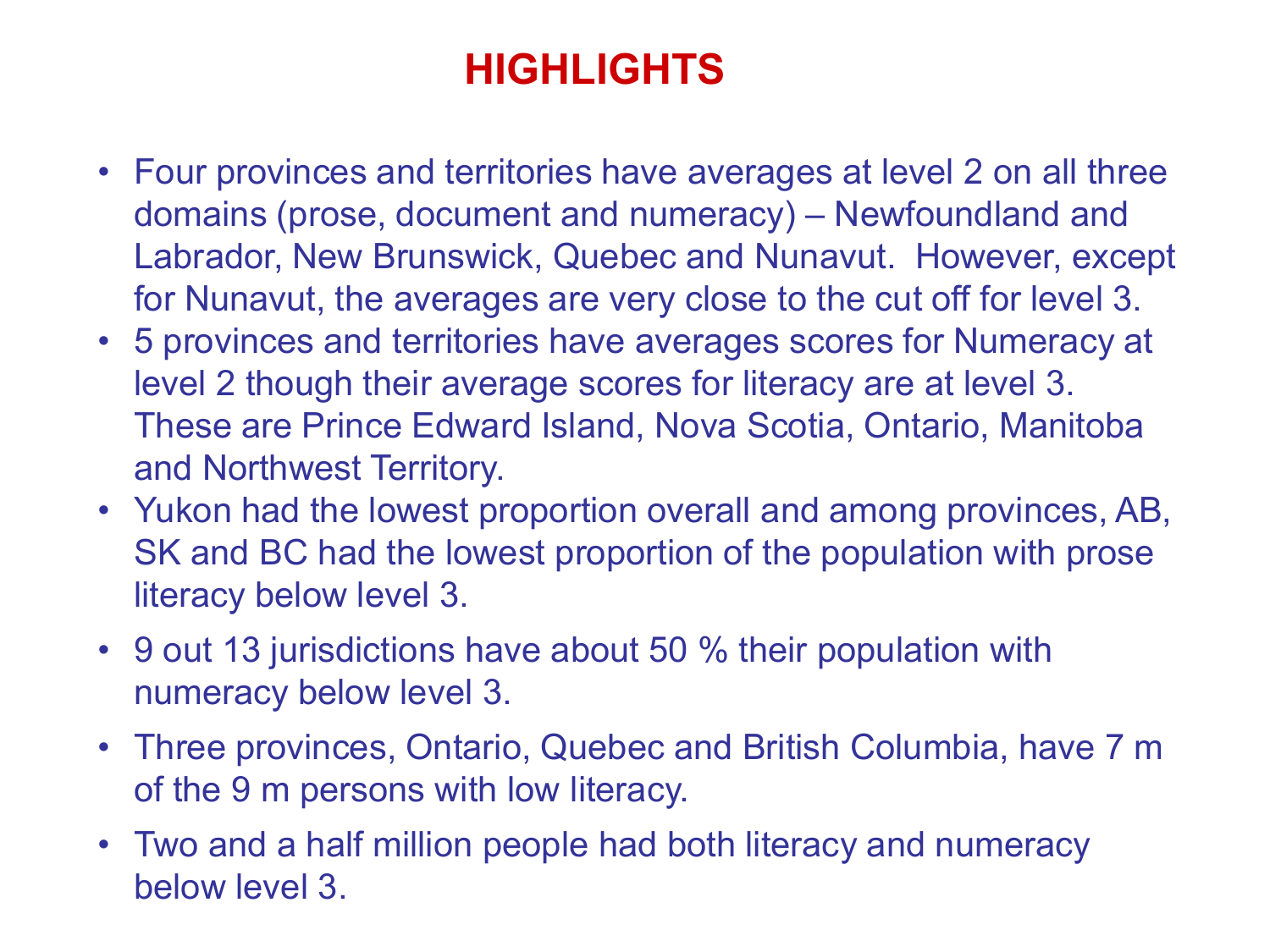- Provinces such as Saskatchewan and New Brunswick had less inequity than other provinces in the distribution of numeracy scores.
- Across all four domains, higher levels of education are associated with higher levels of proficiency
- In most provinces and territories, the majority of youth have prose literacy proficiency at Level 3 or above.
- More than 80% of seniors scored at levels 1 and 2 in prose literacy.
- Proficiency in prose literacy tends to decrease with age.
- Educational attainment appears to moderate and even delay a decline in proficiency but the patterns are different across provinces.
- The prose literacy performance of the Aboriginal populations surveyed is lower than that of the Canadian population.
- Younger aboriginal people have higher scores than older ones but all age groups score lower than non aboriginal persons.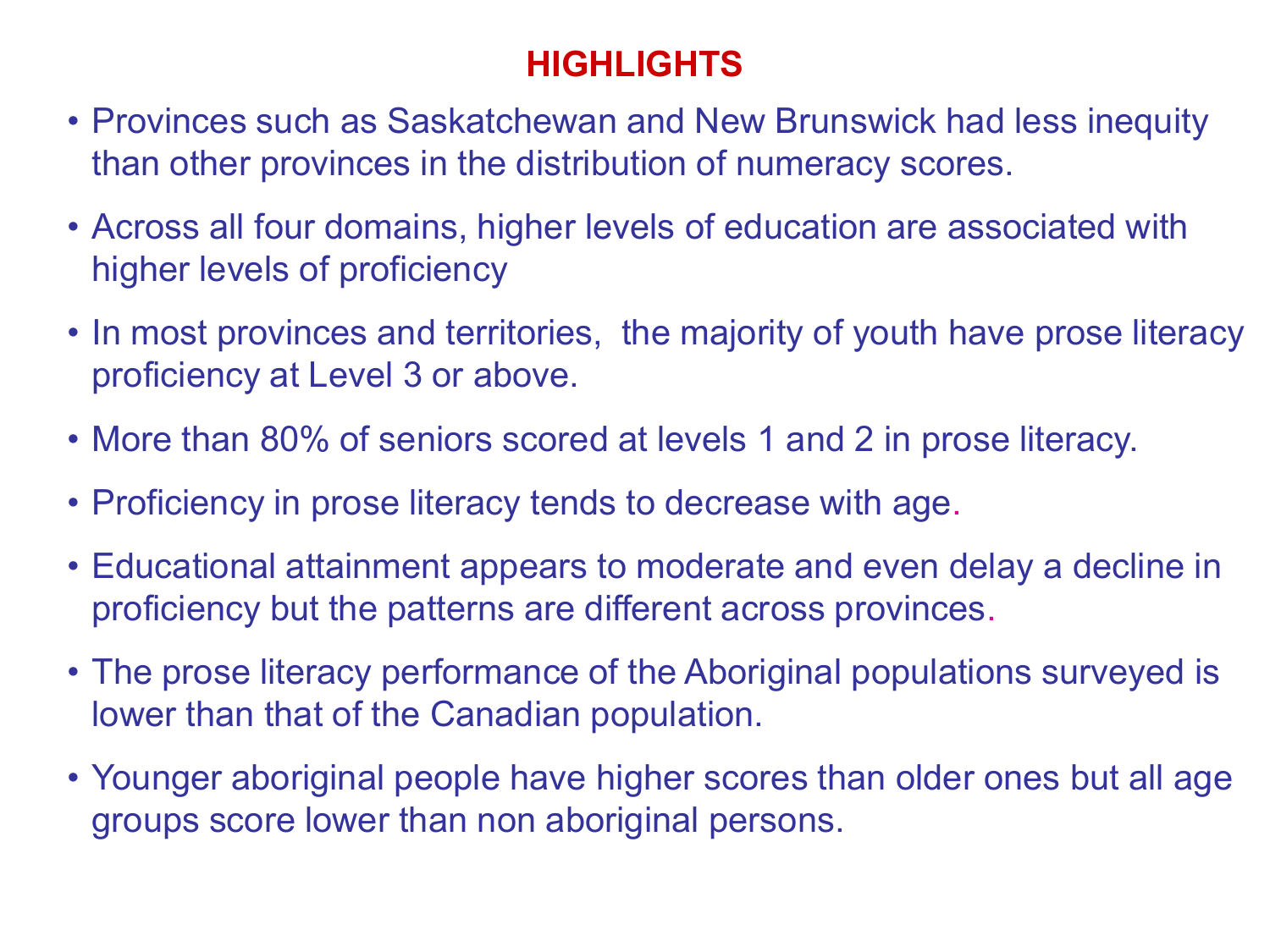- The proportion of Francophones scoring below level 3 is higher than the proportion of Anglophones.
- In Quebec, there are no significant differences in prose literacy proficiency between Francophones and Anglophones at the same level of educational attainment.
- Anglophones outside of Quebec have slightly higher average scores than Francophones at every educational level except elementary schooling.
- Overall immigrants of working age performed significantly below the Canadian born population. The average prose literacy score for Canadians excluding immigrants is roughly 8 points higher, which places Canada at the level of the highest performing countries such as Norway and Bermuda.
- Recent immigrants (10 years or less) and established immigrants (more than 10 years) have the same average score in all four domains and have the same proportion scoring below level 3 in all four domains.
- Immigrants whose mother tongue was neither English nor French have lower average scores in all four domains compared to immigrants whose mother tongue is one of the two official languages.